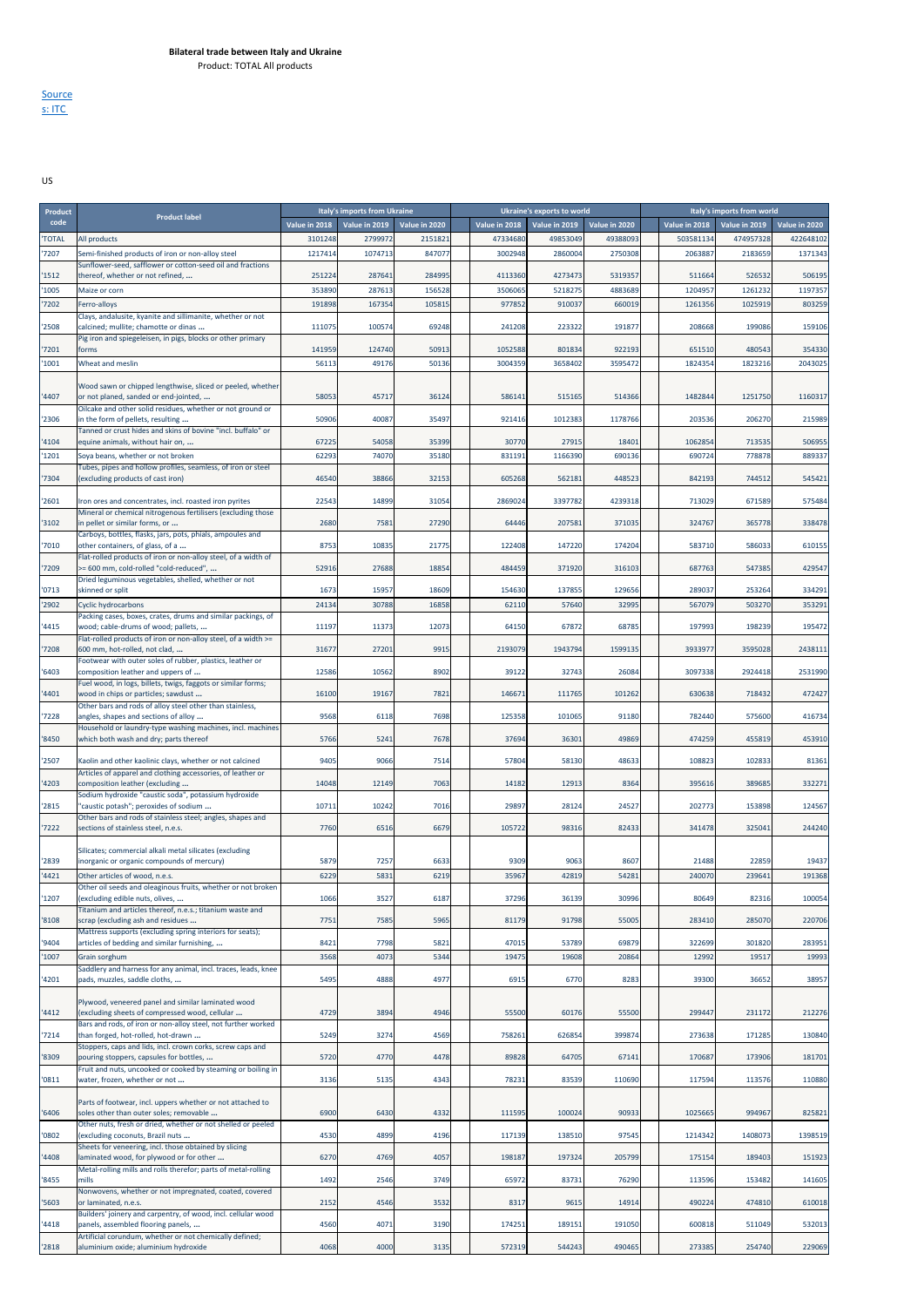| '0408          | Birds' eggs, not in shell, and egg yolks, fresh, dried, cooked<br>by steaming or by boiling in                  | 4122           | 782          | 3105        | 25245          | 17379          | 18311          | 30426            | 37664             | 40925             |
|----------------|-----------------------------------------------------------------------------------------------------------------|----------------|--------------|-------------|----------------|----------------|----------------|------------------|-------------------|-------------------|
|                | Regulating or controlling instruments and apparatus                                                             |                |              |             |                |                |                |                  |                   |                   |
| 9032           | (excluding taps, cocks and valves of heading<br>Cloth, incl. endless bands, grill, netting and fencing, of iron |                | 21           | 2707        | 31525          | 45906          | 20926          | 775880           | 651233            | 556221            |
| '7314          | or steel wire, expanded metal                                                                                   | 2970           | 2212         | 2674        | 9106           | 11637          | 14169          | 123765           | 124008            | 119678            |
| '8414          | Air or vacuum pumps (excluding gas compound elevators<br>and pneumatic elevators and conveyors);                | 1891           | 1591         | 2430        | 91480          | 109804         | 129865         | 2109194          | 1873700           | 1743758           |
| 1008           | Buckwheat, millet, canary seed and other cereals (excluding<br>wheat and meslin, rye, barley,                   | 326            | 927          | 2231        | 9119           | 16359          | 29935          | 35586            | 34165             | 40762             |
| 6203           | Men's or boys' suits, ensembles, jackets, blazers, trousers,<br>bib and brace overalls, breeches                | 3178           | 2989         | 2205        | 151585         | 142510         | 116727         | 1738496          | 1759499           | 1411306           |
| '2620          | Slag, ash and residues containing metals, arsenic or their<br>compounds (excluding those from                   | 3073           | 2064         | 2199        | 8835           | 7339           | 7056           | 100835           | 114651            | 139932            |
| '7224          | Steel, alloy, other than stainless, in ingots or other primary<br>forms, semi-finished products                 | 3680           | 6359         | 2146        | 63661          | 38833          | 50946          | 195673           | 202010            | 151939            |
| 7801           | Unwrought lead:                                                                                                 | 4588           | 2629         | 2090        | 33649          | 27056          | 24996          | 270759           | 195462            | 169417            |
| 7306           | Tubes, pipes and hollow profiles "e.g., open seam or welded,<br>riveted or similarly closed",                   | 576            | 686          | 2073        | 124669         | 94092          | 62133          | 319929           | 257808            | 188071            |
| 4107           | Leather further prepared after tanning or crusting "incl.<br>parchment-dressed leather", of bovine              | 7453           | 4880         | 2054        | 56935          | 54153          | 54783          | 480711           | 397300            | 251556            |
| 6204           | Women's or girls' suits, ensembles, jackets, blazers, dresses,<br>skirts, divided skirts, trousers,             | 1478           | 955          | 1906        | 98702          | 101514         | 88387          | 1822253          | 1951774           | 1646925           |
| 0409           | Natural honey<br>Slag-wool, rock-wool and similar mineral wools; exfoliated                                     | 3418           | 1776         | 1905        | 97985          | 101078         | 138787         | 100944           | 79846             | 83566             |
| 6806           | vermiculite, expanded clays, foamed                                                                             | 1884           | 1834         | 1859        | 25664          | 26774          | 22478          | 213118           | 203819            | 195438            |
| 2849           | Carbides, whether or not chemically defined                                                                     | 2606           | 3005         | 1766        | 21307          | 15528          | 6671           | 6288             | 5290              | 47054             |
| 3206           | Inorganic or mineral colouring matter, n.e.s.; preparations<br>based on inorganic or mineral colouring          | 6391           | 2929         | 1759        | 77258          | 82727          | 83387          | 650952           | 588130            | 541028            |
| 1206           | Sunflower seeds, whether or not broken                                                                          | 6893           | 1114         | 1688        | 28231          | 34571          | 65158          | 128255           | 120882            | 100820            |
| 7108           | Gold, incl. gold plated with platinum, unwrought or not<br>further worked than semi-manufactured                | 377            | 447          | 1635        | 16109          | 15544          | 40392          | 4056681          | 5211038           | 9712628           |
| '1209          | Seeds, fruits and spores, for sowing (excluding leguminous<br>vegetables and sweetcorn, coffee,                 | 4243           | 1881         | 1585        | 19409          | 16159          | 17689          | 332494           | 327293            | 338137            |
| 4411           | Fibreboard of wood or other ligneous materials, whether or<br>not agglomerated with resins or                   | 219            | 1272         | 1582        | 25621          | 37080          | 40533          | 343537           | 278903            | 288782            |
| '3923          | Articles for the conveyance or packaging of goods, of<br>plastics; stoppers, lids, caps and other               | 816            | 1629         | 157         | 113868         | 129075         | 142722         | 146736           | 1416587           | 1287572           |
| 8422           | Dishwashing machines; machinery for cleaning or drying<br>bottles or other containers; machinery                | 2169           | 2481         | 1493        | 18820          | 22981          | 26330          | 86011            | 824879            | 804196            |
| 8431           | Parts suitable for use solely or principally with the machinery<br>of heading 8425 to 8430, n.e.s.              | 127            | 53           | 1422        | 79991          | 91308          | 73288          | 1688663          | 1554224           | 1380944           |
| '6201          | Men's or boys' overcoats, car coats, capes, cloaks, anoraks,<br>incl. ski jackets, windcheaters,                | 1827           | 1961         | 1381        | 39510          | 40092          | 30730          | 1001584          | 1026799           | 859545            |
| '1704          | Sugar confectionery not containing cocoa, incl. white<br>chocolate                                              | 1474           | 1402         | 1360        | 134729         | 148494         | 169133         | 163074           | 165298            | 137444            |
| 6104           | Women's or girls' suits, ensembles, jackets, blazers, dresses,<br>skirts, divided skirts, trousers,             | 772            | 1031         | 1346        | 35963          | 27485          | 25643          | 969348           | 864690            | 778080            |
| 4823           | Paper, paperboard, cellulose wadding and webs of cellulose<br>fibres, in strips or rolls of a                   | 403            | 999          | 1337        | 16627          | 19083          | 20722          | 15015            | 194452            | 202772            |
| 7225           | Flat-rolled products of alloy steel other than stainless, of a<br>width of >= 600 mm, hot-rolled                | $\mathfrak{c}$ | 341          | 1332        | 87664          | 139070         | 111879         | 1207097          | 988046            | 832282            |
| '8409          | Parts suitable for use solely or principally with internal<br>combustion piston engine of heading               | 1683           | 874          | 1302        | 37552          | 36155          | 32011          | 2232036          | 2002637           | 1772134           |
| 6110           | Jerseys, pullovers, cardigans, waistcoats and similar articles,<br>knitted or crocheted (excluding              | 1753           | 1665         | 1283        | 8916           | 8771           | 6780           | 2394156          | 2353754           | 2047218           |
| '8537          | Boards, panels, consoles, desks, cabinets and other bases,<br>equipped with two or more apparatus               | 84             | 62           | 128         | 78006          | 97400          | 112113         | 1198428          | 1202040           | 1196375           |
| '6505          | fats and other neadgear, knitted or crocheted, or made up<br>from lace, felt or other textile                   | 470            | 903          | 1228        | 5270           | 6264           | 5709           | 149629           | 162604            | 138763            |
|                | Transmission shafts, incl. camshafts and crankshafts, and                                                       |                |              |             |                |                |                |                  |                   |                   |
| 8483<br>'3925  | cranks; bearing housings and plain<br>Builders' ware of plastics, n.e.s.                                        | 286<br>918     | 1998<br>1064 | 121<br>1155 | 68659<br>31906 | 57857<br>36161 | 83012<br>49281 | 188555<br>227088 | 1723505<br>225799 | 1495030<br>220185 |
| 6212           | Brassieres, girdles, corsets, braces, suspenders, garters and<br>similar articles and parts thereof,            | 1444           | 1388         | 1127        | 16059          | 12825          | 10421          | 37875            | 339273            | 291945            |
| 7205           | Granules and powders of pig iron, spiegeleisen, iron or steel<br>(excluding granules and powders                | 577            | 712          | 1089        | 2870           | 2334           | 2055           | 124231           | 115780            | 103655            |
| 1902           | Pasta, whether or not cooked or stuffed with meat or other<br>substances or otherwise prepared,                 | 852            | 937          | 1057        | 38342          | 44364          | 53995          | 97774            | 98849             | 113709            |
| '8412          | Engines and motors (excluding steam turbines, internal<br>combustion piston engine, hydraulic                   | 666            | 1491         | 1054        | 46604          | 53286          | 57913          | 541536           | 514098            | 424221            |
| 6114           | Special garments for professional, sporting or other<br>purposes, n.e.s., knitted or crocheted                  | 1381           | 1315         | 105         | 1446           | 1585           | 1576           | 463315           | 174977            | 184602            |
| 4907           | Unused postage, revenue or similar stamps of current or<br>new issue in the country in which they               | 269            | 589          | 1044        | 3201           | 1446           | 7782           | 6065             | 3447              | 4366              |
| 3901           | Polymers of ethylene, in primary forms                                                                          | $\overline{2}$ | 23           | 1017        | 73502          | 76399          | 44489          | 288365           | 2570715           | 2194637           |
| 9405           | Lamps and lighting fittings, incl. searchlights and spotlights,<br>and parts thereof, n.e.s; illuminated        | 67             | 26           | 977         | 32484          | 29849          | 38710          | 1130200          | 1046048           | 862901            |
| 6202           | Women's or girls' overcoats, car coats, capes, cloaks,<br>anoraks, incl. ski jackets, windcheaters,             | 871            | 1094         | 976         | 30861          | 30730          | 24027          | 1083623          | 1047830           | 875709            |
| '7217          | Wire of iron or non-alloy steel, in coils (excluding bars and<br>rods)                                          | 1957           | 1254         | 876         | 73613          | 67871          | 57825          | 186802           | 161323            | 134075            |
| '8507          | Electric accumulators, incl. separators therefor, whether or<br>not square or rectangular; parts                | 400            | 130          | 821         | 57704          | 48353          | 49203          | 989504           | 1009734           | 1304702           |
| 6907           | Unglazed ceramic flags and paving, hearth or wall tiles;<br>unglazed ceramic mosaic cubes and                   | 2718           | 1437         | 809         | 2546           | 1600           | 49001          | 176331           | 190328            | 151166            |
| 3920           | Plates, sheets, film, foil and strip, of non-cellular plastics, not<br>reinforced, laminated,                   | 650            | 1428         | 805         | 68452          | 58968          | 56724          | 1952050          | 1864485           | 1875480           |
| 7326           | Articles of iron or steel, n.e.s. (excluding cast articles)                                                     | 867            | 689          | 772         | 107755         | 111157         | 84189          | 1116431          | 1039951           | 939202            |
| '2915          | Saturated acyclic monocarboxylic acids and their anhydrides,<br>halides, peroxides and peroxyacids;             | 673            | 1299         | 749         | 21635          | 16397          | 11370          | 612869           | 518434            | 452210            |
| 6910           | Ceramic sinks, washbasins, washbasin pedestals, baths,<br>bidets, water closet pans, flushing                   | 1055           |              | 733         | 22330          | 22720          | 21895          | 148636           | 135953            | 130882            |
| 4409           | Wood, incl. strips and friezes for parquet flooring, not<br>assembled, continuously shaped "tongued,            | 747            | 556<br>756   | 733         | 23635          | 21675          | 21129          | 84812            | 83213             | 57178             |
| 9403           | Furniture and parts thereof, n.e.s. (excluding seats and                                                        | 603            | 306          | 723         | 229300         | 261818         | 299480         | 1375785          | 1275240           | 1131361           |
|                | medical, surgical, dental or veterinary<br>Niobium, tantalum, vanadium or zirconium ores and                    |                |              | 699         |                | 23557          |                | 74281            | 65514             | 49053             |
| 2615           | concentrates<br>Carbon "carbon blacks and other forms of carbon", n.e.s.                                        | 1723           | 2304         |             | 24348          |                | 20557          |                  |                   |                   |
| '2803<br>'2901 | Acyclic hydrocarbons                                                                                            | 727            | 620<br>13    | 689<br>660  | 66128<br>86726 | 67444<br>85751 | 45612<br>61121 | 127714<br>29372  | 117891<br>259466  | 105220<br>196312  |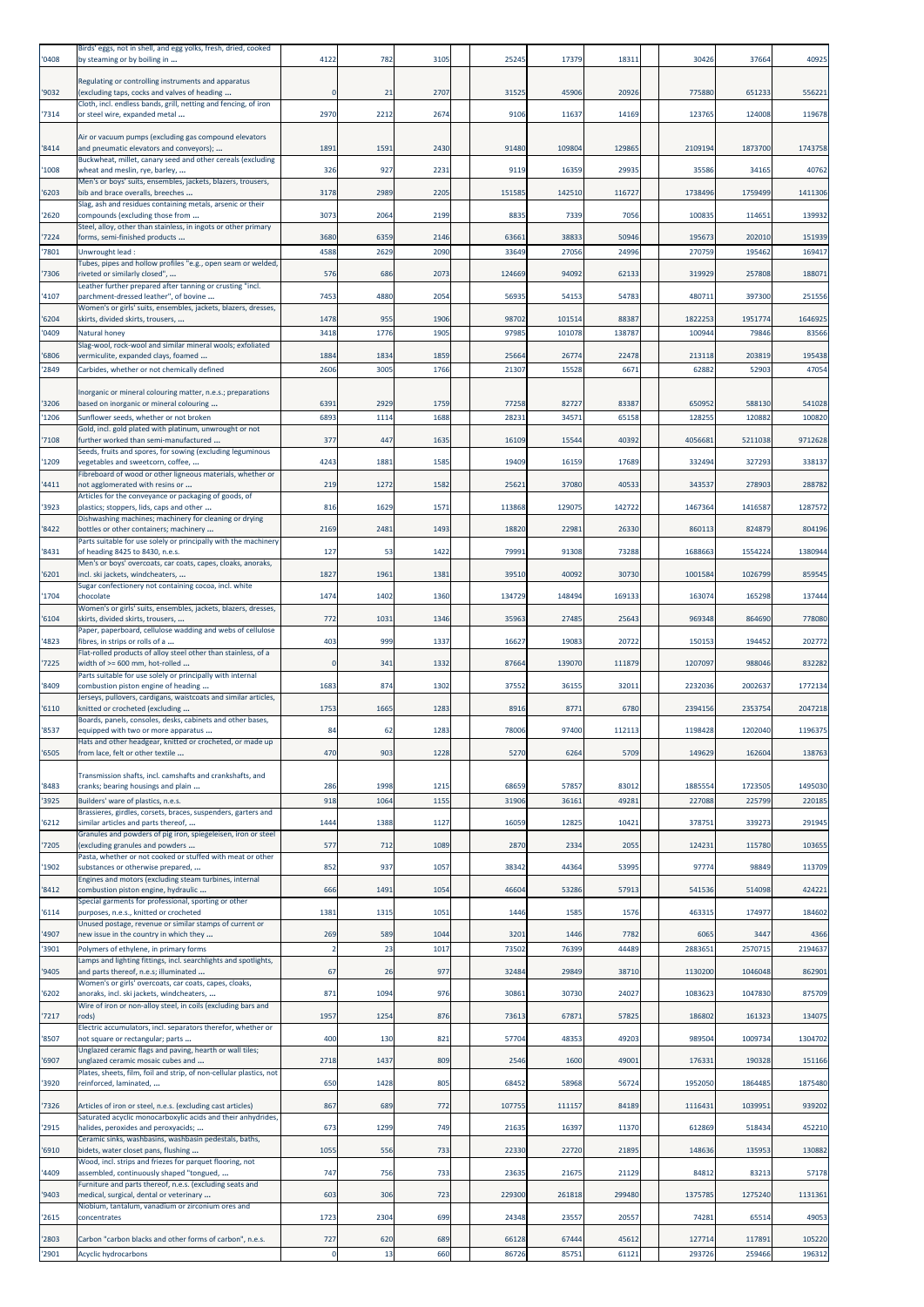| 0710          | Vegetables, uncooked or cooked by steaming or boiling in<br>water, frozen                                    | 90          | 376         | 650        | 8448            | 9990            | 7575           | 301553          | 306038          | 290489          |
|---------------|--------------------------------------------------------------------------------------------------------------|-------------|-------------|------------|-----------------|-----------------|----------------|-----------------|-----------------|-----------------|
| '9401         | Seats, whether or not convertible into beds, and parts<br>thereof, n.e.s. (excluding medical,                | 523         | 605         | 648        | 305602          | 312655          | 324865         | 1157776         | 1092741         | 999078          |
| 4202          | Trunks, suitcases, vanity cases, executive-cases, briefcases,<br>school satchels, spectacle cases,           | 670         | 666         | 643        | 12837           | 12326           | 11143          | 3502765         | 3397875         | 2772248         |
|               | Meat and edible offal of fowls of the species Gallus                                                         |             |             |            |                 |                 |                |                 |                 |                 |
| '0207         | domesticus, ducks, geese, turkeys and<br>Moulding boxes for metal foundry; mould bases; moulding             | $\Omega$    | 920         | 632        | 506432          | 578439          | 554806         | 178642          | 167399          | 135975          |
| '8480         | patterns; moulds for metal (other than<br>Electric sound or visual signalling apparatus, e.g. bells, sirens, | 920         | 792         | 617        | 16237           | 17519           | 18836          | 621683          | 526889          | 473560          |
| '8531         | indicator panels, burglar<br>Beauty or make-up preparations and preparations for the                         | 1043        | 2077        | 609        | 19894           | 29465           | 55983          | 415358          | 373321          | 356919          |
| '3304         | care of the skin, incl. sunscreen or                                                                         | 434         | 423         | 583        | 45111           | 42310           | 38730          | 1204865         | 1170486         | 1004423         |
| '6112         | Track-suits, ski-suits and swimwear, knitted or crocheted                                                    | 523         | 727         | 571        | 7396            | 8071            | 5790           | 231626          | 249672          | 205073          |
|               | Bread, pastry, cakes, biscuits and other bakers' wares,                                                      |             |             |            |                 |                 |                |                 |                 |                 |
| '1905         | whether or not containing cocoa; communion<br>Yeasts, active or inactive; other dead single-cell micro-      | 1423        | 881         | 557        | 153070          | 173478          | 197385         | 993855          | 961399          | 906291          |
| 2102          | organisms, prepared baking powders<br>Table, kitchen or other household articles, and parts thereof,         | 204         | 359         | 551        | 20396           | 20335           | 25367          | 65059           | 67925           | 68623           |
| '7323         | of iron or steel; iron or steel<br>nsecticides, rodenticides, fungicides, herbicides, anti-                  | 665         | 774         | 549        | 38829           | 39378           | 38452          | 221948          | 224223          | 197078          |
| '3808         | sprouting products and plant-growth                                                                          | 459         | 45          | 544        | 10697           | 15855           | 20839          | 941229          | 874691          | 1016447         |
|               | Printed books, brochures and similar printed matter,                                                         |             |             |            |                 |                 |                |                 |                 |                 |
| '4901<br>2614 | whether or not in single sheets (excluding<br>Titanium ores and concentrates                                 | 293<br>459  | 166<br>424  | 530<br>521 | 19348<br>125724 | 16683<br>154543 | 7447<br>138334 | 296759<br>37426 | 314855<br>25065 | 261821<br>49272 |
|               | Safety glass, toughened "tempered", laminated safety glass                                                   |             |             |            | 8388            |                 | 6977           |                 | 272098          | 243198          |
| '7007         | excluding multiple-walled insulating<br>Diodes, transistors and similar semiconductor devices;               | 272         | 232         | 512        |                 | 7966            |                | 277769          |                 |                 |
| '8541         | photosensitive semiconductor devices,<br>Electrical transformers, static converters, e.g. rectifiers, and    | 697         | 653         | 502        | 8527            | 9492            | 8146           | 996004          | 1005529         | 831912          |
| '8504         | inductors; parts thereof<br>Plants and parts of plants, incl. seeds and fruits, of a kind                    | 115         | 287         | 499        | 104888          | 71793           | 70122          | 1872826         | 1846464         | 1822587         |
| '1211         | used primarily in perfumery,<br>Undenatured ethyl alcohol of an alcoholic strength of < 80%;                 | 313         | 315         | 479        | 11692           | 12997           | 18329          | 84561           | 83573           | 86438           |
| 2208          | spirits, liqueurs and other spirituous                                                                       | 469         | 424         | 431        | 97195           | 97363           | 70052          | 639136          | 705696          | 604792          |
| 2504          | Natural graphite<br>Millstones, grindstones, grinding wheels and the like,                                   | 1178        | 468         | 415        | 4825            | 2390            | 2366           | 8535            | 6079            | 4595            |
| 6804          | without frameworks, for milling, grinding,<br>Polymers of vinyl chloride or of other halogenated olefins, in | 288         | 319         | 396        | 16173           | 17562           | 19199          | 149564          | 130515          | 127727          |
| '3904         | primary forms                                                                                                | 2303        | 2284        | 388        | 146404          | 158015          | 152629         | 1091878         | 926401          | 832903          |
| 3402          | Organic surface-active agents (excluding soap); surface-<br>active preparations, washing preparations,       | 1515        | 2359        | 383        | 16984           | 1316            | 11465          | 922142          | 881137          | 866631          |
| '8536         | Electrical apparatus for switching or protecting electrical<br>circuits, or for making connections           | -1          | 2           | 375        | 99121           | 88441           | 76545          | 2305506         | 2171355         | 2042807         |
|               | Prefabricated buildings, whether or not complete or already                                                  |             |             |            |                 |                 |                |                 |                 |                 |
| '9406         | assembled                                                                                                    | 308         | 316         | 370        | 11071           | 15673           | 16665          | 92954           | 114380          | 103970          |
| '4819         | Cartons, boxes, cases, bags and other packing containers, of<br>paper, paperboard, cellulose wadding         | 1333        | 954         | 366        | 77632           | 66391           | 65442          | 518482          | 720384          | 443841          |
| '8545         | Carbon electrodes, carbon brushes, lamp carbons, battery<br>carbons and other articles of graphite           | 5447        | 180         | 362        | 106587          | 61929           | 23868          | 547150          | 363059          | 252201          |
| '8442         | Machinery, apparatus and equipment (other than the<br>machine-tools of headings 8456 to 8465)                | 54          | 206         | 351        | 1223            | 1399            | 877            | 58795           | 46258           | 36709           |
| 8438          | Machinery, not specified or included elsewhere in this<br>chapter, for the industrial preparation            | 529         | 397         | 337        | 12604           | 14259           | 15269          | 307463          | 268640          | 249950          |
|               | Machinery for preparing, tanning or working hides, skins or                                                  |             |             |            |                 |                 |                |                 |                 |                 |
| 8453          | leather or for making or repairing<br>Tubes and pipes, having circular cross-sections and an                 | 79          | 68          | 332        | 91              | 303             | 469            | 46809           | 27805           | 23747           |
| '7305         | external diameter of > 406,4 mm, of<br>nsulated "incl. enamelled or anodised" wire, cable "incl.             | 547         | 851         | 325        | 7849            | 11039           | 9091           | 53207           | 693383          | 170893          |
| '8544         | coaxial cable" and other insulated<br>Synthetic staple fibres, not carded, combed or otherwise               | 982         | 907         | 321        | 1476607         | 1465075         | 1350850        | 2231250         | 2049124         | 1893579         |
| 5503          | processed for spinning                                                                                       | 630         | 973         | 308        | 16213           | 19142           | 12710          | 393668          | 351063          | 303662          |
| '3907         | Polyacetals, other polyethers and epoxide resins, in primary<br>forms; polycarbonates, alkyd resins,         | 1928        | 1876        | 308        | 19916           | 20899           | 10971          | 2664467         | 2399288         | 2075257         |
| '8428         | Lifting, handling, loading or unloading machinery, e.g. lifts,<br>escalators, conveyors, teleferics          | 566         | 468         | 305        | 38484           | 37906           | 39192          | 451228          | 513303          | 436493          |
| 8432          | Agricultural, horticultural or forestry machinery for soil<br>preparation or cultivation (excluding          | 732         | 496         | 302        | 40920           | 39168           | 49154          | 171463          | 156077          | 161704          |
| '3926         | Articles of plastics and articles of other materials of heading<br>3901 to 3914, n.e.s.                      | 117         | 406         | 267        | 30420           | 31908           | 21441          | 1788120         | 1947742         | 1743755         |
| 7408          | Copper wire (excluding surgical sutures, stranded wire,<br>cables, plaited bands and the like                | $\circ$     | $\mathbf 0$ | 263        | 20800           | 18861           | 16934          | 938701          | 802573          | 925256          |
|               | Machinery, plant or laboratory equipment whether or not                                                      |             |             |            |                 |                 |                |                 |                 |                 |
| '8419         | electrically heated (excluding furnaces,                                                                     | 205         | 94          | 258        | 56013           | 54444           | 89135          | 840109          | 830179          | 827621          |
| 2811          | Inorganic acids and inorganic oxygen compounds of non-<br>metals (excluding hydrogen chloride "hydrochloric  | 344         | 226         | 255        | 8431            | 7123            | 6488           | 126465          | 122227          | 93998           |
| 6815          | Articles of stone or of other mineral substances, incl. carbon<br>fibres, articles of carbon fibres          | 0           |             | 248        | 4323            | 3611            | 3074           | 464634          | 433734          | 388134          |
| '0711         | Vegetables provisionally preserved, e.g. by sulphur dioxide<br>gas, in brine, in sulphur water               | $\Omega$    | 152         | 240        | 1026            | 1169            | 764            | 97787           | 112770          | 101913          |
|               |                                                                                                              |             |             |            |                 |                 |                |                 |                 |                 |
| '6210         | Garments made up of felt or nonwovens, whether or not<br>mpregnated, coated, covered or laminated;           | 54          | 192         | 235        | 11451           | 10862           | 26223          | 300684          | 330844          | 946532          |
|               | Medicaments consisting of mixed or unmixed products for                                                      |             |             |            |                 |                 |                |                 |                 |                 |
| '3004         | therapeutic or prophylactic uses, put<br>Tricycles, scooters, pedal cars and similar wheeled toys;           | 108         | 137         | 225        | 183400          | 215280          | 234776         | 16156920        | 16786496        | 18329307        |
| '9503         | dolls' carriages; dolls; other toys;<br>Women's or girls' slips, petticoats, briefs, panties,                | 93          | 123         | 224        | 29638           | 31131           | 33198          | 1245219         | 1183013         | 999576          |
| 6108          | nightdresses, pyjamas, négligés, bathrobes,<br>Acorns, horse-chestnuts, marc and other vegetable materials   | 92          | 302         | 215        | 9826            | 11128           | 8436           | 395221          | 368023          | 317450          |
| '2308         | and vegetable waste, vegetable                                                                               | $\mathbf 0$ | 64          | 210        | 1038            | 1071            | 1109           | 18819           | 17344           | 18391           |
| 8207          | Tools, interchangeable, for hand tools, whether or not<br>power-operated, or for machine tools               | 489         | 701         | 210        | 11668           | 12091           | 12452          | 597560          | 587219          | 503326          |
| 3917          | Tubes, pipes and hoses, and fittings therefor, e.g. joints,<br>elbows, flanges, of plastics                  | 200         | 133         | 207        | 25845           | 30948           | 32408          | 612062          | 588519          | 535171          |
| '9021         | Orthopaedic appliances, incl. crutches, surgical belts and<br>trusses; splints and other fracture            | 56          | 147         | 204        | 2980            | 4114            | 3832           | 1846872         | 1965443         | 1557128         |
| '0505         | Skins and other parts of birds, with their feathers or down,<br>feathers and parts of feathers,              | 542         | 469         | 202        | 4413            | 4952            | 4713           | 56635           | 66182           | 65771           |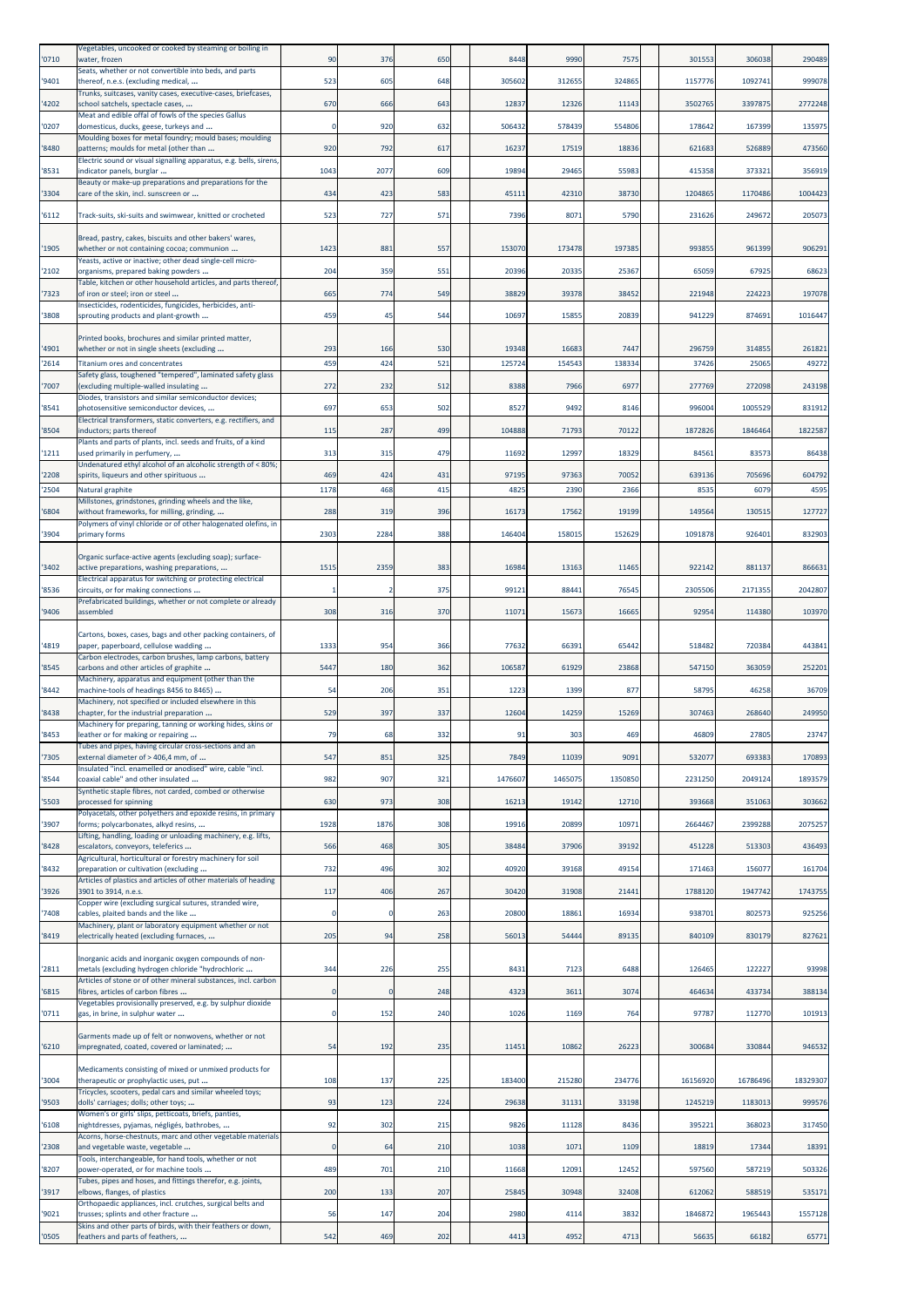| '9030         | Oscilloscopes, spectrum analysers and other instruments<br>and apparatus for measuring or checking                                                            | 87                   | 65             | 201        | 12934           | 16640         | 16901         | 258267             | 301329             | 310870             |
|---------------|---------------------------------------------------------------------------------------------------------------------------------------------------------------|----------------------|----------------|------------|-----------------|---------------|---------------|--------------------|--------------------|--------------------|
| 8477          | Machinery for working rubber or plastics or for the<br>manufacture of products from these materials,                                                          | 255                  | 107            | 194        | 7849            | 7493          | 8918          | 720468             | 624245             | 508486             |
| 2516          | Granite, porphyry, basalt, sandstone and other monumental<br>or building stone, whether or not                                                                | 491                  | 500            | 193        | 7486            | 7073          | 6213          | 153474             | 153574             | 131850             |
| 7215          | Bars and rods, of iron or non-alloy steel, cold-formed or cold-<br>finished, whether or not further                                                           | 177                  | 61             | 192        | 9432            | 8627          | 10791         | 116267             | 85339              | 57237              |
| '3921         | Plates, sheets, film, foil and strip, of plastics, reinforced,<br>laminated, supported or similarly                                                           | 116                  | 111            | 190        | 30459           | 23091         | 19708         | 692603             | 672476             | 618521             |
| 2834          | Nitrites; nitrates<br>Wire of alloy steel other than stainless, in coils (excluding                                                                           | 114                  | 126            | 189        | 2650            | 2753          | 2881          | 5280               | 4007               | 48153              |
| '7229<br>1004 | bars and rods)<br>Dats                                                                                                                                        | $\mathfrak{c}$<br>63 | 169            | 188<br>182 | 2752<br>1764    | 6987<br>2312  | 23826<br>3286 | 76525<br>8731      | 64774<br>5890      | 50116<br>7596      |
| '9506         | Articles and equipment for general physical exercise,<br>gymnastics, athletics, other sports,                                                                 | 57                   | 32             | 181        | 68766           | 71743         | 52519         | 632899             | 627187             | 538304             |
| 8465          | Machine tools, incl. machines for nailing, stapling, glueing or<br>otherwise assembling, for working                                                          | 37                   | 100            | 178        | 3682            | 3692          | 3138          | 20523              | 161932             | 127147             |
| 8529          | Parts suitable for use solely or principally with transmission<br>and reception apparatus for                                                                 | 78                   | 243            | 169        | 17977           | 21239         | 9991          | 390513             | 414949             | 356278             |
|               | Lubricant preparations, incl. cutting-oil preparations, bolt or                                                                                               |                      |                |            |                 |               |               |                    |                    |                    |
| '3403         | nut release preparations, anti-rust<br>Motor cars and other motor vehicles principally designed for                                                           | C                    | C              | 169        | 1742            | 1773          | 2847          | 25311              | 233557             | 208220             |
| 8703          | the transport of persons, incl<br>Measuring or checking instruments, appliances and                                                                           | 10                   | 209            | 168        | 9067            | 12648         | 8057          | 32477141           | 30858987           | 22703002           |
| '9031         | machines not elsewhere specified in chapter                                                                                                                   | 56                   | 31             | 167        | 18395           | 22816         | 40072         | 933495             | 920953             | 855170             |
| 4002          | Synthetic rubber and factice derived from oils, in primary<br>forms or in plates, sheets or strip;                                                            | 37                   |                | 167        | 249             | 246           | 262           | 694437             | 618985             | 489115             |
| 2804          | Hydrogen, rare gases and other non-metals<br>Gimped yarn, gimped strip and the like of heading 5404 or                                                        | 161                  | 119            | 164        | 18992           | 18922         | 34940         | 216457             | 207887             | 177475             |
| '5606         | 5405; chenille yarn, incl. flock<br>Animal products n.e.s.; dead animals of all types, unfit for                                                              | 350                  | 222            | 163        | 7409            | 5765          | 5375          | 65069              | 50312              | 50482              |
| '0511         | human consumption                                                                                                                                             | 26                   | 0              | 162        | 1613            | 1566          | 3504          | 43644              | 52396              | 48140              |
| 1806          | Chocolate and other food preparations containing cocoa                                                                                                        | 184                  | 211            | 161        | 171369          | 169605        | 158368        | 601235             | 612605             | 616016             |
| 8525          | Transmission apparatus for radio-broadcasting or television,<br>whether or not incorporating reception                                                        | 53                   |                | 160        | 7624            | 10770         | 4284          | 564185             | 564443             | 610788             |
| 9022          | Apparatus based on the use of X-rays or of alpha, beta or<br>gamma radiations, whether or not                                                                 | 186                  | 144            | 158        | 7015            | 6917          | 5628          | 448045             | 456978             | 463561             |
| 8418          | Refrigerators, freezers and other refrigerating or freezing<br>equipment, electric or other; heat                                                             | 19                   | 21             | 149        | 46747           | 45452         | 45098         | 1225864            | 1216681            | 1111406            |
| '6307         | Made-up articles of textile materials, incl. dress patterns,<br>n.e.s.                                                                                        | 13                   | 14             | 147        | 54752           | 54108         | 57963         | 311010             | 312785             | 3682984            |
| '6109         | T-shirts, singlets and other vests, knitted or crocheted                                                                                                      | 96                   | 244            | 146        | 27610           | 24941         | 21188         | 1755316            | 1789606            | 1450817            |
| '9027         | Instruments and apparatus for physical or chemical analysis,<br>e.g. polarimeters, refractometers,                                                            | 29                   | 195            | 143        | 1703            | 2097          | 2532          | 1004302            | 978038             | 1084986            |
|               | Machines and mechanical appliances having individual                                                                                                          |                      |                |            |                 |               |               |                    |                    |                    |
| 8479<br>'9999 | functions, not specified or included elsewhere<br>Commodities not elsewhere specified                                                                         | 70<br>153            | 711<br>18      | 143<br>134 | 49799<br>157771 | 42623<br>6021 | 59528<br>1758 | 1550997<br>5594575 | 1688830<br>5532348 | 1563292<br>5706668 |
| 7113          | Articles of jewellery and parts thereof, of precious metal or<br>of metal clad with precious metal                                                            | 85                   | 31             | 131        | 1940            | 2779          | 2301          | 2044841            | 1902573            | 1173289            |
| 6206          | Women's or girls' blouses, shirts and shirt-blouses (excluding<br>knitted or crocheted and vests)                                                             | 90                   | 35             | 129        | 17263           | 15662         | 12319         | 43003              | 405843             | 300118             |
| 8516          | Electric instantaneous or storage water heaters and<br>immersion heaters; electric space-heating                                                              | 77                   | 47             | 128        | 296459          | 329409        | 399842        | 1781311            | 1719648            | 1799441            |
| 4417          | Tools, tool bodies, tool handles, broom or brush bodies and<br>andles, of wood; boot or shoe                                                                  | 224                  | 213            | 12(        | 7004            | 7366          | 767           | 532                | 4416               | 4869               |
| 8466          | Parts and accessories suitable for use solely or principally<br>with the machine tools of heading                                                             | 233                  | 263            | 124        | 7645            | 12620         | 9077          | 720767             | 642925             | 531240             |
| '8302         | Base metal mountings, fittings and similar articles suitable<br>for furniture, doors, staircases,                                                             | 26                   | 66             | 123        | 37457           | 39627         | 49204         | 1020282            | 871844             | 815280             |
| 7407          | Bars, rods and profiles, of copper, n.e.s.<br>Woven fabrics of carded wool or of carded fine animal hair                                                      | 2029                 | 747            | 122        | 39668           | 34631         | 38525         | 447703             | 376586             | 347567             |
| '5111         | (excluding fabrics for technical                                                                                                                              | 3200                 | 1354           | 116        | 5694            | 2884          | 1276          | 31236              | 23142              | 19013              |
|               | Twine, cordage, ropes and cables, whether or not plaited or                                                                                                   |                      |                |            |                 |               |               |                    |                    |                    |
| '5607<br>8458 | braided and whether or not impregnated,<br>Lathes, incl. turning centres, for removing metal                                                                  | 113<br>C             | 99<br>$\Omega$ | 110<br>110 | 905<br>1462     | 1267<br>2752  | 1104<br>3602  | 33762<br>432124    | 30795<br>353708    | 29952<br>182462    |
| '7612         | Casks, drums, cans, boxes and similar containers, incl. rigid<br>or collapsible tubular containers,                                                           | 18                   |                | 109        | 28022           | 21634         | 17966         | 161098             | 170298             | 170557             |
| 2106          | Food preparations, n.e.s.<br>Sulphonated, nitrated or nitrosated derivatives of                                                                               | 51                   |                | 108        | 36131           | 34930         | 37295         | 75778              | 74135              | 775228             |
| '2904         | hydrocarbons, whether or not halogenated<br>Hat-forms, hat bodies and hoods of felt, neither blocked to                                                       | $\mathbf 0$          | 107            | 105        | 20870           | 14823         | 21001         | 24319              | 2303               | 19071              |
| 6501          | shape nor with made brims; plateaux<br>Women's or girls' overcoats, car coats, capes, cloaks,                                                                 | C                    | 26             | 105        | 498             | 282           | 535           | 4167               | 3963               | 4735               |
| '6102         | anoraks, incl. ski jackets, windcheaters,<br>Parts suitable for use solely or principally with the apparatus                                                  | 87                   |                | 100        | 3193            | 2705          | 2674          | 12777              | 135146             | 117858             |
| '8538         | of heading 8535, 8536 or 8537,<br>Harvesting or threshing machinery, incl. straw or fodder                                                                    |                      | 34             | 100        | 9467            | 8167          | 7937          | 1359266            | 1296010            | 1326269            |
| 8433          | balers; grass or hay mowers; machines<br>Instruments and appliances used in medical, surgical, dental                                                         | 84                   | 482            | 98         | 23278           | 18648         | 19296         | 489249             | 523096             | 527350             |
| 9018          | or veterinary sciences, incl.<br>Insulating fittings for electrical machines, appliances or                                                                   | 68                   | 128            | 97         | 8360            | 7845          | 7953          | 3496176            | 3557725            | 3648246            |
| '8547         | equipment, being fittings wholly                                                                                                                              | 386                  | 208            | 94         | 9847            | 9240          | 5090          | 88844              | 86463              | 82352              |
| '1104         | Cereal grains otherwise worked, e.g. hulled, rolled, flaked,<br>pearled, sliced or kibbled; germ<br>Railway or tramway track fixtures and fittings (excluding | 21                   | 63             | 89         | 17277           | 20008         | 22845         | 52792              | 49459              | 58652              |
| '8608         | sleepers of wood, concrete or steel,                                                                                                                          | 23                   | 74             | 89         | 18629           | 17970         | 13558         | 20489              | 12480              | 10422              |
| 4113          | Leather further prepared after tanning or crusting "incl.<br>parchment-dressed leather", of goats                                                             | 38                   |                | 87         | 39              | 20            | 30            | 110694             | 77152              | 45785              |
| '8303         | Armoured or reinforced safes, strongboxes and doors and<br>safe deposit lockers for strongrooms,                                                              | 56                   | 56             | 86         | 1713            | 2120          | 2318          | 25677              | 27515              | 23174              |
| 2103          | Sauce and preparations therefor; mixed condiments and<br>mixed seasonings; mustard flour and meal,                                                            | 48                   | 51             | 84         | 36514           | 38815         | 41888         | 20701:             | 207144             | 206285             |
| 1204          | Linseed, whether or not broken                                                                                                                                | 66                   | 68             | 83         | 5867            | 7299          | 5267          | 24637              | 18347              | 26310              |
| '6111         | Babies' garments and clothing accessories, knitted or<br>crocheted (excluding hats)                                                                           |                      | 0              | 81         | 7995            | 11248         | 14374         | 305861             | 266234             | 220406             |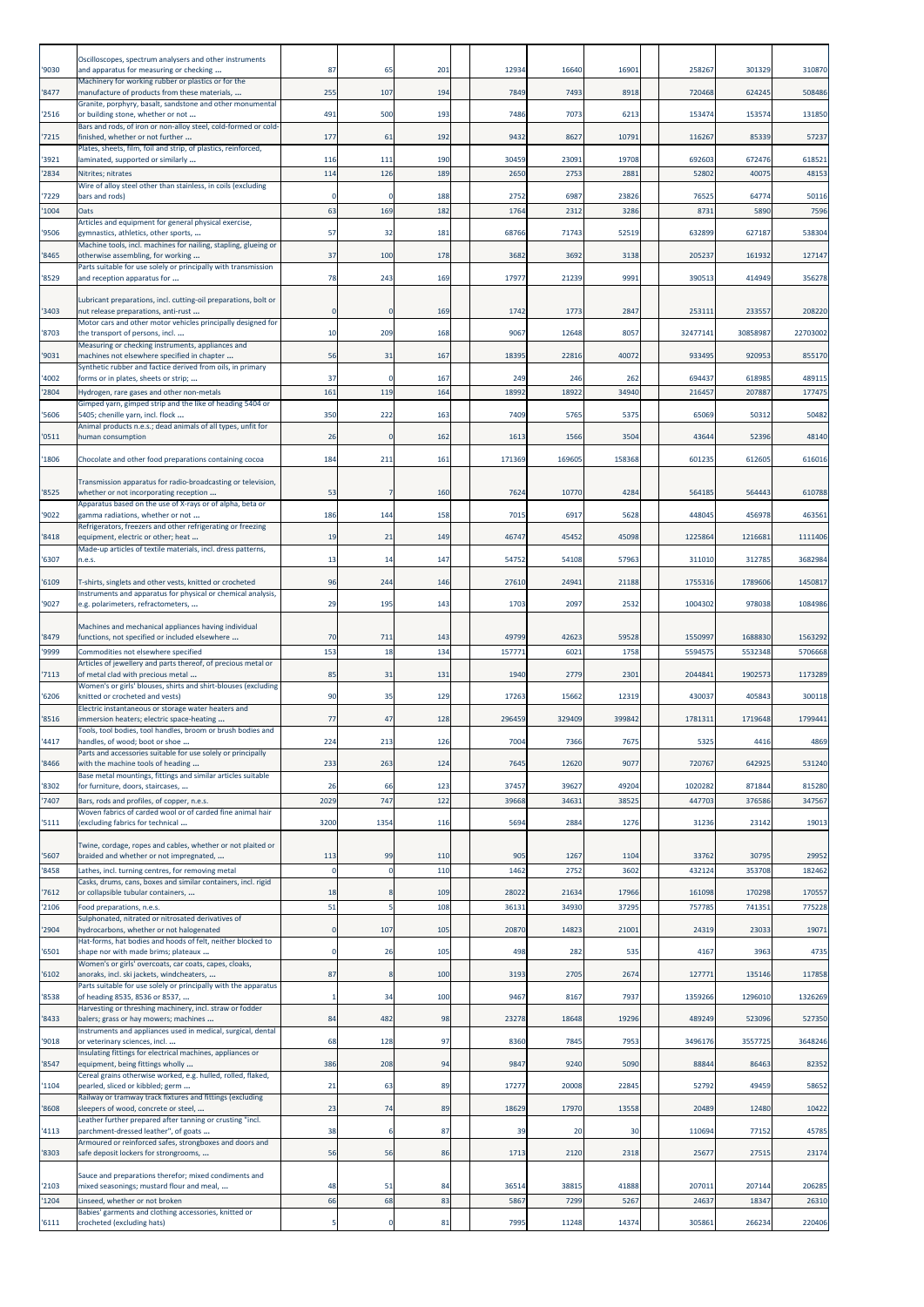| '3916          | Monofilament of which any cross-sectional dimension > 1<br>mm, rods, sticks and profile shapes,                                                                |                | 47                 | 80       | 19175         | 24963         | 25001       | 185972           | 181633           | 177075           |
|----------------|----------------------------------------------------------------------------------------------------------------------------------------------------------------|----------------|--------------------|----------|---------------|---------------|-------------|------------------|------------------|------------------|
| '9015          | Surveying, incl. photogrammetrical surveying, hydrographic,<br>oceanographic, hydrological, meteorological                                                     | 10             | 29                 | 79       | 1941          | 2392          | 2526        | 83240            | 83417            | 70967            |
| '8517          | Telephone sets, incl. telephones for cellular networks or for<br>other wireless networks; other                                                                | 717            | 28                 | 78       | 306038        | 246712        | 188065      | 9512316          | 9103401          | 8996108          |
| '6211          | Tracksuits, ski suits, swimwear and other garments, n.e.s.<br>(excluding knitted or crocheted)                                                                 | 170            | 141                | 78       | 16053         | 14433         | 13359       | 298491           | 314831           | 285266           |
| '9607          | Slide fasteners and parts thereof                                                                                                                              | 59             | 67                 | 77       | 363           | 491           | 546         | 106021           | 106486           | 83086            |
| '0604          | Foliage, branches and other parts of plants, without flowers<br>or flower buds, and grasses, mosses                                                            | 43             | 79                 | 74       | 210           | 357           | 574         | 26754            | 20496            | 19004            |
| '2202          | Waters, incl. mineral waters and aerated waters, containing<br>added sugar or other sweetening                                                                 | 23             | 15                 | 72       | 46578         | 51366         | 73457       | 293470           | 259036           | 251086           |
|                |                                                                                                                                                                |                |                    |          |               |               |             |                  |                  |                  |
| '2923          | Quaternary ammonium salts and hydroxides; lecithins and<br>other phosphoaminolipids, whether or<br>Envelopes, letter cards, plain postcards and correspondence | 57             | 26                 | 71       | 14913         | 10656         | 13335       | 89306            | 77478            | 74780            |
| '4817          | cards, of paper or paperboard;                                                                                                                                 |                | $\overline{2}$     | 70       | 362           | 404           | 477         | 10702            | 17844            | 9282             |
| '1108          | Starches; inulin<br>Colouring matter of vegetable or animal origin, incl. dye                                                                                  | -C             | 12                 | 68       | 20829         | 28816         | 29113       | 98737            | 108282           | 113969           |
| '3203          | extracts (excluding animal black),<br>Scent sprays and similar toilet sprays, and mounts and heads                                                             | -C             | 50                 | 67       | 2312          | 2806          | 3216        | 73372            | 70295            | 75954            |
| '9616          | therefor; powder puffs and pads                                                                                                                                | -C             | 46                 | 66       | 30            | 104           | 327         | 50377            | 52293            | 46392            |
| '3401          | Soap; organic surface-active products and preparations for<br>use as soap, in the form of bars,                                                                | 20             | 16                 | 62       | 25432         | 14140         | 20943       | 233829           | 231046           | 268599           |
| '7308          | Structures and parts of structures "e.g., bridges and bridge-<br>sections, lock-gates, towers,                                                                 | 982            | 725                | 61       | 79317         | 81288         | 85937       | 420225           | 447374           | 382668           |
| '8471          | Automatic data-processing machines and units thereof;<br>magnetic or optical readers, machines                                                                 | $\mathfrak{c}$ | 6                  | 61       | 10319         | 11857         | 19880       | 5543752          | 5381525          | 6131140          |
|                | Drawing, marking-out or mathematical calculating                                                                                                               |                |                    |          |               |               |             |                  |                  |                  |
| '9017          | instruments, e.g. drafting machines, pantographs,<br>Agricultural, horticultural, forestry, poultry-keeping or bee-                                            | 36             | 53                 | 60       | 994           | 1270          | 1007        | 46220            | 44071            | 38110            |
| '8436          | keeping machinery, incl. germination<br>Wood charcoal, incl. shell or nut charcoal, whether or not                                                             | 29             | 24                 | 58       | 8158          | 6202          | 7729        | 86038            | 91578            | 91399            |
| '4402          | agglomerated (excluding wood charcoal                                                                                                                          | 47             | 0                  | 57       | 70780         | 66267         | 69113       | 27054            | 27160            | 30386            |
| '4016          | Articles of vulcanised rubber (excluding hard rubber), n.e.s.                                                                                                  | 16             | 32                 | 57       | 18071         | 19576         | 19918       | 625225           | 582782           | 554228           |
| '6404          | Footwear with outer soles of rubber, plastics, leather or<br>composition leather and uppers of                                                                 | 37             | 128                | 56       | 10352         | 10924         | 11014       | 1705550          | 1544489          | 1419029          |
| '8481          | Taps, cocks, valves and similar appliances for pipes, boiler<br>shells, tanks, vats or the like,                                                               | 12             | 15                 | 56       | 57251         | 50076         | 47982       | 2192871          | 2160306          | 2099101          |
|                | Petroleum oils and oils obtained from bituminous minerals                                                                                                      |                |                    |          |               |               |             |                  |                  |                  |
| '2710          | (excluding crude); preparations containing                                                                                                                     | 46             | 7964               | 56       | 249559        | 267007        | 103249      | 10031582         | 8459924          | 5122042          |
| '2203          | Beer made from malt<br>Gas, liquid or electricity supply or production meters, incl.                                                                           | 74             | 43                 | 55       | 35427         | 38610         | 44949       | 675836           | 676147           | 547494           |
| '9028          | calibrating meters therefor<br>Knives and cutting blades, of base metal, for machines or for                                                                   | f.             | $\Omega$           | 54       | 6466          | 6076          | 6910        | 494711           | 555918           | 466097           |
| '8208          | mechanical appliances                                                                                                                                          | 18             | 24                 | 52       | 1516          | 1686          | 2176        | 93368            | 111118           | 77911            |
| '8903          | Yachts and other vessels for pleasure or sports; rowing boats<br>and canoes                                                                                    | 15             | 118                | 50       | 33125         | 36214         | 43756       | 279687           | 371821           | 302796           |
|                | Electrical resistors, incl. rheostats and potentiometers                                                                                                       |                |                    |          |               |               |             |                  |                  |                  |
| '8533          | (excluding heating resistors); parts<br>Wallpaper and similar wallcoverings of paper; window                                                                   |                |                    | 48       | 2628          | 2303          | 1454        | 144346           | 12551            | 125528           |
| '4814          | transparencies of paper<br>Sacks and bags, of a kind used for the packing of goods, of all                                                                     | $\Omega$       | 13                 | 46       | 134460        | 80956         | 72837       | 14414            | 10404            | 10946            |
| '6305          | types of textile materials                                                                                                                                     |                |                    | 44       | 20969         | 22504         | 27369       | 124128           | 124855           | 106837           |
| '9701          | Paintings, e.g. oil paintings, watercolours and pastels, and<br>drawings executed entirely by                                                                  | 10             | 10                 | 44       | 188           | 347           | 168         | 124945           | 106856           | 68587            |
| '8426          | Ships' derricks; cranes, incl. cable cranes (excluding wheel-<br>mounted cranes and vehicle cranes                                                             | 98             | $\Omega$           | 43       | 18280         | 14965         | 17755       | 251632           | 199909           | 200702           |
| '4808          | Corrugated paper and paperboard "with or without glued<br>flat surface sheets", creped, crinkled,                                                              | 247            | 74                 | 43       | 10850         | 9907          | 6627        | 65623            | 53769            | 59089            |
|                | Instruments and apparatus for measuring or checking the                                                                                                        |                |                    |          |               |               |             |                  |                  |                  |
| '9026          | flow, level, pressure or other variables<br>Tableware, kitchenware, other household articles and toilet                                                        | 36             | 104                | 43       | 5231          | 3633          | 3299        | 576986           | 575048           | 530729           |
| '3924          | articles, of plastics (excluding                                                                                                                               | 36             | 61                 | 42       | 14344         | 14092         | 14636       | 354576           | 312749           | 311691           |
| '4911          | Printed matter, incl. printed pictures and photographs, n.e.s                                                                                                  | 39             | 75                 | 40       | 22271         | 27859         | 18761       | 201021           | 164113           | 125703           |
| '9013          | Liquid crystal devices not constituting articles provided for<br>more specifically in other heading;                                                           | 24             | 37                 | 40       | 12133         | 18260         | 14103       | 265051           | 253455           | 220466           |
| '8482          | Ball or roller bearings (excluding steel balls of heading 7326);<br>parts thereof                                                                              | $\epsilon$     | 11                 | 39       | 87736         | 74757         | 61428       | 1449315          | 1321729          | 1057564          |
| '8501          | Electric motors and generators (excluding generating sets)                                                                                                     | 31             | 22                 | 39       | 77609         | 44775         | 27569       | 1863945          | 1766650          | 1694691          |
| '4820          | Registers, account books, notebooks, order books, receipt<br>books, letter pads, memorandum pads,                                                              | 69             | 88                 | 38       | 3636          | 3273          | 3179        | 79639            | 75199            | 58559            |
| '7019          | Glass fibres, incl. glass wool, and articles thereof (excluding<br>mineral wools and articles                                                                  | -C             | $\mathbf 0$        | 38       | 9775          | 9140          | 8563        | 420603           | 429705           | 380053           |
| '4821          | Paper or paperboard labels of all kinds, whether or not<br>printed                                                                                             | 6              | 48                 | 37       | 17131         | 16922         | 16227       | 121433           | 115569           | 105110           |
|                | Electrical machines and apparatus, having individual                                                                                                           |                |                    |          |               |               |             |                  |                  |                  |
| '8543          | functions, n.e.s. in chapter 85 and parts                                                                                                                      | 76             | 68                 | 37       | 15793         | 10516         | 4142        | 596646           | 692611           | 634912           |
| '5402          | Synthetic filament yarn, incl. synthetic monofilaments of <<br>67 decitex (excluding sewing thread                                                             | 73             | 38                 | 37       | 6758          | 8337          | 6545        | 745559           | 673479           | 532525           |
|                | Hydrometers, areometers and similar floating instruments,                                                                                                      |                |                    |          |               |               |             |                  |                  |                  |
| '9025          | thermometers, pyrometers, barometers,<br>Wine of fresh grapes, incl. fortified wines; grape must, partly                                                       |                | 3                  | 36       | 4873          | 4457          | 5667        | 132848           | 137558           | 232516           |
| '2204<br>'7117 | fermented and of an actual<br>mitation jewellery                                                                                                               | 26<br>88       | $\mathbf 0$<br>139 | 36<br>35 | 39823<br>1277 | 11930<br>1039 | 1307<br>541 | 414382<br>254705 | 373331<br>249057 | 343286<br>156110 |
|                | Textile fabrics impregnated, coated, covered or laminated                                                                                                      |                |                    |          |               |               |             |                  |                  |                  |
| '5903          | with plastics (excluding tyre cord<br>Glaziers' putty, grafting putty, resin cements, caulking                                                                 | 46             | $\overline{2}$     | 34       | 1153          | 1312          | 1492        | 256727           | 241913           | 207372           |
| '3214          | compounds and other mastics; painters'<br>Glass beads, imitation pearls, imitation precious or semi-                                                           | -C             | $\mathbf 0$        | 33       | 5877          | 7630          | 8546        | 231338           | 216797           | 200631           |
| '7018          | precious stones and similar glass<br>Diagnostic or laboratory reagents on a backing, prepared                                                                  | 68             | 113                | 33       | 69            | 554           | 170         | 67964            | 63015            | 44536            |
| '3822          | diagnostic or laboratory reagents<br>Wool and fine or coarse animal hair, carded or combed, incl.                                                              | 35             | 8                  | 31       | 25033         | 36918         | 54040       | 1235619          | 1200128          | 1928887          |
| '5105          | combed wool in fragments                                                                                                                                       | C              | $\mathbf 0$        | 31       | 843           | 715           | 1136        | 462986           | 398306           | 242522           |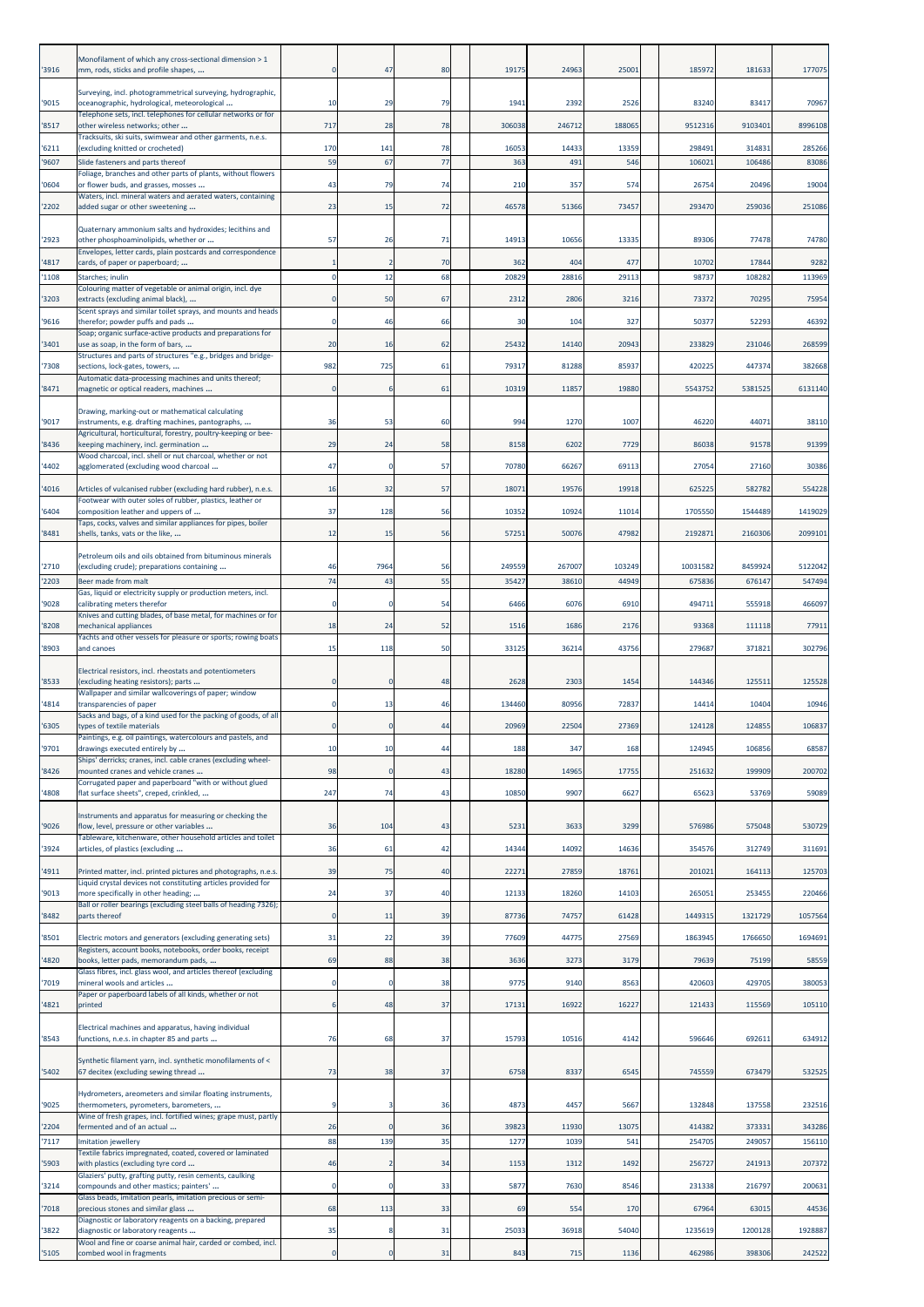| '8474        | Machinery for sorting, screening, separating, washing,<br>crushing, grinding, mixing or kneading                     | 78                            | 50           | 31       | 69647       | 78488       | 81815       | 131528           | 163093           | 149822          |
|--------------|----------------------------------------------------------------------------------------------------------------------|-------------------------------|--------------|----------|-------------|-------------|-------------|------------------|------------------|-----------------|
| '8437        | Machines for cleaning, sorting or grading seed, grain or dried<br>leguminous vegetables; machinery                   | 32                            | 13           | 30       | 14861       | 8157        | 9078        | 4888             | 48024            | 34928           |
| 7616         | Articles of aluminium, n.e.s.<br>Radar apparatus, radio navigational aid apparatus and radio                         | 19                            | 50           | 29       | 3989        | 4346        | 2017        | 377206           | 397560           | 337489          |
| 8526         | remote control apparatus<br>Printing machinery used for printing by means of plates,                                 | 11                            | 18           | 28       | 28515       | 11638       | 4869        | 341572           | 368723           | 345249          |
| '8443        | cylinders and other printing components<br>Glassware of a kind used for table, kitchen, toilet, office,              | 21                            | 54           | 28       | 29509       | 26810       | 20493       | 233661           | 2064300          | 1711885         |
| 7013         | indoor decoration or similar purposes                                                                                | 86                            | 115          | 28       | 4858        | 5767        | 552         | 235659           | 225906           | 193176          |
| 3908         | Polyamides, in primary forms                                                                                         | 106                           | 87           | 28       | 1559        | 1612        | 1457        | 874238           | 752874           | 643980          |
| 6913         | Statuettes and other ornamental ceramic articles, n.e.s.<br>Other vegetables prepared or preserved otherwise than by | C                             | 14           | 28       | 3823        | 3477        | 2695        | 61296            | 5538             | 50564           |
| '2005        | vinegar or acetic acid, not frozen<br>Raw hides and skins of bovine "incl. buffalo" or equine                        |                               | 16           | 28       | 20793       | 11719       | 14098       | 296671           | 322793           | 298059          |
| 4101         | animals, fresh, or salted, dried, limed,<br>Padlocks and locks "key, combination or electrically                     | 829                           | 21           | 27       | 458         | 210         | 89          | 96968            | 665397           | 482722          |
| '8301        | operated", of base metal; clasps and frames                                                                          |                               |              | 27       | 2069        | 2230        | 4434        | 261306           | 237462           | 209633          |
| 7325         | Articles of iron or steel, cast, n.e.s.<br>Tableware and kitchenware, of wood (excluding interior                    |                               |              | 26       | 551         | 6430        | 9494        | 45136            | 434070           | 392593          |
| 4419         | fittings, ornaments, cooperage products,<br>Centrifuges, incl. centrifugal dryers (excluding those for               |                               |              | 26       | 748         | 1156        | 2614        | 3639             | 35540            | 36220           |
| 8421         | isotope separation); filtering or<br>Brooms, brushes, incl. brushes constituting parts of                            | 75                            | 242          | 26       | 41070       | 40424       | 45613       | 1635923          | 1531636          | 1571718         |
| '9603        | machines, appliances or vehicles, hand-operated<br>Marble, travertine, ecaussine and other calcareous                | C                             | 16           | 26       | 2474        | 2524        | 2878        | 208586           | 197908           | 189696          |
| 2515         | monumental or building stone of an apparent<br>Machine tools for deburring, sharpening, grinding, honing,            | 34                            | $\Omega$     | 25       | 6           |             |             | 91829            | 132661           | 70944           |
| '8460        | lapping, polishing or otherwise                                                                                      | 8                             | 11           | 23       | 768         | 404         | 671         | 136535           | 96248            | 56123           |
| '2002        | Tomatoes, prepared or preserved otherwise than by vinegar<br>or acetic acid                                          | -2                            |              | 22       | 46013       | 47553       | 5529        | 14201            | 109092           | 124367          |
| '2933        | Heterocyclic compounds with nitrogen hetero-atom[s] only                                                             | $\mathfrak{c}$                |              | 22       | 4487        | 4942        | 9321        | 369932           | 3714243          | 5335864         |
| '6205        | Men's or boys' shirts (excluding knitted or crocheted,<br>nightshirts, singlets and other vests)                     |                               | 34           | 22       | 15204       | 14188       | 7940        | 536116           | 515768           | 384671          |
| 3915         | Waste, parings and scrap, of plastics<br>Machines and appliances for testing the hardness, strength,                 | 208                           |              | 22       | 607         | 446         | 820         | 109447           | 87027            | 69813           |
| '9024        | compressibility, elasticity or<br>Men's or boys' shirts, knitted or crocheted (excluding                             | 18                            | 25           | 21       | 713         | 845         | 890         | 4724             | 35929            | 31511           |
| 6105         | nightshirts, T-shirts, singlets and                                                                                  | 10                            |              | 20       | 962         | 546         | 553         | 389392           | 349966           | 272212          |
| '8413        | Pumps for liquids, whether or not fitted with a measuring<br>device (excluding ceramic pumps and                     | 69                            | 90           | 20       | 132476      | 116244      | 124371      | 1832939          | 1770879          | 1647455         |
| '8607        | Parts of railway or tramway locomotives or rolling stock,<br>n.e.s.                                                  | $\mathfrak{c}$                | 18           | 20       | 181414      | 372302      | 302447      | 527734           | 579028           | 585288          |
|              | Prepared binders for foundry moulds or cores; chemical                                                               |                               |              |          |             |             |             |                  |                  |                 |
| '3824        | products and preparations for the chemical<br>Coffee, whether or not roasted or decaffeinated; coffee                | 35                            | $\Omega$     | 19       | 10245       | 9610        | 10113       | 1312342          | 1171151          | 1119962         |
| '0901        | husks and skins; coffee substitutes<br>Containers, incl. containers for the transport of fluids,                     | -C                            |              | 19       | 1767        | 1559        | 1805        | 175071           | 1622808          | 1500827         |
| 8609         | specially designed and equipped for<br>Flat-rolled products of iron or non-alloy steel, of a width >=                | $\epsilon$                    | 27           | 18       | 5592        | 7039        | 6142        | 4621             | 41120            | 35670           |
| '7210        | 600 mm, hot-rolled or cold-rolled<br>Yarn of synthetic staple fibres (excluding sewing thread and                    | 5149                          | 4784         | 18       | 183684      | 152399      | 156365      | 1946036          | 1717031          | 1451738         |
| '5509        | yarn put up for retail sale)<br>Lenses, prisms, mirrors and other optical elements, of any                           |                               |              | 18       | 114         | 13          | 38          | 22727            | 17913:           | 142247          |
| '9002        | material, mounted, being parts of                                                                                    |                               |              | 18       | 464         | 1471        | 244         | 109252           | 101634           | 86491           |
| 4114         | Chamois leather, incl. combination chamois leather<br>excluding glacé-tanned leather subsequently                    | ш                             |              | 17       |             |             |             | 2803             | 2900             | 14418           |
| '9304        | Spring, air or gas guns and pistols, truncheons and other non-<br>firearms (excluding swords, cutlasses,             | 7                             |              | 17       |             |             |             | 6174             | 4586             | 4742            |
| '3819        | Hydraulic brake fluids and other prepared liquids for<br>hydraulic transmission not containing                       | $\mathbf 0$                   |              | 17       | 2067        | 2091        | 1635        | 16886            | 1795             | 13641           |
| '5506        | Synthetic staple fibres, carded, combed or otherwise                                                                 | $\mathbf 0$                   |              | 17       | 44          | 22          | 43          | 17806            | 13933            | 12899           |
|              | processed for spinning<br>Shawls, scarves, mufflers, mantillas, veils and similar articles                           |                               |              |          |             |             |             |                  |                  |                 |
| 6214<br>2833 | (excluding knitted or crocheted)<br>Sulphates; alums; peroxosulphates "persulphates"                                 | $\mathbf 0$<br>$\overline{0}$ |              | 17<br>16 | 814<br>7225 | 812<br>7960 | 385<br>9265 | 195279<br>112355 | 187378<br>109947 | 143715<br>94112 |
| 9001         | Optical fibres and optical fibre bundles; optical fibre cables<br>(excluding made up of individually                 | $\mathbf 0$                   |              | 16       | 3864        | 3885        | 3577        | 623328           | 603262           | 538377          |
| '9504        | Video game consoles and machines, articles for funfair, table<br>or parlour games, incl. pintables,                  | 14                            |              | 16       | 5514        | 6210        | 7668        | 57162            | 492375           | 433443          |
| '6103        | Men's or boys' suits, ensembles, jackets, blazers, trousers,<br>bib and brace overalls, breeches                     | 10                            | 15           | 16       | 2971        | 3507        | 2415        | 380835           | 419840           | 360808          |
| '9505        | Festival, carnival or other entertainment articles, incl.<br>conjuring tricks and novelty jokes,                     | 9                             | 18           | 16       | 8295        | 8598        | 9382        | 157657           | 157584           | 137464          |
| '7309        | Reservoirs, tanks, vats and similar containers, of iron or<br>steel, for any material "other than                    | 9                             | 19           | 16       | 6026        | 5473        | 8499        | 29199            | 36686            | 36547           |
| 7216         | Angles, shapes and sections of iron or non-alloy steel, n.e.s.                                                       | $\circ$                       | 42           | 14       | 260926      | 223731      | 141223      | 273864           | 283392           | 204665          |
|              |                                                                                                                      |                               |              |          |             |             |             |                  |                  |                 |
| '6117        | Made-up clothing accessories, knitted or crocheted; knitted<br>or crocheted parts of garments                        | 101                           | 34           | 14       | 420         | 559         | 967         | 71139            | 63963            | 59004           |
| 6914         | Ceramic articles, n.e.s.<br>Ceramic wares for laboratory, chemical or other technical                                | 22                            | $\mathbf{1}$ | 14       | 511         | 401         | 737         | 34880            | 30021            | 28348           |
| 6909         | uses; ceramic troughs, tubs and similar<br>Articles of leather or composition leather (excluding saddlery            | $\mathfrak{c}$                |              | 14       | 1416        | 1095        | 1593        | 77706            | 100528           | 75575           |
| 4205         | and harness bags; cases and<br>Stranded wire, cables, plaited bands and the like, of copper                          |                               | 13           | 14       | 16448       | 14878       | 11334       | 142189           | 120321           | 81857           |
| '7413        | (excluding electrically insulated<br>Containers of iron or steel, for compressed or liquefied gas                    | $\mathbf 0$                   | $\Omega$     | 13       | 5229        | 4315        | 4709        | 92234            | 84239            | 96620           |
| '7311        | (excluding containers specifically                                                                                   |                               | 208          | 12       | 3886        | 1075        | 629         | 59197            | 69770            | 71283           |
| 8214         | Articles of cutlery, n.e.s., e.g. hair clippers, butchers' or<br>kitchen cleavers, choppers and                      | 0                             | 17           | 12       | 3144        | 3831        | 4349        | 18504            | 19246            | 17997           |
| '2007        | Jams, fruit jellies, marmalades, fruit or nut purée and fruit or<br>nut pastes, obtained by cooking,                 | S                             |              | 12       | 2838        | 4124        | 4672        | 122407           | 106433           | 112602          |
| '6304        | Articles for interior furnishing, of all types of textile materials<br>(excluding blankets and                       | $\epsilon$                    | 12           | 12       | 39643       | 44293       | 47054       | 69145            | 70667            | 59322           |
| '8468        | Machinery and apparatus for soldering, brazing or welding,<br>whether or not capable of cutting                      | $\circ$                       |              | 12       | 1183        | 1133        | 951         | 35657            | 19568            | 25423           |
| '7212        | Flat-rolled products of iron or non-alloy steel, of a width of <<br>600 mm, hot-rolled or cold-rolled                | $\mathbf 0$                   | $\mathbf 0$  | 11       | 1908        | 6685        | 9395        | 101388           | 97749            | 83591           |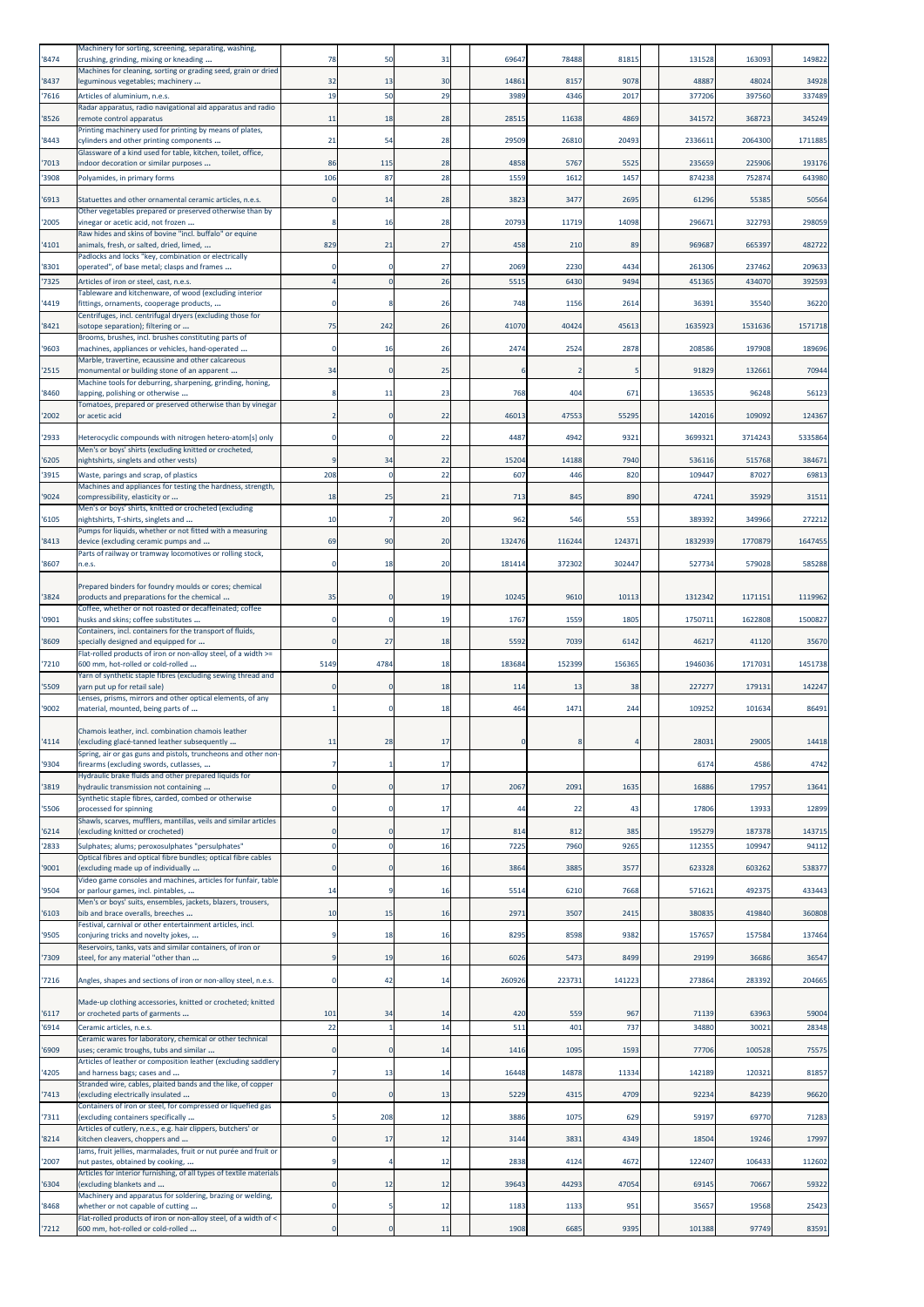| '0709 | Other vegetables, fresh or chilled (excluding potatoes,<br>tomatoes, alliaceous vegetables, edible        | 54             |                | 11     | 7021       | 5392        | 6712       | 331198  | 406473  | 315091          |
|-------|-----------------------------------------------------------------------------------------------------------|----------------|----------------|--------|------------|-------------|------------|---------|---------|-----------------|
| '8427 | Fork-lift trucks; other works trucks fitted with lifting or<br>handling equipment (excluding straddle     | $\overline{0}$ |                | 10     | 972        | 1295        | 926        | 774572  | 767976  | 623670          |
| '2009 | Fruit juices, incl. grape must, and vegetable juices,<br>unfermented, not containing added spirit,        | 11             | 29             | 10     | 77160      | 105277      | 74175      | 249330  | 231628  | 245430          |
| '2836 | Carbonates; peroxocarbonates "percarbonates"; commercial<br>ammonium carbonate containing ammonium        | 0              |                | 10     | 220        | 149         | 291        | 191057  | 196537  | 184639          |
| '3207 | Prepared pigments, prepared opacifiers and prepared<br>colours, vitrifiable enamels and glazes,           | $\Omega$       | 5              | 10     | 282        | 475         | 716        | 190521  | 173872  | 143382          |
| 7610  | Structures and parts of structures "e.g., bridges and bridge-<br>sections, towers, lattice masts,         |                | 12             | 9      | 4521       | 6320        | 12252      | 175636  | 197996  | 164842          |
| 3812  | Prepared rubber accelerators; compound plasticisers for<br>rubber or plastics, n.e.s.; anti-oxidising     |                |                | q      | 3068       | 3567        | 4765       | 155857  | 123861  | 114203          |
| '8420 | Calendering or other rolling machines (other than for metals<br>or glass) and cylinders therefor;         | 34             | 48             | 9      | 1760       | 1192        | 824        | 36801   | 38282   | 35386           |
| '3003 | Medicaments consisting of two or more constituents mixed<br>together for therapeutic or prophylactic      |                | 26             |        | 797        | 1393        | 1074       | 332509  | 300238  | 326717          |
| '2206 | Cider, perry, mead and other fermented beverages and<br>mixtures of fermented beverages and non-alcoholic |                |                | 8      | 860        | 1028        | 766        | 10170   | 10143   | 10554           |
| 5403  | Artificial filament yarn, incl. artificial monofilament of < 67<br>decitex (excluding sewing thread       | 0              |                | 8      | 0          |             | 45         | 173858  | 135448  | 91621           |
| 6217  | Made-up clothing accessories and parts of garments or<br>clothing accessories, of all types of            | 16             |                | 8      | 679        | 631         | 887        | 81710   | 73109   | 54868           |
|       | Aluminium foil, "whether or not printed or backed with                                                    | 10             |                | 8      |            | 3692        | 4100       |         |         |                 |
| '7607 | paper, paperboard, plastics or similar<br>Basketwork, wickerwork and other articles, made directly to     |                | 21             |        | 2449       |             |            | 538861  | 465572  | 495668          |
| 4602  | shape from plaiting materials or<br>Machines for assembling electric or electronic lamps, tubes           | 6<br>178       | 18<br>91       | 8<br>8 | 419<br>262 | 421<br>1315 | 495<br>227 | 33034   | 34989   | 29698<br>100845 |
| 8475  | or valves or flashbulbs, in glass                                                                         |                |                |        |            |             |            | 87658   | 77421   |                 |
| '8202 | Handsaws, with working parts of base metal (excluding<br>power-operated saws); blades for saws            |                | q              | 7      | 233        | 270         | 386        | 119129  | 96001   | 88256           |
| '8487 | Machinery parts, n.e.s. in chapter 84 (excluding parts<br>containing electrical connectors, insulators,   | $\Omega$       | 37             | 7      | 359        | 441         | 2993       | 169154  | 148197  | 147475          |
| '3919 | Self-adhesive plates, sheets, film, foil, tape, strip and other<br>flat shapes, of plastics, whether      | $\Omega$       | 2              | 7      | 8327       | 7381        | 8229       | 434071  | 426048  | 406715          |
| 6209  | Babies' garments and clothing accessories of textile<br>materials (excluding knitted or crocheted         |                | 155            |        | 521        | 817         | 417        | 90844   | 91062   | 64825           |
| '3506 | Prepared glues and other prepared adhesives, n.e.s.;<br>products suitable for use as glues or             |                |                |        | 1982       | 2003        | 2461       | 261099  | 244257  | 228057          |
| '9004 | Spectacles, goggles and the like, corrective, protective or<br>other (excluding spectacles for            |                | 119            | 7      | 5457       | 6526        | 3279       | 591442  | 631208  | 494884          |
| '8708 | Parts and accessories for tractors, motor vehicles for the<br>transport of ten or more persons,           | 73             | 53             | 7      | 76225      | 73105       | 65523      | 8976564 | 8131453 | 6997621         |
| 8716  | Trailers and semi-trailers; other vehicles, not mechanically<br>propelled (excluding railway and          | 13             | 10             | 6      | 21601      | 21658       | 21206      | 703536  | 660434  | 471174          |
| '8714 | Parts and accessories for motorcycles and bicycles and for<br>carriages for disabled persons,             |                |                | 6      | 662        | 419         | 369        | 873684  | 912149  | 885361          |
| 2104  | Soups and broths and preparations therefor; food<br>preparations consisting of finely homogenised         |                | $\overline{2}$ | 6      | 4928       | 5178        | 6870       | 93455   | 87002   | 55339           |
| 4420  | Wood marquetry and inlaid wood; caskets and cases for<br>ewellery or cutlery, and similar articles,       |                |                | 6      | 1026       | 1031        | 1589       | 44351   | 40490   | 27946           |
| '7322 | Radiators for central heating, non-electrically heated, and<br>parts thereof, of iron or steel;           | 13             |                |        | 21787      | 24885       | 19980      | 64403   | 62750   | 59033           |
| 7412  | Copper tube or pipe fittings "e.g., couplings, elbows,<br>sleeves"                                        |                |                | 6      | 8121       | 5656        | 8174       | 104422  | 102817  | 101871          |
| 8204  | Hand-operated spanners and wrenches, incl. torque meter<br>wrenches (excluding tap wrenches),             | $\overline{2}$ |                | 6      | 247        | 298         | 440        | 61092   | 56657   | 50914           |
| 8415  | Air conditioning machines comprising a motor-driven fan<br>and elements for changing the temperature      | 25             |                | 6      | 15935      | 11030       | 11609      | 1561812 | 1620923 | 1476425         |
|       | Tableware, kitchenware, other household articles and toilet                                               |                |                | 6      |            | 2813        | 2121       | 84755   | 84421   | 64684           |
| '6912 | articles, of ceramics other than<br>Pulps of fibres derived from recovered "waste and scrap'              |                |                |        | 3580       |             |            |         |         |                 |
| 4706  | paper or paperboard or of other fibrous<br>Maps and hydrographic or similar charts of all kinds, incl.    | 0              | $\Omega$       | 6      | 93         | 240         | 429        | 25275   | 31296   | 33609           |
| 4905  | atlases, wall maps, topographical<br>Electrical apparatus for switching or protecting electrical          | $\Omega$       | $\Omega$       | 6      | 729        | 722         | 356        | 4830    | 3324    | 2874            |
| '8535 | circuits, or for making connections<br>Fabrics, knitted or crocheted, of a width of > 30 cm               | 0              |                | 6      | 3269       | 3372        | 2280       | 148937  | 156841  | 152834          |
| '6006 | (excluding warp knit fabrics "incl. those<br>Clock or watch glasses and similar glasses, glasses for non- | 3              | $\Omega$       | 6      | 7986       | 2290        | 2550       | 234140  | 236342  | 211735          |
| 7015  | corrective or corrective spectacles,<br>Chain and parts thereof, or iron or steel (excluding watch        | 17             | 20             | 5      | 18         | 20          |            | 21458   | 15042   | 12912           |
| '7315 | chains, necklace chains and the<br>Machinery for making up paper pulp, paper or paperboard,               | -3             | $\Omega$       | 5      | 5831       | 5126        | 6018       | 133845  | 131617  | 142572          |
| 8441  | incl. cutting machines of all kinds,<br>Blankets and travelling rugs of all types of textile materials    | 109            | 100            | 5      | 1238       | 1039        | 592        | 256642  | 279463  | 235442          |
| 6301  | excluding table covers, bedspreads<br>Woven fabrics of cotton, containing predominantly, but <            |                |                |        | 6142       | 6858        | 6078       | 62948   | 55542   | 45574           |
| 5212  | 85% cotton by weight, other than those<br>Vegetables, fruit, nuts and other edible parts of plants,       | $\Omega$       | $\Omega$       | 5      | -9         | 56          | 13         | 18078   | 16931   | 16691           |
| '2001 | prepared or preserved by vinegar<br>Wood in the rough, whether or not stripped of bark or                 | $\Omega$       | 3              | 5      | 6157       | 5469        | 6209       | 25833   | 26413   | 24547           |
| 4403  | sapwood, or roughly squared (excluding<br>Animal or vegetable fertilisers, whether or not mixed           | $\mathbf{0}$   | 12             | 5      | 191        | 8           | $\Omega$   | 285833  | 251363  | 179536          |
| '3101 | together or chemically treated; fertilisers                                                               | 14             | 46             | 5      | 1671       | 12521       | 2299       | 46605   | 44810   | 44549           |
| '8452 | Sewing machines (other than book-sewing machines of<br>heading 8440); furniture, bases and covers         | 12             | 37             | 5      | 884        | 945         | 763        | 94869   | 76341   | 76087           |
| 4803  | Toilet or facial tissue stock, towel or napkin stock and similar<br>paper for household or sanitary       | 14             |                |        | 9369       | 9814        | 10069      | 180296  | 114003  | 34581           |
| 7307  | Tube or pipe fittings "e.g. couplings, elbows, sleeves", of iron<br>or steel                              | 19             | 16             |        | 10122      | 9269        | 15460      | 454555  | 442790  | 349947          |
| 8448  | Auxiliary machinery for use with machines of heading 8444,<br>8445, 8446 or 8447, e.g. dobbies,           | $\overline{2}$ | C              | 5      | 214        | 266         | 165        | 252949  | 184845  | 138085          |
| 7318  | Screws, bolts, nuts, coach screws, screw hooks, rivets,<br>cotters, cotter pins, washers, incl.           |                | 21             |        | 20320      | 14530       | 14041      | 1038033 | 949652  | 876497          |
| '3909 | Amino-resins, phenolic resins and polyurethanes, in primary<br>forms                                      | 0              | 13             | 5      | 1162       | 957         | 509        | 828491  | 666793  | 602899          |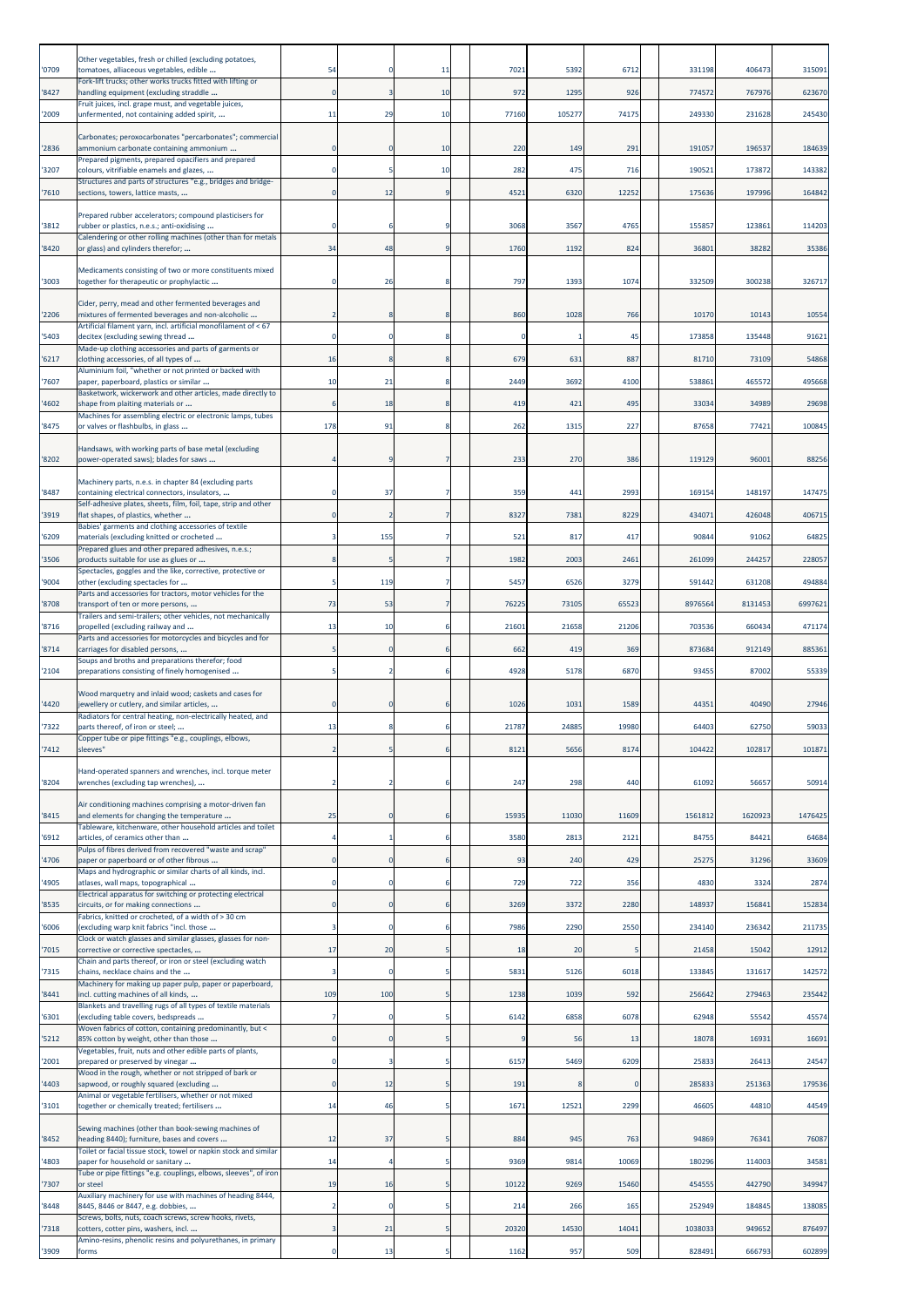| 6116         | Gloves, mittens and mitts, knitted or crocheted (excluding<br>for babies)                                   |                |             |                          | 425           | 434           | 384          | 91588            | 92759             | 85928            |
|--------------|-------------------------------------------------------------------------------------------------------------|----------------|-------------|--------------------------|---------------|---------------|--------------|------------------|-------------------|------------------|
| '0902        | Tea, whether or not flavoured                                                                               |                |             |                          | 4958          | 4962          | 522          | 7809             | 7778              | 75477            |
| 6506         | Headgear, whether or not lined or trimmed, n.e.s.                                                           | 12             | 239         |                          | 260           | 362           | 520          | 139728           | 136437            | 131562           |
| '8463        | Machine tools for working metal, sintered metal carbides or<br>cermets, without removing material           |                |             |                          | 358           | 2994          | 1259         | 50469            | 49952             | 24682            |
| '7219        | Flat-rolled products of stainless steel, of a width of >= 600<br>mm, hot-rolled or cold-rolled              |                |             |                          | 180           | 195           | 333          | 3034487          | 2745115           | 2190185          |
| 6208         | Women's or girls' singlets and other vests, slips, petticoats,<br>briefs, panties, nightdresses,            |                |             |                          | 211           | 1107          | 1997         | 93410            | 96204             | 78806            |
|              | Mechano-therapy appliances; massage apparatus;                                                              |                |             |                          |               |               |              |                  |                   |                  |
| 9019         | psychological aptitude-testing apparatus; ozone                                                             | $\epsilon$     |             |                          | 2387          | 1476          | 4281         | 286303           | 270215            | 440689           |
| '8509        | Electromechanical domestic appliances, with self-contained<br>electric motor; parts thereof (excluding      |                |             |                          | 5448          | 4283          | 4835         | 41226            | 39791             | 456428           |
| 6101         | Men's or boys' overcoats, car coats, capes, cloaks, anoraks,<br>incl. ski jackets, windcheaters,            | 216            |             | 3                        | 1050          | 1594          | 746          | 91716            | 101480            | 79263            |
|              | Other sugars, incl. chemically pure lactose, maltose, glucose                                               |                |             |                          |               |               |              |                  |                   |                  |
| 1702         | and fructose, in solid form;<br>Anti-freezing preparations and prepared de-icing fluids                     |                |             |                          | 12090         | 17183         | 20195        | 140702           | 124418            | 134991           |
| '3820        | (excluding prepared additives for mineral<br>Instruments, apparatus and models designed for                 | $\mathfrak{c}$ |             |                          | 2094          | 2847          | 2819         | 28502            | 22118             | 19628            |
| '9023        | demonstrational purposes, e.g. in education                                                                 | 117            |             |                          | 981           | 4285          | 2206         | 22550            | 30151             | 31216            |
| '9003        | Frames and mountings for spectacles, goggles or the like,<br>and parts thereof, n.e.s.                      | 0              |             |                          | 45            | 68            | 16           | 656884           | 664403            | 493860           |
| 5107         | Yarn of combed wool (excluding that put up for retail sale)                                                 | 12             |             |                          | 11            |               |              | 392270           | 336999            | 237869           |
| 6215         | Ties, bow ties and cravats of textile materials (excluding<br>(nitted or crocheted)                         |                |             |                          | 46            | 50            | 28           | 26880            | 20909             | 13823            |
|              | Footwear with outer soles of rubber or plastics, with uppers                                                |                |             |                          |               |               |              |                  |                   |                  |
| 6405         | other than rubber, plastics, leather<br>Woven fabrics of synthetic filament yarn, incl. monofilament        | 14             |             |                          | 2514          | 3391          | 3635         | 129882           | 105898            | 78135            |
| 5407         | of >= 67 decitex and with a cross<br>Mineral or chemical fertilisers containing two or three of the         | 18             | 10          | 3                        | 2500          | 3010          | 2304         | 532616           | 58562             | 394279           |
| 3105         | fertilising elements nitrogen,<br>Furnace burners for liquid fuel, for pulverised solid fuel or             | -C             | $\Omega$    |                          | 3789          | 4236          | 3341         | 292669           | 301616            | 273376           |
| 8416         | for gas; mechanical stokers,                                                                                | 90             | 16          |                          | 4021          | 1769          | 6557         | 89519            | 8394              | 71421            |
| '8308        | Clasps, frames with clasps, buckles, buckle-clasps, hooks,<br>eyes, eyelets and the like, of base           |                |             |                          | 935           | 1186          | 932          | 196128           | 204988            | 178397           |
| '8203        | Files, rasps, pliers, incl. cutting pliers, pincers and tweezers<br>for non-medical use, metal-cutting      |                |             |                          | 434           | 924           | 1090         | 46691            | 47076             | 43683            |
| '3404        | Artificial waxes and prepared waxes                                                                         | -C             |             | 3                        | 33            | 100           | 22           | 116299           | 113180            | 117574           |
| '8546        | Electrical insulators of any material (excluding insulating<br>fittings)                                    |                |             |                          | 19019         | 17214         | 10329        | 70224            | 63686             | 66301            |
| 4416         | Casks, barrels, vats, tubs and other coopers' products parts<br>thereof, of wood, incl. staves              |                |             |                          | 7216          | 8393          | 10681        | 21869            | 23633             | 18775            |
| 6810         | Articles of cement, concrete or artificial stone, whether or<br>not reinforced                              | $\epsilon$     |             |                          | 5926          | 5481          | 6839         | 100844           | 108874            | 95287            |
|              | Tools for working in the hand, pneumatic, hydraulic or with                                                 |                |             |                          |               |               |              |                  |                   |                  |
| 8467         | self-contained electric or non-electric<br>Malt extract; food preparations of flour, groats, meal, starch   |                |             |                          | 2687          | 2531          | 3777         | 573235           | 581840            | 573249           |
| '1901        | or malt extract, not containing<br>Tanned or dressed furskins, incl. heads, tails, paws and other           |                |             | $\overline{2}$           | 68149         | 40645         | 49748        | 397535           | 361099            | 327480           |
| '4302        | pieces, scraps and remnants,                                                                                |                |             |                          | 4686          | 163           | 160          | 78641            | 5457              | 40219            |
| '1515        | Fixed vegetable fats and oils, incl. jojoba oil, and their<br>fractions, whether or not refined,            |                | 16          |                          | 9740          | 12630         | 13008        | 11103            | 91034             | 93392            |
| '9207        | Musical instruments, the sound of which is produced, or<br>must be amplified, electrically, e.g.            | -C             |             |                          |               |               | 13           | 48270            | 47183             | 45444            |
| '9209        | Parts and accessories for musical instruments, e.g.<br>mechanisms for musical boxes, cards, discs           |                |             |                          | 11            | 46            | 324934       | 35186            | 34632             | 30552            |
|              | Parts and accessories (other than covers, carrying cases and                                                |                |             |                          |               |               |              |                  |                   |                  |
| 8473<br>8411 | he like) suitable for use solely<br>Turbojets, turbopropellers and other gas turbines                       |                |             |                          | 5347<br>30089 | 494<br>316078 | 817<br>38561 | 640488<br>228683 | 65611:<br>2221109 | 58856<br>2003814 |
| '4303        | Articles of apparel, clothing accessories and other furskin<br>articles (excluding gloves made              | 27             | 44          |                          | 244           | 193           | 46           | 92561            | 75608             | 50414            |
|              | Parts suitable for use solely or principally with electric                                                  |                | $\Omega$    |                          |               |               |              |                  |                   |                  |
| '8503        | motors and generators, electric                                                                             | $\mathbf 0$    |             | $\overline{2}$           | 14103         | 37808         | 22982        | 784119           | 671460            | 621380           |
| '7606        | Plates, sheets and strip, of aluminium, of a thickness of > 0,2<br>mm (excluding expanded plates,           | в              | 17          | $\overline{\mathbf{2}}$  | 2658          | 3141          | 1915         | 1024816          | 1005498           | 866823           |
| '2942        | Separate chemically defined organic compounds, n.e.s.                                                       | $\mathbf 0$    | $\mathbf 0$ | $\overline{\phantom{a}}$ |               | 34            | 53           | 49115            | 49499             | 30789            |
|              | Tanned or crust hides and skins of goats or kids, pigs,                                                     |                |             |                          |               |               |              |                  |                   |                  |
| 4106         | reptiles and other animals, without<br>Prepared foods obtained by the swelling or roasting of               | в              | 0           | $\overline{2}$           | 542           | 344           | 222          | 184761           | 133180            | 81295            |
| 1904         | cereals or cereal products, e.g. corn<br>Human hair, unworked, whether or not washed or scoured;            | 64             |             | $\overline{2}$           | 8743          | 10880         | 11824        | 256478           | 254326            | 245069           |
| '0501        | waste of human hair<br>Women's or girls' blouses, shirts and shirt-blouses, knitted or                      | C              |             |                          | 0             |               | 125          | 9551             | 7602              | 4015             |
| '6106        | crocheted (excluding T-shirts<br>Wrist-watches, pocket-watches and other watches, incl. stop-               | 15             | 10          |                          | 7189          | 6053          | 5364         | 116091           | 108232            | 80334            |
| '9101        | watches, with case of precious                                                                              | $\mathbf 0$    | $\mathbf 0$ |                          | 210           | 240           | 201          | 517753           | 428443            | 324705           |
| '8423        | Weighing machinery, incl. weight-operated counting or<br>checking machines (excluding balances              | $\mathbf 0$    | $\mathbf 0$ |                          | 2163          | 2751          | 3267         | 129050           | 130228            | 126647           |
| 3811         | Anti-knock preparations, oxidation inhibitors, gum<br>inhibitors, viscosity improvers, anti-corrosive       | 10             | $\mathbf 0$ |                          | 1350          | 1106          | 1146         | 523650           | 540310            | 414055           |
| 3902         | Polymers of propylene or of other olefins, in primary forms                                                 | 44             | 0           |                          | 842           | 273           | 489          | 2548622          | 2325822           | 2021839          |
|              | Curtains, incl. drapes, and interior blinds; curtain or bed                                                 |                |             |                          |               |               |              |                  |                   |                  |
| 6303         | valances of all types of textile<br>Articles of natural or cultured pearls, precious or semi-               | C              |             |                          | 12037         | 12625         | 12641        | 76240            | 66748             | 54693            |
| '7116        | precious stones "natural, synthetic<br>Carpets and other textile floor coverings, whether or not            | $\mathbf 0$    |             |                          | 26            | 86            | 107          | 21280            | 16965             | 14322            |
| '5705        | made up (excluding knotted, woven<br>Compression-ignition internal combustion piston engine                 |                |             |                          | 17            | 35            | 26           | 24429            | 24135             | 20268            |
| 8408         | "diesel or semi-diesel engine"                                                                              | C              |             |                          | 16800         | 7055          | 22495        | 1618375          | 1349557           | 847880           |
| '7008        | Multiple-walled insulating units of glass<br>Discs, tapes, solid-state non-volatile storage devices, "smart | C              |             |                          | 661           | 952           | 1699         | 40708            | 46376             | 49033            |
| 8523         | cards" and other media for the                                                                              | 196            |             |                          | 41881         | 18592         | 17070        | 873155           | 807144            | 748299           |
| '8310        | Sign-plates, nameplates, address-plates and similar plates,<br>numbers, letters and other symbols,          | C              | 0           |                          | 62            | 111           | 56           | 14320            | 10250             | 10190            |
| 8803         | Parts of aircraft and spacecraft of heading 8801 or 8802,<br>n.e.s.                                         | -2             | 196         | 1                        | 43315         | 54373         | 39986        | 2140348          | 2443493           | 2465389          |
| '8434        | Milking machines and dairy machinery (excluding<br>refrigerating or heat treatment equipment,               | в              |             |                          | 1775          | 3101          | 1026         | 72920            | 77953             | 54771            |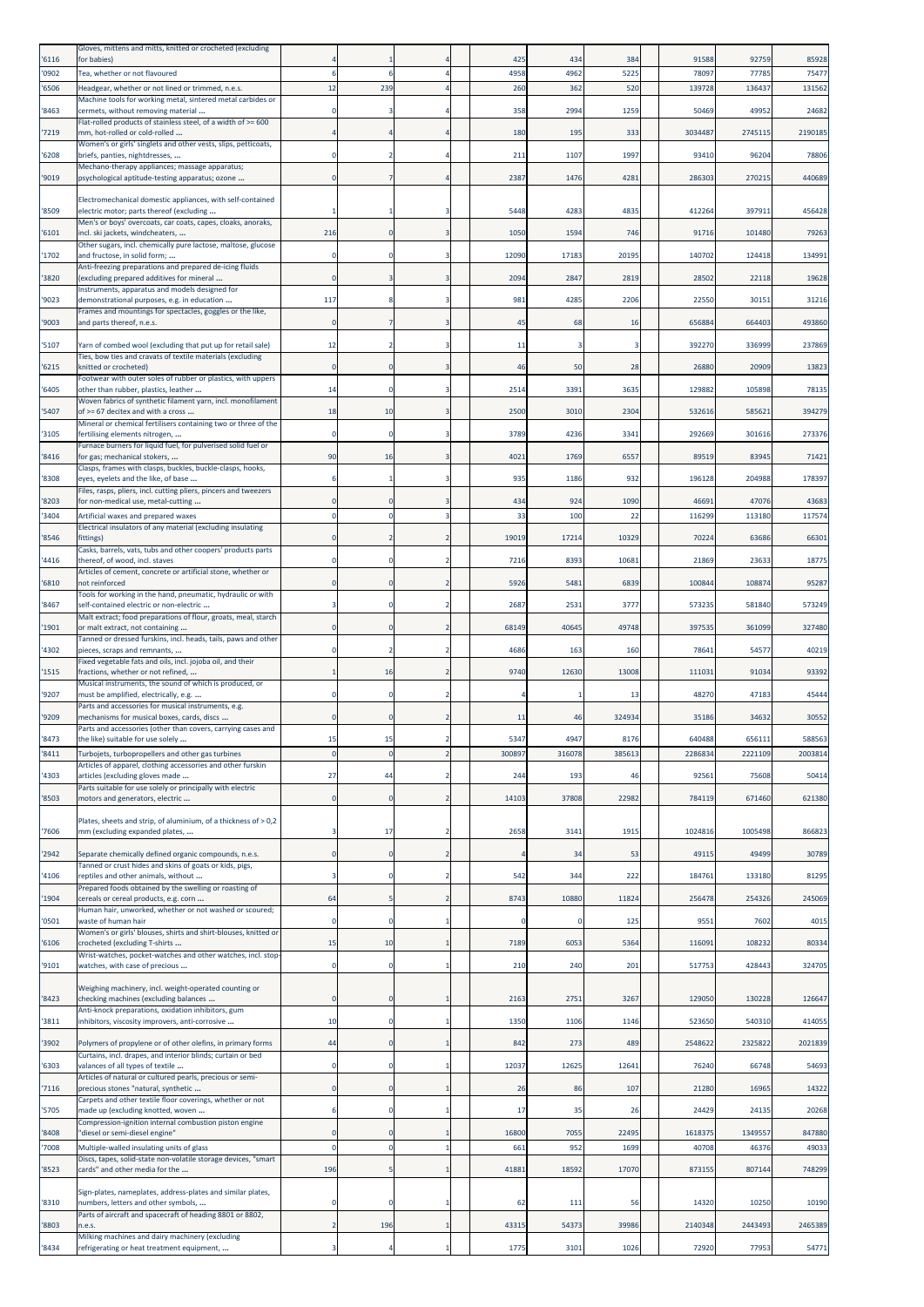| '6902          | Refractory bricks, blocks, tiles and similar refractory ceramic<br>constructional goods (excluding          |             |             |                      | 14068       | 17946        | 14059       | 131276           | 142946           | 97606            |
|----------------|-------------------------------------------------------------------------------------------------------------|-------------|-------------|----------------------|-------------|--------------|-------------|------------------|------------------|------------------|
| '9102          | Wrist-watches, pocket-watches and other watches, incl. stop-<br>watches (excluding of precious              | 10          | 0           |                      | 1681        | 1584         | 690         | 952516           | 714703           | 465717           |
|                | Cinematographic cameras and projectors, whether or not                                                      |             |             |                      |             |              |             |                  |                  |                  |
| '9007<br>'7020 | incorporating sound recording or reproducing<br>Articles of glass, n.e.s.                                   |             |             |                      | 16<br>2922  | 1998         | 18<br>2791  | 10322<br>70957   | 4723<br>74765    | 5114<br>66570    |
| '7204          | Ferrous waste and scrap; remelting scrap ingots of iron or<br>steel (excluding slag, scale and              |             |             | $\mathbf{0}$         | 105631      | 11837        | 9491        | 2100007          | 1785564          | 1541074          |
| '7226          | Flat-rolled products of alloy steel other than stainless, of a<br>width of < 600 mm, hot-rolled             |             |             | $\Omega$             | 1333        | 236          | 10          | 172315           | 127161           | 119958           |
| 7014           | Signalling glassware and optical elements of glass, not<br>optically worked (excluding clock or             |             |             | $\mathbf 0$          | 485         | 387          | 643         | 3180             | 2550             | 3388             |
| '6113          | Garments, knitted or crocheted, rubberised or impregnated,<br>coated or covered with plastics               |             |             | $\Omega$             |             |              | 95          | 33745            | 46088            | 41734            |
| '4812          | Filter blocks, slabs and plates, of paper pulp                                                              |             |             | $\mathbf 0$          |             |              | 17          | 7365             | 8030             | 7292             |
| '6213          | Handkerchiefs, of which no side exceeds 60 cm (excluding<br>knitted or crocheted)                           |             |             | $\Omega$             |             |              | 3           | 3784             | 3744             | 10630            |
| '6306          | Tarpaulins, awnings and sunblinds; tents; sails for boats,<br>sailboards or landcraft; camping              |             |             | $\Omega$             | 1638        | 1511         | 1510        | 68199            | 75498            | 75567            |
| '6504          | Hats and other headgear, plaited or made by assembling<br>strips of any material, whether or not            |             |             | $\Omega$             | 19          | 33           | 68          | 6281             | 7627             | 4924             |
| '8304          | Filing cabinets, card-index cabinets, paper trays, paper rests,<br>pen trays, office-stamp stands           |             |             | $\Omega$             | 62          | 95           | 75          | 14727            | 13093            | 23267            |
| '7313          | Barbed wire of iron or steel; twisted hoop or single flat wire,<br>barbed or not, and loosely               |             |             | 0                    | 1090        | 1017         | 348         | 739              | 992              | 690              |
| '8401          | Nuclear reactors; fuel elements "cartridges", non-irradiated,<br>for nuclear reactors; machinery            |             |             | $\Omega$             | 10573       | 6240         | 33790       | 7046             | 5126             | 1166             |
| '7601          | Unwrought aluminium                                                                                         |             |             | $\Omega$             | 44754       | 2159         | 2823        | 3124531          | 2561970          | 1965661          |
| '7604          | Bars, rods and profiles, of aluminium, n.e.s.<br>Table, kitchen or other household articles, sanitary ware, | 119         | 172         | $\Omega$             | 27449       | 24208        | 27155       | 33082            | 288748           | 275832           |
| 7615<br>7806   | and parts thereof, of aluminium,<br>Articles of lead, n.e.s.                                                |             |             | $\Omega$<br>$\Omega$ | 9969<br>19  | 8715<br>11   | 8678<br>16  | 148044<br>17867  | 164104<br>13979  | 139503<br>18627  |
| 7905           | Zinc plates, sheets, strip and foil                                                                         |             |             | $\Omega$             |             | 6            |             | 45508            | 36944            | 30860            |
| '8003          | Tin bars, rods, profiles and wire, n.e.s.<br>Zirconium and articles thereof, n.e.s.; zirconium waste and    |             |             |                      | 293         | 44           | 112         | 7641             | 10883            | 5424             |
| '8109          | scrap (excluding ash and residues<br>Manganese and articles thereof, n.e.s.; manganese waste                |             |             | $\Omega$             | O           | 1788         | $\Omega$    | 3994             | 2490             | 3040             |
| '8111          | and scrap (excluding ash and residues                                                                       |             |             | $\Omega$             | 11119       | 11036        | 3707        | 14697            | 10993            | 6110             |
| '8112          | Beryllium, chromium, germanium, vanadium, gallium,<br>hafnium "celtium", indium, niobium "columbium",       |             |             | $\Omega$             | 4091        | 3206         | 2979        | 27492            | 27502            | 20183            |
| '9012          | Electron microscopes, proton microscopes and diffraction<br>apparatus                                       |             |             | $\bf{0}$             | <b>q</b>    | 5            | $\Omega$    | 13348            | 18956            | 18770            |
|                | Reception apparatus for radio-broadcasting, whether or not                                                  |             |             |                      |             |              |             |                  |                  |                  |
| '8527<br>'8534 | combined, in the same housing, with                                                                         | $\Omega$    |             | $\Omega$<br>$\Omega$ | 182<br>2441 | 241<br>3701  | 253<br>3111 | 333166<br>427911 | 259888<br>395188 | 225213<br>394367 |
|                | <b>Printed circuits</b><br>Electric, incl. electrically heated gas, laser or other light or                 | 17          | 49          | $\Omega$             | 18599       | 17419        | 6749        | 240560           | 207841           |                  |
| '8515<br>'9108 | photon beam, ultrasonic, electron<br>Watch movements, complete and assembled                                | $\Omega$    |             | $\mathbf{0}$         | $\Omega$    | $\Omega$     | $\Omega$    | 6421             | 5445             | 179401<br>4543   |
| '9303          | Firearms and similar devices which operate by the firing of<br>an explosive charge, e.g. sporting           |             |             | $\Omega$             |             |              |             | 14144            | 14617            | 15876            |
| '9602          | Worked vegetable or mineral carving material and articles of<br>these materials n.e.s; moulded              | O           | 0           | $\mathbf 0$          | 200         | 106          | 296         | 23429            | 22221            | 21258            |
| '9610          | Slates and boards, with writing or drawing surfaces, whether<br>or not framed                               |             |             |                      | 151         | 113          | 108         | 8942             | 8853             | 7674             |
| '9611          | Hand-operated date, sealing or numbering stamps, and the<br>like; hand-operated composing sticks            | 0           |             | $\bf{0}$             |             | 74           |             | 6887             | 8286             | 4787             |
| 8476           | Automatic goods-vending machines, e.g. postage stamp,<br>cigarette, food or beverage machines,              | 127         |             | $\mathbf 0$          | 460         | 1220         | 409         | 60412            | 68955            | 49799            |
| 8444           | Machines for extruding, drawing, texturing or cutting man-<br>made textile materials                        | $\Omega$    |             | $\mathbf 0$          | $\Omega$    |              | 81          | 3571             | 4908             | 5749             |
| '8447          | Knitting machines, stitch-bonding machines and machines<br>for making gimped yarn, tulle, lace,             | 0           | 0           | $\mathbf 0$          | 292         | 25           | 12          | 86518            | 82305            | 52977            |
|                | Rail locomotives (excluding those powered from an external                                                  |             |             |                      |             |              |             |                  |                  |                  |
| '8602          | source of electricity or by accumulators);<br>Works trucks, self-propelled, not fitted with lifting or      | 0           | 0           | $\bf{0}$             | 170         | $\mathbf{0}$ | 2573        | 26915            | 24728            | 16679            |
| '8709          | handling equipment, of the type used<br>Bicycles and other cycles, incl. delivery tricycles, not            | $\mathbf 0$ | 0           | $\pmb{0}$            | 23          | 77           | 227         | 18313            | 12224            | 9939             |
| 8712           | motorised                                                                                                   | $\mathbf 0$ | $\Omega$    | $\mathbf 0$          | 45          | 73           | 205         | 138338           | 196333           | 165033           |
| 8804           | Parachutes, incl. dirigible parachutes and paragliders, and<br>rotochutes; parts thereof and accessories    | $\Omega$    |             | $\Omega$             | 772         | 2090         | 256         | 3587             | 3840             | 3580             |
| 8901           | Cruise ships, excursion boats, ferry-boats, cargo ships,<br>barges and similar vessels for the              | 0           |             | $\bf{0}$             | 180133      | 85363        | 90831       | 1518209          | 1245523          | 269565           |
| '3407          | Modelling pastes, incl. those put up for children's<br>amusement; preparations known as "dental             | $\Omega$    | $\Omega$    | $\Omega$             | 1164        | 909          | 768         | 27456            | 19024            | 16795            |
|                | Photographic plates and film, exposed and developed                                                         |             |             |                      |             |              |             |                  |                  |                  |
| '3705          | excluding products made of paper, paperboard<br>Reaction initiators, reaction accelerators and catalytic    |             |             | $\mathbf 0$          |             | 12           |             | 8534             | 6720             | 5151             |
| 3815           | preparations, n.e.s. (excluding rubber                                                                      | $\Omega$    | $\Omega$    | $\mathbf 0$          | 6962        | 6894         | 11365       | 531873           | 444291           | 418379           |
| 3816           | Refractory cements, mortars, concretes and similar<br>compositions (excluding preparations based            | 0           | $\mathbf 0$ | $\mathbf 0$          | 1896        | 977          | 1150        | 94161            | 83606            | 75792            |
| '3922          | Baths, shower-baths, sinks, washbasins, bidets, lavatory<br>pans, seats and covers, flushing cisterns       | 0           | $\mathbf 0$ | $\mathbf 0$          | 3143        | 2953         | 2020        | 174225           | 170365           | 153891           |
| 3215           | Printing ink, writing or drawing ink and other inks, whether<br>or not concentrated or solid                | 14          |             | $\mathbf 0$          | 2836        | 3825         | 3128        | 524024           | 483240           | 463385           |
| 2826           | Fluorides; fluorosilicates, fluoroaluminates and other<br>complex fluorine salts (excluding inorganic       |             |             | 0                    |             |              |             | 13382            | 13412            | 10979            |
| 2831           | Dithionites and sulfoxylates                                                                                |             |             | $\overline{0}$       | $\mathbf 0$ | $\mathbf 0$  |             | 2929             | 2613             | 3617             |
| '2835          | Phosphinates "hypophosphites", phosphonates "phosphites"<br>and phosphates; polyphosphates, whether         |             |             | O                    | 108         | 99           | 28          | 93640            | 92840            | 91867            |
| '2903          | Halogenated derivatives of hydrocarbons                                                                     | $\Omega$    |             | $\mathbf{0}$         | 232         | 185          | 651         | 236460           | 187204           | 171481           |
| '2913          | Halogenated, sulphonated, nitrated or nitrosated derivatives<br>of cyclic polymers of aldehydes             |             |             | $\Omega$             | 31          | 39           | 95          | 2906             | 4671             | 3820             |
| '2920          | Esters of other inorganic acids of non-metals and their salts;<br>their halogenated, sulphonated,           |             |             | $\mathbf 0$          | 18          | 18           | 35          | 56012            | 53783            | 45427            |
| 2941           | <b>Antibiotics</b>                                                                                          | 20          |             | Ō                    | 1888        | 114          | 218         | 1433273          | 1528206          | 1378097          |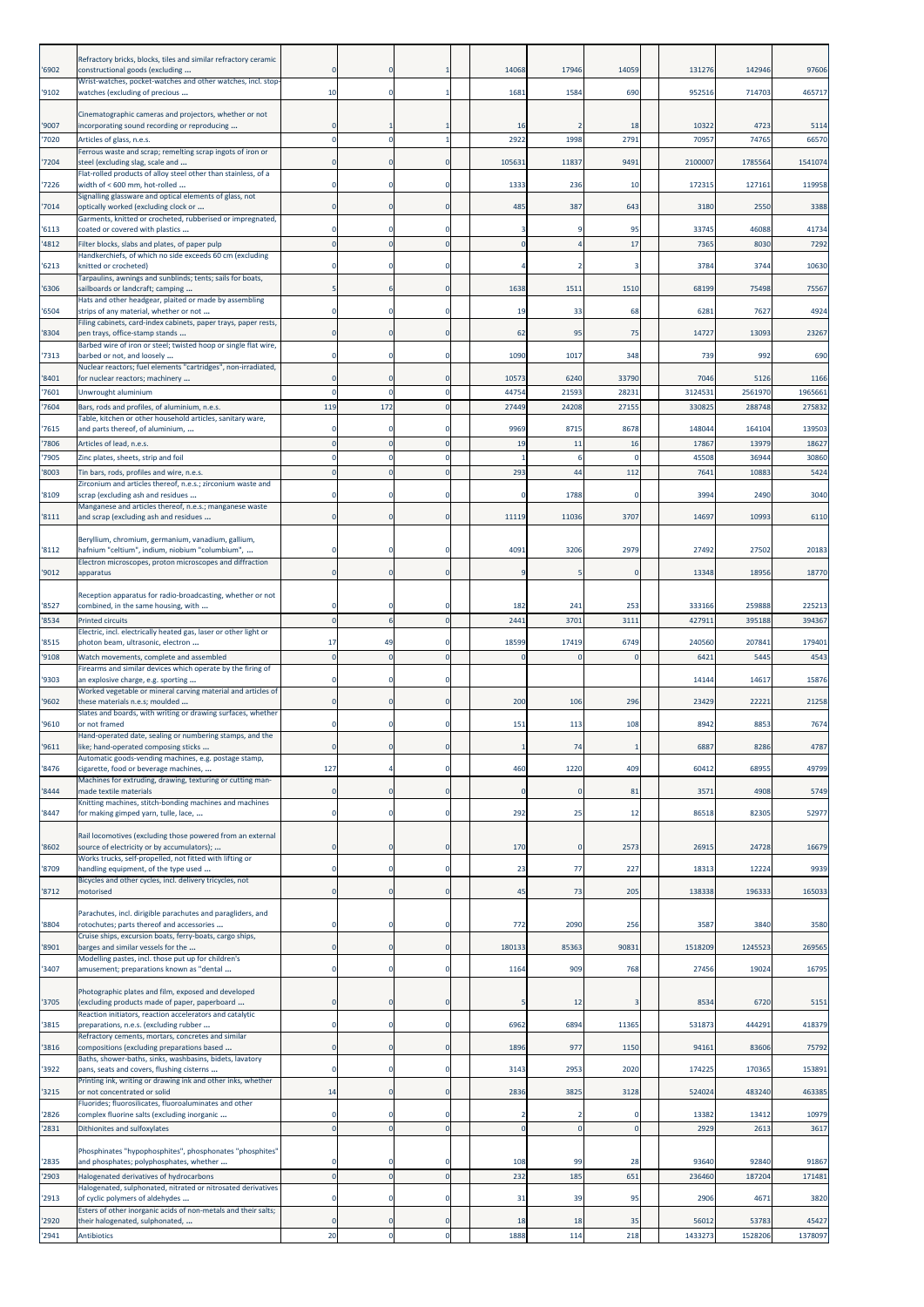| '5906          | Rubberised textile fabrics (excluding tyre cord fabric of high-<br>tenacity yarn of nylon or other                                                            |                      |               |                      | 196         | 363         | 255           | 4137           | 36884         | 35284         |
|----------------|---------------------------------------------------------------------------------------------------------------------------------------------------------------|----------------------|---------------|----------------------|-------------|-------------|---------------|----------------|---------------|---------------|
| '5911          | Textile products and articles, for technical use, specified in<br>Note 7 to chapter 59                                                                        | 0                    |               | $\Omega$             | 3034        | 3378        | 3248          | 158081         | 144862        | 154365        |
|                |                                                                                                                                                               |                      |               |                      |             |             |               |                |               |               |
| '6005          | Warp knit fabrics "incl. those made on galloon knitting<br>machines", of a width of > 30 cm (excluding                                                        |                      |               | $\Omega$             | 934         | 1498        | 1821          | 96804          | 82516         | 70567         |
| '4105          | Tanned or crust skins of sheep or lambs, without wool on,<br>whether or not split (excluding further                                                          | 0                    |               | $^{\circ}$           | 13          |             |               | 159389         | 131738        | 86630         |
| '4112          | Leather further prepared after tanning or crusting "incl.<br>parchment-dressed leather", of sheep                                                             | $\Omega$             | 0             |                      |             | O           |               | 100361         | 109036        | 88649         |
| '4904          | Music, printed or in manuscript, whether or not bound or<br>illustrated                                                                                       |                      |               |                      | 12          | 28          | 38            | 797            | 1576          | 482           |
|                |                                                                                                                                                               |                      |               |                      |             |             |               |                |               |               |
| '5106          | Carded wool yarn (excluding that put up for retail sale)<br>Woven fabrics of combed wool or of combed fine animal                                             | 244                  | 263           |                      | 265         | 266         |               | 30139          | 26572         | 20027         |
| '5112          | hair (excluding fabrics for technical<br>Woven fabrics of cotton, containing >= 85% cotton by weight                                                          | $\Omega$             | 10            | $\Omega$             | 675         | 870         | 368           | 146112         | 128177        | 97428         |
| '5209          | and weighing $> 200$ g/m <sup>2</sup><br>Synthetic monofilament of >= 67 decitex and with a cross                                                             |                      | 0             | $\Omega$             | 335         | 299         | 233           | 202108         | 175326        | 128609        |
| '5404          | sectional dimension of <= 1 mm; strip                                                                                                                         | $\Omega$             | 294           | $\Omega$             | 373         | 214         | 292           | 56428          | 48452         | 44676         |
| '5502          | Artificial filament tow as specified in Note 1 to chapter 55                                                                                                  |                      |               |                      | 687         | 390         | 402           | 56303          | 34686         | 22469         |
| '5505          | Waste of man-made staple fibres, incl. noils, yarn waste and<br>garnetted stock                                                                               |                      | 0             | $\Omega$             |             |             |               | 25302          | 25755         | 24739         |
| '5512          | Woven fabrics containing >= 85% synthetic staple fibres by<br>weight                                                                                          |                      | 8             | $\Omega$             | 380         | 496         | 362           | 43117          | 3455          | 35038         |
| '5515          | Woven fabrics containing predominantly, but < 85%<br>synthetic staple fibres by weight, other                                                                 |                      | 15            |                      | 2616        | 1196        | 844           | 62879          | 77425         | 45254         |
| '5609          | Articles of yarn, strip or the like of heading 5404 or 5405, or<br>of twine, cordage, ropes or                                                                | $\Omega$             | $\Omega$      | -0                   | 56          | 82          | 68            | 14095          | 17356         | 18813         |
|                | Carpets and other textile floor coverings, tufted "needle                                                                                                     |                      |               |                      |             |             |               |                |               |               |
| '5703          | ounched", whether or not made up<br>Undenatured ethyl alcohol of an alcoholic strength of >=                                                                  |                      |               |                      | 309         | 267         | 155           | 103112         | 100896        | 73779         |
| '2207          | 80%; ethyl alcohol and other spirits,<br>Bran, sharps and other residues, whether or not in the form                                                          |                      | n             | $\Omega$             | 3703        | 4411        | 16518         | 149820         | 132097        | 246738        |
| '2302          | of pellets, derived from the sifting,<br>Oilcake and other solid residues, whether or not ground or                                                           |                      |               |                      | 84241       | 95175       | 92691         | 16809          | 17906         | 16325         |
| '2305          | in the form of pellets, resulting<br>Coconut "copra", palm kernel or babassu oil and fractions                                                                |                      |               |                      |             |             |               |                |               | 11            |
| '1513          | thereof, whether or not refined,                                                                                                                              |                      | Ω             | $\Omega$             | 181         | 82          | 474           | 188869         | 126808        | 129668        |
| '1520          | Glycerol, crude; glycerol waters and glycerol lyes<br>Cane or beet sugar and chemically pure sucrose, in solid                                                | $\Omega$             | $\Omega$      | $\Omega$             | 34          | $\Omega$    | 89            | 15696          | 19080         | 10919         |
| '1701          | form                                                                                                                                                          | 102                  | 2675          |                      | 216501      | 85159       | 59337         | 722510         | 697345        | 764660        |
| '1703<br>'1802 | Molasses resulting from the extraction or refining of sugar<br>Cocoa shells, husks, skins and other cocoa waste                                               |                      |               |                      | 3558        | 3553        | 1558          | 29427<br>749   | 33789<br>558  | 37448<br>352  |
|                | Cocoa powder, not containing added sugar or other                                                                                                             |                      |               |                      |             |             |               |                |               |               |
| '1805<br>'2814 | sweetening matter<br>Ammonia, anhydrous or in aqueous solution                                                                                                |                      |               |                      | 640<br>9496 | 528<br>5451 | 1063<br>29776 | 107873<br>1893 | 87873<br>3637 | 96902<br>6793 |
| '1507          | Soya-bean oil and its fractions, whether or not refined<br>(excluding chemically modified)                                                                    | 1087                 |               |                      | 152537      | 240873      | 226633        | 14324          | 8061          | 59737         |
|                | Natural magnesium carbonate "magnesite"; fused magnesia;                                                                                                      |                      |               |                      |             |             |               |                |               |               |
| '2519          | dead-burned "sintered" magnesia, whether                                                                                                                      |                      |               |                      | 44          | 11          |               | 78331          | 51110         | 34055         |
| '2526          | Natural steatite, whether or not roughly trimmed or merely<br>cut, by sawing or otherwise, into                                                               | $\Omega$             | $\Omega$      | $\Omega$             |             |             |               | 42582          | 41918         | 36933         |
| '2529          | Feldspar; leucite, nepheline and nepheline syenite; fluorspar                                                                                                 |                      |               |                      | 17500       | 17940       | 15765         | 181640         | 213198        | 168822        |
| '2606          | Aluminium ores and concentrates                                                                                                                               | $\overline{0}$       |               | $\Omega$             |             |             | 41            | 18766          | 15648         | 9438          |
| '2609          | Tin ores and concentrates<br>Coal; briquettes, ovoids and similar solid fuels manufactured                                                                    | $\Omega$             |               | $\Omega$             |             |             |               | 119            | 40            |               |
| '2701          | from coal<br>Onions, shallots, garlic, leeks and other alliaceous                                                                                             | $\overline{0}$       |               | $\mathbf 0$          | 8649        | 724         | 229           | 1823666        | 1197832       | 662318        |
| '0703          | vegetables, fresh or chilled                                                                                                                                  | $^{\circ}$           | $\Omega$      | $\Omega$             | 6424        | 4703        | 5765          | 102227         | 121343        | 128552        |
| '0803          | Bananas, incl. plantains, fresh or dried<br>Edible offal of bovine animals, swine, sheep, goats, horses,                                                      | $\mathbf 0$          | $\mathbf 0$   | $\mathbf 0$          | 27          | 18          | 43            | 565441         | 519995        | 541212        |
| '0206          | asses, mules or hinnies, fresh,<br>Meat and edible offal of rabbits, hares, pigeons and other                                                                 | $\mathbf 0$          | $\Omega$      | $\Omega$             | 6823        | 4337        | 5498          | 41701          | 39332         | 44712         |
| '0208          | animals, fresh, chilled or frozen<br>Molluscs, fit for human consumption, even smoked, whether                                                                | $\mathbf 0$          |               |                      |             | 6           |               | 46209          | 57882         | 25643         |
| '0307          | in shell or not, live, fresh, chilled,                                                                                                                        | $\Omega$             | $\Omega$      | $\Omega$             | 1593        | 3518        | 4489          | 1465863        | 1328652       | 1059282       |
| '0406          | Cheese and curd<br>Peel of citrus fruit or melons, incl. watermelons, fresh,                                                                                  | $\Omega$             | $\Omega$      | $\Omega$             | 30795       | 26779       | 24319         | 206577         | 2059891       | 1875478       |
| '0814<br>'0905 | frozen, dried or provisionally preserved<br>Vanilla                                                                                                           | $\Omega$<br>$\Omega$ | n<br>$\Omega$ | $\Omega$<br>$\Omega$ |             |             | 15            | 4496<br>18422  | 3931<br>16379 | 5523<br>13778 |
| '0906          | Cinnamon and cinnamon-tree flowers                                                                                                                            | $\mathbf 0$          | $\Omega$      | $\Omega$             | 46          | 67          | 58            | 3956           | 3424          | 3294          |
| '0909          | Seeds of anis, badian, fennel, coriander, cumin or caraway;<br>juniper berries                                                                                | 106                  | 29            | $\Omega$             | 4002        | 3883        | 6466          | 5873           | 6238          | 7781          |
| '0910          | Ginger, saffron, turmeric "curcuma", thyme, bay leaves,<br>curry and other spices (excluding pepper                                                           | $\mathbf 0$          | 0             | $^{\circ}$           | 319         | 303         | 394           | 3977           | 37749         | 42423         |
| '1003          | <b>Barley</b>                                                                                                                                                 | $\Omega$             | 1829          | $\Omega$             | 681924      | 710054      | 877475        | 125144         | 103494        | 86359         |
| '1102          | Cereal flours (excluding wheat or meslin)<br>Groundnuts, whether or not shelled or broken (excluding                                                          | $\mathbf 0$          | $\Omega$      | $\Omega$             | 789         | 962         | 777           | 18913          | 15468         | 16398         |
| '1202          | roasted or otherwise cooked)<br>Time switches with clock or watch movement or with                                                                            | $\overline{0}$       | $\Omega$      | $\mathbf{0}$         | 30          | 127         | 160           | 82986          | 87023         | 85814         |
| '9107          | synchronous motor                                                                                                                                             | $^{\circ}$           | $\Omega$      | 0                    | 118         | 112         | 75            | 20540          | 19940         | 17921         |
| '9110          | Complete, unassembled or partly assembled watch or clock<br>movements or movement sets; incomplete                                                            | $\mathbf 0$          | 0             | $\mathbf{0}$         | $\Omega$    | 0           | C             | 733            | 712           | 733           |
|                | Percussion musical instruments, e.g. drums, xylophones,                                                                                                       |                      | $\Omega$      |                      |             |             |               | 8891           | 6839          |               |
| '9206          | cymbals, castanets, maracas<br>Smoking pipes, incl. pipe bowls, cigar or cigarette holders,                                                                   | $^{\circ}$           |               | $\Omega$             | 8           |             |               |                |               | 4638          |
| '9614          | and parts thereof, n.e.s.                                                                                                                                     | $\mathbf 0$          |               | $\mathbf 0$          | 270         | 591         | 1428          | 1061           | 1138          | 704           |
| '9029          | Revolution counters, production counters, taximeters,<br>milometers, pedometers and the like (excluding                                                       | $^{\circ}$           |               |                      | 802         | 949         | 1196          | 156532         | 139979        | 110204        |
| '8212          | Non-electric razors and razor blades of base metal, incl.<br>razor blade blanks in strips                                                                     | $\mathbf 0$          |               |                      | 439         | 246         | 669           | 87806          | 84752         | 74459         |
| '8307          |                                                                                                                                                               | $\Omega$             | $\Omega$      | $\Omega$             | 1769        | 2311        | 2311          | 60847          | 53290         | 52274         |
|                | Flexible tubing of base metal, with or without fittings                                                                                                       |                      |               |                      |             |             |               |                |               |               |
| '8454          | Converters, ladles, ingot moulds and casting machines of a<br>kind used in metallurgy or in metal<br>Mechanical appliances, whether or not hand-operated, for | $\mathbf 0$          | $\Omega$      | $\mathbf{0}$         | 3586        | 7822        | 6847          | 82603          | 73548         | 66943         |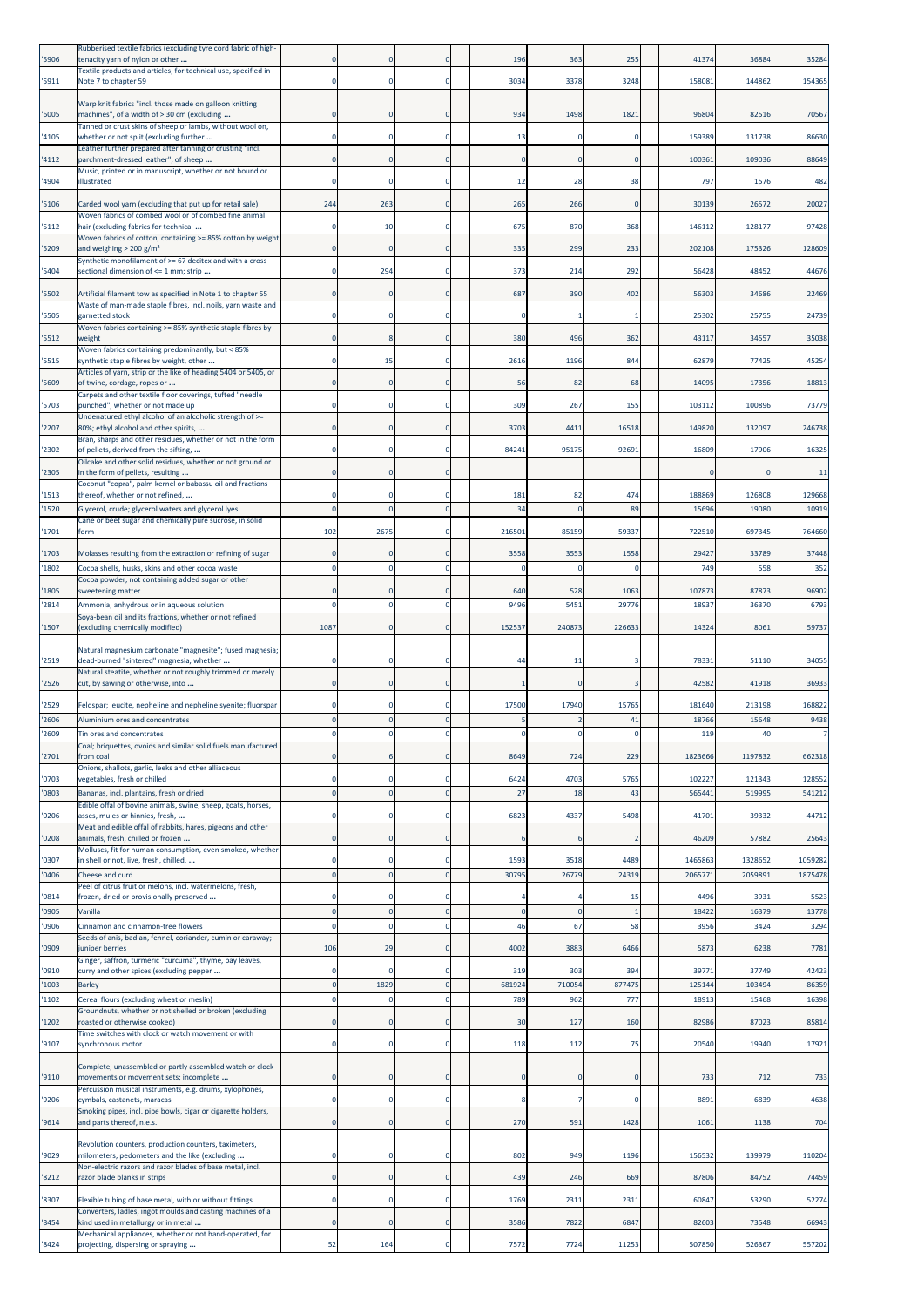|       | Self-propelled bulldozers, angledozers, graders, levellers,                                                            |                |             |                            |                |                |                          |         |                  |                  |
|-------|------------------------------------------------------------------------------------------------------------------------|----------------|-------------|----------------------------|----------------|----------------|--------------------------|---------|------------------|------------------|
| '8429 | scrapers, mechanical shovels, excavators,                                                                              |                |             | $\Omega$                   | 2959           | 2021           | 2979                     | 761886  | 895310           | 973264           |
| '8542 | Electronic integrated circuits; parts thereof                                                                          | -C             |             | $\mathbf 0$                | 9787           | 12155          | 9865                     | 1683280 | 1483319          | 1532265          |
|       | Railway or tramway goods vans and wagons (excluding self-                                                              |                |             |                            |                |                |                          |         |                  |                  |
| '8606 | propelled and luggage vans and post                                                                                    | C              | $\mathbf 0$ | $\mathbf 0$<br>$\mathbf 0$ | 45814<br>9252  | 138957<br>4695 | 83870<br>4811            | 34189   | 25752<br>1823888 | 15362<br>1821026 |
| 8701  | Tractors (other than tractors of heading 8709)                                                                         |                |             |                            |                |                |                          | 1693267 |                  |                  |
| '8472 | Office machines, e.g. hectograph or stencil duplicating<br>machines, addressing machines, automatic                    | $\epsilon$     |             | $\mathbf 0$                | 824            | 1525           | 2211                     | 113869  | 74312            | 72610            |
|       | Electromagnets (excluding magnets for medical use);                                                                    |                |             |                            |                |                |                          |         |                  |                  |
| '8505 | permanent magnets and articles intended<br>Electrical ignition or starting equipment of a kind used for                |                | 0           | $\mathbf 0$                | 1126           | 1471           | 895                      | 272980  | 251877           | 219296           |
| 8511  | spark-ignition or compression-ignition<br>Ceramic pipes, conduits, guttering and pipe fittings                         | $\Omega$       | 0           | $\mathbf 0$                | 13148          | 12978          | 12531                    | 487850  | 489771           | 454430           |
| 6906  | (excluding of siliceous fossil meals or                                                                                |                |             | 0                          |                |                |                          | 9645    | 6139             | 9008             |
| 6216  | Gloves, mittens and mitts, of all types of textile materials<br>(excluding knitted or crocheted                        |                |             | $\mathbf 0$                | 5124           | 5390           | 4631                     | 37107   | 32488            | 28348            |
|       | Headbands, linings, covers, hat foundations, hat frames,                                                               | $\epsilon$     |             | $\mathbf 0$                |                |                | 24                       | 18421   | 19024            | 16840            |
| '6507 | peaks and chinstraps, for headgear<br>Parts, trimmings and accessories for umbrellas and sun                           |                | $\mathbf 0$ |                            |                | 11             |                          |         |                  |                  |
| '6603 | umbrellas of heading 6601 or for walking                                                                               | 0              | 0           | $\mathbf 0$                | 99             | 199            | 97                       | 2767    | 2963             | 2789             |
|       | Human hair, dressed, thinned, bleached or otherwise                                                                    |                |             |                            |                |                |                          |         |                  |                  |
| '6703 | worked; wool, other animal hair or other                                                                               |                |             | $\mathbf 0$                | 68             | 39             | 52                       | 14845   | 13487            | 12115            |
| '5501 | Synthetic filament tow as specified in Note 1 to chapter 55<br>Sewing thread of man-made staple fibres, whether or not | $\epsilon$     | 0           | $\mathbf 0$                | $\overline{2}$ | 1              | 8                        | 35390   | 27940            | 21957            |
| 5508  | put up for retail sale                                                                                                 | C              |             | $\mathbf 0$                | 29             | 31             | 45                       | 9836    | 9659             | 8586             |
| 5604  | Textile-covered rubber thread and cord; textile yarn, strip<br>and the like of heading 5404 and                        |                |             | $\mathbf 0$                |                |                | 53                       | 10335   | 8721             | 8395             |
|       | Terry towelling and similar woven terry fabrics, tufted textile                                                        | C              |             | $\Omega$                   |                |                |                          |         |                  |                  |
| '5802 | fabrics (excluding narrow woven<br>Quilted textile products in the piece, composed of one or                           |                |             |                            | 16             | 33             | 12                       | 1037    | 929              | 1025             |
| 5811  | more layers of textile materials<br>Tyre cord fabric of high-tenacity yarn of nylon or other                           | 44             | $\mathbf 0$ | $\mathbf 0$                | 81             | 58             | 43                       | 4602    | 4873             | 2363             |
| '5902 | polyamides, polyesters or viscose                                                                                      |                | 0           | $\mathbf 0$                | 3              | $\mathbf 0$    | 0                        | 47089   | 46050            | 45548            |
| 6002  | Knitted or crocheted fabrics, of a width <= 30 cm, containing<br>by weight >= 5% of elastomeric                        | $\epsilon$     |             | $\mathbf 0$                | 12             | 50             | 199                      | 5047    | 1997             | 3145             |
| '6004 | Knitted or crocheted fabrics, of a width > 30 cm, containing<br>by weight >= 5% of elastomeric                         |                |             | $\mathbf 0$                | 378            | 1184           | 354                      | 219677  | 194628           | 185684           |
|       |                                                                                                                        |                |             |                            |                |                |                          |         |                  |                  |
| '7401 | Copper mattes; cement copper "precipitated copper"                                                                     | $\mathcal{C}$  | $\Omega$    | $\mathbf 0$                |                |                |                          | 49      | 337              | 91               |
|       | Laboratory, hygienic or pharmaceutical glassware, whether                                                              |                |             |                            |                |                |                          |         |                  |                  |
| '7017 | or not graduated or calibrated (excluding<br>Base metals, silver or gold, clad with platinum, not further              |                |             | $\mathbf 0$                | 865            | 514            | 487                      | 21093   | 23364            | 20649            |
| '7111 | worked than semi-manufactured<br>Waste and scrap of precious metal or of metal clad with                               | $\Omega$       | $\mathbf 0$ | $\mathbf 0$                |                | $\Omega$       | $\Omega$                 | 120976  | 5552             | 715              |
| 7112  | precious metal; other waste and scrap                                                                                  |                | $\mathbf 0$ | $\mathbf 0$                | 27699          | 38285          | 50615                    | 1474345 | 1809919          | 2280566          |
| 7504  | Powders and flakes, of nickel (excluding nickel oxide sinters)                                                         | $\Omega$       | $\mathbf 0$ | $\mathbf 0$                | $\Omega$       | $\mathbf 0$    | 3                        | 14183   | 11375            | 13940            |
|       | Articles of nickel, n.e.s. (excluding powder, flakes, bars,<br>profiles, wire, plates, sheets,                         |                |             | $\mathbf 0$                | 1183           |                | 456                      | 41960   | 31786            | 33620            |
| 7508  | Aluminium wire (excluding stranded wire, cables, plaited                                                               |                |             |                            |                | 895            |                          |         |                  |                  |
| '7605 | bands and the like and other articles<br>Reservoirs, tanks, vats and similar containers, of aluminium,                 | C              | $\mathbf 0$ | $\mathbf 0$                | 81             | 44             | 199                      | 161090  | 149066           | 145120           |
| '7611 | for any material (other than                                                                                           |                |             | $\mathbf 0$                |                | 20             | $\Omega$                 | 3897    | 1652             | 420              |
| '8007 | Articles of tin, n.e.s.<br>Cobalt mattes and other intermediate products of cobalt                                     |                |             | $\mathbf 0$                |                | $\mathbf 0$    |                          | 8247    | 5088             | 6763             |
| 8105  | metallurgy; cobalt and articles thereof,                                                                               |                |             |                            | 282            | 303            | 316                      | 44094   | 33184            | 26545            |
| 7213  | Bars and rods of iron or non-alloy steel, hot-rolled, in<br>irregularly wound coils                                    | 4935           | $\mathbf 0$ | $\mathbf 0$                | 416679         | 343060         | 282682                   | 636744  | 382002           | 325012           |
|       | Agglomerated cork, with or without a binding substance,                                                                |                |             |                            |                |                |                          |         |                  |                  |
| 4504  | and articles of agglomerated cork (excluding                                                                           | C              | 0           | $\mathbf 0$                | 691            | 692            | 838                      | 135307  | 120884           | 130116           |
|       | Vegetable parchment, greaseproof papers, tracing papers                                                                |                |             |                            |                |                |                          |         |                  |                  |
| 4806  | and glassine and other glazed transparent                                                                              | $\Omega$       | $\mathbf 0$ | $\mathbf 0$                | 278            | 347            | 483                      | 116769  | 90925            | 99737            |
| 4811  | Paper, paperboard, cellulose wadding and webs of cellulose<br>fibres, coated, impregnated, covered,                    | C              | 227         | $\mathbf 0$                | 50738          | 44388          | 42198                    | 734913  | 704842           | 697107           |
| 4818  | Toilet paper and similar paper, cellulose wadding or webs of<br>cellulose fibres, of a kind used                       | -C             | 0           | $\mathbf 0$                | 30785          | 32019          | 33129                    | 120152  | 127092           | 127188           |
| 4908  | Transfers "decalcomanias"                                                                                              | Δ              | $\mathbf 0$ | $\circ$                    | 1343           | 847            | 1117                     | 30786   | 31158            | 23127            |
| 5003  | Silk waste, incl. cocoons unsuitable for reeling, yarn waste<br>and garnetted stock                                    | C              | $\mathbf 0$ | $\mathbf 0$                |                |                |                          | 24770   | 17804            | 16426            |
|       | Silk yarn and yarn spun from silk waste, put up for retail sale;                                                       |                |             |                            |                |                |                          |         |                  |                  |
| 5006  | silkworm gut<br>Fine or coarse animal hair, neither carded nor combed                                                  |                |             | $\mathbf 0$                |                |                |                          | 902     | 724              | 391              |
| '5102 | (excluding wool, hair and bristles used                                                                                | $\Omega$       | $\mathbf 0$ | $\mathbf{0}$               | 40             | 277            | 383                      | 311519  | 312337           | 192348           |
| 5205  | Cotton yarn other than sewing thread, containing >= 85%<br>cotton by weight (excluding that put                        |                | $\mathbf 0$ | $\mathbf 0$                | 21             | 102            | $\Omega$                 | 323246  | 293065           | 217284           |
| 4013  | Inner tubes, of rubber                                                                                                 | $\mathcal{C}$  | $\mathbf 0$ | $\mathbf 0$                | 2644           | 1927           | 1448                     | 22630   | 21076            | 22092            |
|       | Petroleum resins, coumarone-indene resins, polyterpenes,                                                               |                |             |                            |                |                |                          |         |                  |                  |
| '3911 | polysulphides, polysulphones and other<br>Oilcake and other solid residues, whether or not ground or                   | $\mathfrak{c}$ |             | $\mathbf 0$                | 38             | 10             | 12                       | 386601  | 349878           | 322671           |
| '2304 | in the form of pellets, resulting                                                                                      | 1054           | 862         | $\mathbf 0$                | 161594         | 304877         | 225070                   | 837836  | 679710           | 603219           |
| 2503  | Sulphur of all kinds (excluding sublimed sulphur, precipitated<br>sulphur and colloidal sulphur)                       | -C             | $\mathbf 0$ | $\mathbf 0$                | 304            | 255            | 195                      | 17416   | 7510             | 4252             |
| 2518  | Dolomite, whether or not calcined or sintered, incl. dolomite<br>roughly trimmed or merely cut,                        | C              | $\mathbf 0$ | $\mathbf 0$                | 91             | 11             |                          | 1772    | 2266             | 2073             |
| 2605  | Cobalt ores and concentrates                                                                                           | $\overline{0}$ | $\mathbf 0$ | $\mathbf 0$                |                |                |                          | C       | 32               | 70               |
|       | Granulated slag "slag sand" from the manufacture of iron or                                                            |                |             |                            | 298            | 494            | 2543                     |         | 4759             |                  |
| 2618  | steel<br>Slag and ash, incl. seaweed ash "kelp"; ash and residues                                                      | C              | $\mathbf 0$ | $\mathbf 0$                |                |                |                          | 3963    |                  | 1185             |
| '2621 | from the incineration of municipal<br>Pitch and pitch coke, obtained from coal tar or from other                       | C              |             | $\mathbf 0$                | 548            | 526            | 379                      | 3138    | 4463             | 5742             |
| 2708  | mineral tars                                                                                                           | $\mathbf 0$    | $\mathbf 0$ | $\mathbf 0$                | 61573          | 50242          | 23113                    | 10466   | 8647             | 5513             |
| 2712  | Petroleum jelly, paraffin wax, micro- crystalline petroleum<br>wax, slack wax, ozokerite, lignite                      | 0              | 0           | $\mathbf 0$                | 4388           | 2743           | 89                       | 70587   | 69344            | 68813            |
|       | Diphosphorus pentaoxide; phosphoric acid; polyphosphoric                                                               |                |             |                            |                |                |                          |         |                  |                  |
| '2809 | acids, whether or not chemically defined                                                                               | $\epsilon$     |             | $\mathbf 0$                | 24             |                | $\overline{\phantom{a}}$ | 76554   | 69595            | 71256            |
| 2810  | Oxides of boron; boric acids                                                                                           | $\mathbf 0$    | $\mathbf 0$ | $\mathbf 0$                | 5              | $\pmb{0}$      | q                        | 11177   | 10177            | 9222             |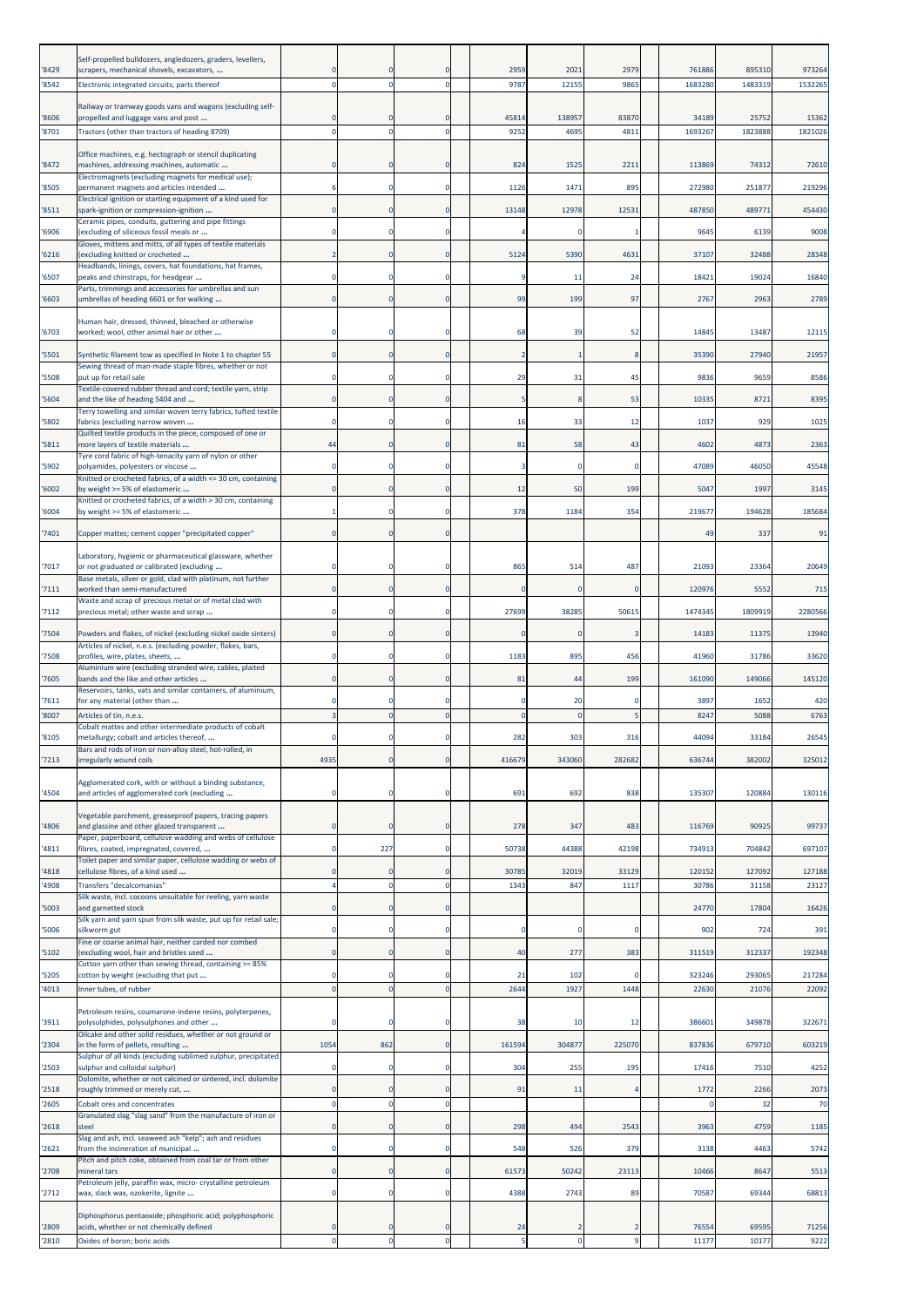| '2820         | Manganese oxides                                                                                                       |                |             |                      | 154            | 209        | 333         | 2874           | 3163            | 2905            |
|---------------|------------------------------------------------------------------------------------------------------------------------|----------------|-------------|----------------------|----------------|------------|-------------|----------------|-----------------|-----------------|
| 2827          | Chlorides, chloride oxides and chloride hydroxides; bromides<br>and bromide oxides; iodides and                        |                |             | $\Omega$             | 1248           | 176        | 194         | 66750          | 59615           | 57558           |
|               |                                                                                                                        |                |             |                      |                |            |             |                |                 |                 |
| '2830<br>1006 | Sulphides; polysulphides, whether or not chemically defined<br>Rice                                                    | C              | 128         | $\Omega$<br>$\Omega$ | 103<br>2345    | 42<br>4470 | 105<br>4005 | 21779<br>15603 | 23194<br>171208 | 20257<br>187816 |
|               | Dates, figs, pineapples, avocados, guavas, mangoes and                                                                 |                |             |                      |                |            |             |                |                 |                 |
| '0804         | mangosteens, fresh or dried<br>Other animal fats and oils and their fractions, whether or not                          | C              |             | $\Omega$             |                |            | 37          | 275132         | 29558           | 281611          |
| '1506         | refined, but not chemically                                                                                            |                |             | 0                    | 22             | 22         | 20          | 26525          | 22566           | 25119           |
|               | Animal or vegetable fats and oils and their fractions, partly                                                          |                |             |                      |                |            |             |                |                 |                 |
| '1516         | or wholly hydrogenated, inter-esterified,                                                                              |                |             | $\Omega$             | 3071           | 1316       | 733         | 62243          | 86824           | 163609          |
| '1107         | Malt, whether or not roasted                                                                                           | $\epsilon$     |             | $\Omega$             | 56697          | 50450      | 31483       | 66297          | 74223           | 73347           |
| 1203          | Copra                                                                                                                  |                |             | $\Omega$<br>$\Omega$ |                | 75556      | 78504       |                |                 | 278803          |
| '0202         | Meat of bovine animals, frozen<br>Pig fat, free of lean meat, and poultry fat, not rendered or                         |                |             |                      | 79406          |            |             | 335974         | 268163          |                 |
| '0209         | otherwise extracted, fresh, chilled,<br>Meat and edible offal, salted, in brine, dried or smoked;                      |                |             | $\Omega$             | 34             | 52         | 93          | 10079          | 9716            | 13471           |
| '0210         | edible flours and meals of meat or                                                                                     |                |             | $\Omega$             | 3643           | 3837       | 107         | 135338         | 140580          | 124548          |
| '0305         | Fish, fit for human consumption, dried, salted or in brine;<br>smoked fish, fit for human consumption,                 | $\epsilon$     | 0           | $\Omega$             | 3678           | 4234       | 4568        | 584098         | 563156          | 528348          |
|               | Milk and cream, concentrated or containing added sugar or                                                              |                |             |                      |                |            |             |                |                 |                 |
| '0402         | other sweetening matter<br>Buttermilk, curdled milk and cream, yogurt, kephir and other                                | C              |             | $\Omega$             | 59047          | 76205      | 55507       | 338277         | 342903          | 378387          |
| 0403          | fermented or acidified milk and                                                                                        |                |             | 0                    | 8480           | 9901       | 8921        | 428362         | 392716          | 431506          |
| '0410         | Turtles' eggs, birds' nests and other edible products of<br>animal origin, n.e.s.                                      |                |             | $\Omega$             |                | 12         | 225         | 3420           | 6235            | 3116            |
| '0502         | Pigs', hogs' or boars' bristles and hair; badger hair and other                                                        |                |             | $\bf{0}$             | $\Omega$       |            | $\Omega$    | 5169           | 4167            | 3539            |
|               | brush making hair; waste of<br>Bones and horn-cores and their powder and waste,                                        |                |             |                      |                |            |             |                |                 |                 |
| '0506         | unworked, defatted, simply prepared, treated<br>Ivory, tortoiseshell, whalebone and whalebone hair, horns,             |                | $\Omega$    | $\Omega$             | 91             | 36         |             | 6133           | 7266            | 6095            |
| '0507         | antlers, hooves, nails, claws and                                                                                      | $\Omega$       |             | $\Omega$             | 552            | 1207       | 39          | 671            | 3246            | 1773            |
| '0602         | Live plants incl. their roots, cuttings and slips; mushroom<br>spawn (excluding bulbs, tubers,                         | 34             | 151         | 0                    | 3398           | 4893       | 3633        | 333660         | 226190          | 310261          |
| '0707         | Cucumbers and gherkins, fresh or chilled                                                                               |                |             | $\Omega$             | 5204           | 3844       | 4526        | 2008:          | 1811            | 16793           |
| 2840          | Borates; peroxoborates "perborates'                                                                                    | -C             |             | $\Omega$             | -2             |            |             | 14502          | 12852           | 11792           |
| '2847         | Hydrogen peroxide, whether or not solidified with urea                                                                 |                |             | 0                    | 118            | 59         | 46          | 40709          | 39672           | 42589           |
| 2907          | Phenols; phenol-alcohols                                                                                               |                |             | $\Omega$             | 518            | 662        | 545         | 13657          | 122629          | 105120          |
| '2912         | Aldehydes, whether or not with other oxygen function; cyclic<br>polymers of aldehydes; parafo                          | $\epsilon$     |             | $\Omega$             | 278            | 225        | 270         | 6221           | 61192           | 55630           |
|               |                                                                                                                        |                |             |                      |                |            |             |                |                 |                 |
| '2919         | Phosphoric esters and their salts, incl. lactophosphates; their<br>halogenated, sulphonated, nitrated                  |                |             |                      | 15             | 21         | 23          | 4457           | 41329           | 32084           |
| 2926          | Nitrile-function compounds                                                                                             |                |             |                      | 135            | 190        | 365         | 66246          | 61917           | 330086          |
|               |                                                                                                                        |                |             | $\Omega$             | 518            |            |             |                |                 | 174758          |
| '2932         | Heterocyclic compounds with oxygen hetero-atom[s] only<br>Vegetable alkaloids, natural or reproduced by synthesis, and |                |             |                      |                | 684        | 1162        | 12760          | 14991:          |                 |
|               |                                                                                                                        | $\sqrt{ }$     |             |                      | 217            |            |             |                | 98153           | 75769           |
| '2939         | their salts, ethers, esters and                                                                                        |                |             | $\Omega$             |                | 31         | 158         | 119256         |                 |                 |
| '2940         | Sugars, chemically pure (excluding sucrose, lactose, maltose,<br>glucose and fructose); sugar                          |                |             | 0                    |                |            |             | 33540          | 33922           | 33687           |
|               |                                                                                                                        |                |             |                      |                |            |             |                |                 |                 |
| '3002         | Human blood; animal blood prepared for therapeutic,<br>prophylactic or diagnostic uses; antisera                       | $\epsilon$     |             | $\Omega$             | 25152          | 26901      | 26867       | 9456780        | 9218320         | 8900595         |
|               | Synthetic organic tanning substances; inorganic tanning                                                                |                |             |                      |                |            |             |                |                 |                 |
| '3202         | substances; tanning preparations, whether                                                                              |                |             | $\Omega$             |                |            | 38          | 49839          | 49720           | 34458           |
| 3209          | Paints and varnishes, incl. enamels and lacquers, based on<br>synthetic polymers or chemically                         | $\mathbf 0$    |             | $\bf{0}$             | 2469           | 2685       | 3270        | 143509         | 131973          | 121412          |
|               | Fireworks, signalling flares, rain rockets, fog signals and                                                            |                |             | $\Omega$             |                |            |             |                |                 |                 |
| '3604         | other pyrotechnic articles (excluding<br>Photographic film in rolls, sensitised, unexposed, of any                     | 0              |             |                      | 44             | 84         | 27          | 2432           | 26850           | 17533           |
| 3702          | material other than paper, paperboard                                                                                  | $\mathbf 0$    | 0           | $\mathbf 0$          | $\overline{2}$ |            | 100         | 5830           | 5449            | 3817            |
| 3704          | Photographic plates, film, paper, paperboard and textiles,<br>exposed but not developed                                | C              |             | 0                    | $\mathbf 0$    |            |             | 538            | 374             | 358             |
| '3802         | Activated carbon; activated natural mineral products; animal<br>black, whether or not spent                            | в              |             | $\Omega$             | 265            | 377        | 360         | 95016          | 79411           | 80932           |
|               | Residual lyes from the manufacture of wood pulp, whether                                                               |                |             |                      |                |            |             |                |                 |                 |
| '3804         | or not concentrated, desugared or<br>Self-propelled railway or tramway coaches, vans and trucks                        | C              |             | $\mathbf 0$          | 7              | 294        | 449         | 5406           | 5755            | 5690            |
| 8603          | (excluding those of heading 8604)                                                                                      | 0              | $\mathbf 0$ | $\mathbf 0$          | 1177           | 8650       | 8923        | 46539          | 44047           | 54280           |
|               | Railway or tramway passenger coaches, luggage vans, post                                                               |                |             |                      |                |            |             |                |                 |                 |
| '8605         | office coaches and other special purpose                                                                               | C              | 0           | 0                    | 0              | 39         | 87          | 14902          | 2476            | 21431           |
| 8702          | Motor vehicles for the transport of >= 10 persons, incl. driver                                                        | 0              | 0           | $\mathbf 0$          | 5115           | 1451       | 2953        | 85521          | 790637          | 609303          |
| 8707          | Bodies, incl. cabs, for tractors, motor vehicles for the<br>transport of ten or more persons,                          | C              |             | $\Omega$             | 332            | 2646       | 443         | 234783         | 254832          | 153113          |
|               | Balloons and dirigibles; gliders, hang gliders and other non-                                                          |                | $\Omega$    |                      |                |            |             |                |                 |                 |
| '8801         | powered aircraft<br>Powered aircraft "e.g. helicopters and aeroplanes";                                                | $\mathbf 0$    |             | $\mathbf 0$          | 632            | 473        | 406         | 150            | 496             | 732             |
| '8802         | spacecraft, incl. satellites, and suborbital                                                                           | 38             | 63          | $\mathbf 0$          | 16148          | 13225      | 40242       | 128199         | 162556          | 103322          |
| 8905          | Light-vessels, fire-floats, dredgers, floating cranes, and other<br>vessels the navigability of                        | $\mathbf 0$    | $\mathbf 0$ | $\mathbf 0$          | 2093           | 2011       | 762         | 1103           | 4329            | 817             |
| 8906          | Vessels, incl. warships and lifeboats (excluding rowing boats<br>and other vessels of heading                          | 0              | 0           | $\mathbf 0$          | 72             | 0          | 80          | 229            | 5786            | 6200            |
|               |                                                                                                                        |                |             |                      |                |            |             |                |                 |                 |
| '8908         | Vessels and other floating structures for breaking up<br>Cigarette lighters and other lighters, whether or not         | $\mathbf 0$    |             | $\mathbf 0$          |                |            |             | 7533           | 4711            | 106             |
| '9613         | mechanical or electrical and parts thereof,                                                                            | $\mathfrak{c}$ |             | 0                    | 35             | 16         | 72          | 67851          | 58302           | 54915           |
| '9016         | Balances of a sensitivity of 50 mg or better, with or without<br>weights                                               | $\mathbf 0$    |             | $\mathbf 0$          |                | 7          | 26          | 8796           | 9490            | 8280            |
| 9033          | Parts and accessories for machines, appliances, instruments<br>or other apparatus in chapter 90,                       | C              |             | $\mathbf 0$          | 2440           | 3300       | 4617        | 69209          | 63547           | 76050           |
|               | Time of day recording apparatus and apparatus for                                                                      |                |             |                      |                |            |             |                |                 |                 |
| '9106         | measuring, recording or otherwise indicating<br>Pianos, incl. automatic; harpsichords and other keyboard               | 0              | $\mathbf 0$ | $\mathbf 0$          | 17             | 254        | 6           | 10492          | 16070           | 6571            |
| '9201         | stringed instruments                                                                                                   | C              |             | $\mathbf 0$          | $\mathbf 0$    | 39         | $\Omega$    | 11276          | 11768           | 8295            |
| '9306         | Bombs, grenades, torpedos, mines, missiles, cartridges and<br>other ammunition and projectiles                         | C              |             | $\mathbf 0$          |                |            |             | 55921          | 60317           | 42338           |
| 9703          | Original sculptures and statuary, in any material<br>Glass envelopes, incl. bulbs and tubes, open, and glass parts     | 14             |             | $\mathbf 0$          | 659            | 173        | 360         | 6189           | 50269           | 48604           |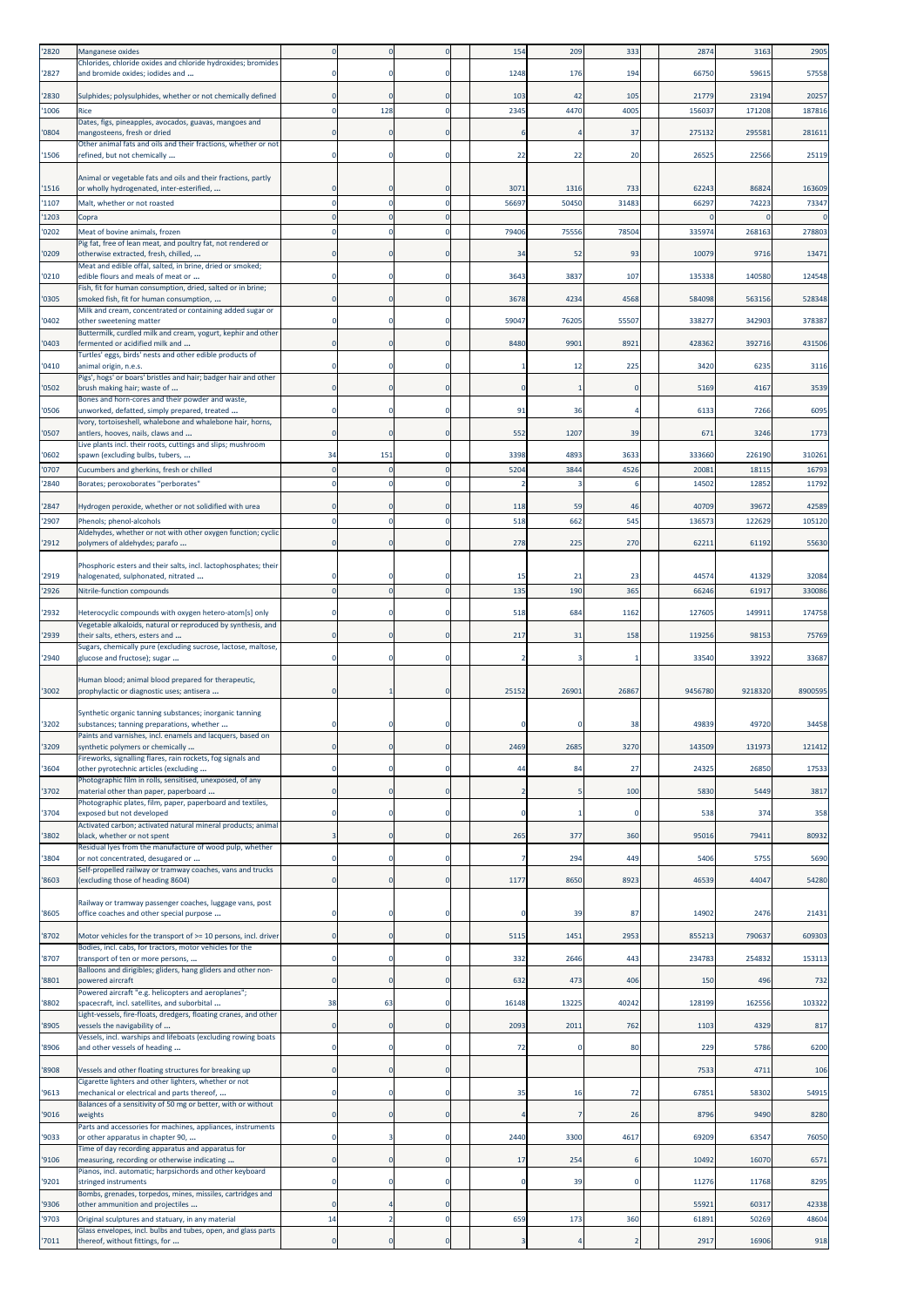|               | Diamonds, whether or not worked, but not mounted or set                                                 |                |             |                            |                   |            |                   |              |                |               |
|---------------|---------------------------------------------------------------------------------------------------------|----------------|-------------|----------------------------|-------------------|------------|-------------------|--------------|----------------|---------------|
| '7102         | (excluding unmounted stones for pick-up<br>Coin, incl. legal tender (excluding medals, jewellery made   | -C             |             | $\Omega$                   | 3869              | 3862       | 1848              | 647671       | 718497         | 436464        |
| '7118         | from coins, collectors' items of<br>Hydraulic turbines, water wheels, and regulators therefor           | $\mathbf 0$    | $\Omega$    | $\mathbf 0$                | $\Omega$          | $\Omega$   | $\Omega$          | 554          | 183            | 310           |
| '8410         | (excluding hydraulic power engines<br>Stainless steel in ingots or other primary forms (excluding       | 0              |             | 0                          | 625               | 584        | 291               | 21196        | 12119          | 8131          |
| 7218          | remelting scrap ingots and products<br>Tanks, casks, drums, cans, boxes and similar containers, of      | $\Omega$       |             | $\Omega$                   | 1354              | 4073       | 2597              | 78004        | 164243         | 135926        |
| 7310          | iron or steel, for any material<br>Calculating machines and pocket-size "dimensions <= 170              |                |             | 0                          | 13376             | 14146      | 18923             | 60354        | 65065          | 49415         |
| '8470         | mm x 100 mm x 45 mm" data recording,<br>Machines and apparatus of a kind used solely or principally     | $\Omega$       |             | $\Omega$                   | 364               | 576        | 628               | 176452       | 236455         | 205736        |
| '8486         | for the manufacture of semiconductor<br>Video recording or reproducing apparatus, whether or not        |                |             | 0                          | 320               | 162        | 20                | 305284       | 208789         | 212817        |
| 8521          | incorporating a video tuner (excluding<br>Presses, crushers and similar machinery used in the           | 0              | 0           | $\mathbf{0}$               | 125               | 86         | 232               | 91699        | 48636          | 44413         |
| 8435          | manufacture of wine, cider, fruit juices<br>Industrial or laboratory furnaces and ovens, non-electric,  |                |             | $\Omega$                   | 1462              | 578        | 1019              | 13054        | 12243          | 9414          |
| 8417          | incl. incinerators (excluding drying                                                                    |                |             | 0                          | 7076              | 7357       | 9178              | 123120       | 117049         | 82051         |
| '7001         | Cullet and other waste and scrap of glass; glass in the mass<br>(excluding glass in the form of         |                |             | $\Omega$                   | 24                | 156        | 276               | 8097         | 6672           | 7546          |
| 7006          | Sheets or profiles of glass, whether or not having an<br>absorbent, reflecting or non-reflecting        |                |             | $\mathbf 0$                | 2498              | 2301       | 2415              | 41409        | 41219          | 40901         |
| 6702          | Artificial flowers, foliage and fruit and parts thereof, and<br>articles made of artificial flowers,    | 9              |             | $\mathbf 0$                | 73                | 70         | 116               | 74604        | 68282          | 56482         |
| 6704          | Wigs, false beards, eyebrows and eyelashes, switches and<br>the like, of human or animal hair           | $\Omega$       |             | $\Omega$                   | 402               | 796        | 376               | 25623        | 25361          | 23158         |
| '7402         | Copper, unrefined; copper anodes for electrolytic refining                                              |                |             | 0                          | 0                 |            |                   | 272          | 529            | 417           |
| '7404         | Waste and scrap, of copper (excluding ingots or other similar<br>unwrought shapes, of remelted          |                |             | $\Omega$                   | 2438              | 1458       | 830               | 979541       | 820313         | 725339        |
| '7901         | Unwrought zinc :                                                                                        |                |             | $\Omega$                   | 10                |            | 14                | 680574       | 572574         | 444305        |
| 8001          | Unwrought tin                                                                                           |                | 2700        | $\Omega$                   | 20                |            | $\mathbf 0$       | 11780        | 110320         | 81856         |
| '8102         | Molybdenum and articles thereof, n.e.s.; molybdenum<br>waste and scrap (excluding ash and residues      |                |             | 0                          | 25                | 12         | 10                | 6970         | 5249           | 4436          |
| '8104         | Magnesium and articles thereof, n.e.s.; magnesium waste<br>and scrap (excluding ash and residues        | C              |             | $\mathbf 0$                | 46                | 82         | 337               | 4007         | 40487          | 25613         |
| '8106         | Bismuth and articles thereof, n.e.s.; bismuth waste and scrap<br>(excluding ash and residues containing | -C             |             | $\Omega$                   | 25                | $\Omega$   |                   | 3893         | 2768           | 1329          |
| '8306         | Bells, gongs and the like, non-electric, of base metal<br>(excluding musical instruments); statuettes   |                |             | $\mathbf{0}$               | 411               | 429        | 414               | 26610        | 25332          | 19824         |
| 8403          | Central heating boilers, non-electric; parts thereof (excluding<br>vapour generating boilers and        | 196            | 110         | $\mathbf 0$                | 20090             | 20132      | 13145             | 485805       | 410777         | 430637        |
| '8405         | Producer gas or water gas generators, with or without their<br>purifiers; acetylene gas generators      | C              |             | $\mathbf 0$                | 68                | 85         | 78                | 26624        | 32829          | 43303         |
| 5804          | Tulles and other net fabrics (excluding woven, knitted or<br>crocheted fabrics); lace in the piece,     |                |             | 0                          | 182               | 74         | 54                | 32346        | 29249          | 13864         |
| '5810         | Embroidery on a textile fabric ground, in the piece, in strips<br>or in motifs                          |                |             | $\Omega$                   | 20                | 35         | 57                | 110108       | 87539          | 52752         |
|               | Textile wicks, woven, plaited or knitted, for lamps, stoves,                                            |                |             | 0                          | 0                 | 0          | $\mathbf 0$       | 387          | 404            | 427           |
| '5908         | lighters, candles or the like;<br>Yarn of man-made staple fibres, put up for retail sale                |                |             |                            |                   |            |                   |              |                |               |
| '5511         | (excluding sewing thread)<br>Sets consisting of woven fabric and yarn, whether or not                   |                | $\mathbf 0$ | $\mathbf{0}$               |                   | 0          | 2                 | 4649         | 3954           | 4530          |
| '6308         | with accessories, for making up into<br>Footwear with outer soles and uppers of rubber or plastics      |                |             | $\mathbf 0$                | 559               | 710        | 753               | 4995         | 22765          | 4447          |
| 6402          | excluding waterproof footwear of<br>Men's or boys' singlets and other vests, underpants, briefs,        | 12             | 12          | 0                          | 28171             | 25228      | 18540             | 111868       | 1202088        | 1043708       |
| '6207         | nightshirts, pyjamas, bathrobes,<br>Artificial staple fibres, carded, combed or otherwise               | $\Omega$       |             | $\Omega$                   | 82                | 96         | 59                | 36819        | 37187          | 29577         |
| 5507<br>'5309 | processed for spinning<br>Woven fabrics of flax                                                         | 2              |             | $\mathbf 0$<br>$\mathbf 0$ | $\mathbf 0$<br>15 | 0<br>87    | $\mathbf 0$<br>20 | 277<br>80559 | 2880<br>108631 | 3223<br>47492 |
| 5310          | Woven fabrics of jute or of other textile bast fibres of<br>heading 5303                                | 0              |             | $\mathbf 0$                | 37                | 39         |                   | 4148         | 4762           | 5656          |
| 5203          | Cotton, carded or combed                                                                                | C              | $\mathbf 0$ | $\pmb{0}$                  | 60                | 0          | $\mathbf 0$       | 3522         | 2284           | 2656          |
| 5210          | Woven fabrics of cotton, containing predominantly, but <<br>85% cotton by weight, mixed principally     | 0              | $\mathbf 0$ | $\mathbf{0}$               | 39                | 65         | 32                | 41057        | 34574          | 29619         |
| 4007          | Vulcanised rubber thread and cord (excluding ungimped<br>single thread with a diameter of > 5           | C              |             | $\mathbf 0$                | 0                 | O          |                   | 14288        | 1215:          | 12613         |
| 4009          | Tubes, pipes and hoses, of vulcanised rubber other than<br>hard rubber, with or without their           | C              |             | $\bf{0}$                   | 5700              | 5771       | 6905              | 299146       | 271288         | 207994        |
| '4012         | Retreaded or used pneumatic tyres of rubber; solid or<br>cushion tyres, tyre treads and tyre flaps,     | $\Omega$       |             | $\Omega$                   | 1241              | 1288       | 902               | 80338        | 75330          | 65514         |
| 4014          | Hygienic or pharmaceutical articles, incl. teats, of vulcanised<br>rubber (excluding hard rubber),      | $\mathbf 0$    | $\Omega$    | $\mathbf 0$                | 4062              | 3710       | 2928              | 50737        | 42818          | 41061         |
| 4502          | Natural cork, debacked or roughly squared, or in square or<br>rectangular blocks, plates, sheets        | 0              | 0           | $\mathbf{0}$               | 0                 | $^{\circ}$ | O                 | 715          | 485            | 225           |
| 4601          | Plaits and similar products of plaiting materials, whether or<br>not assembled into strips; plaiting    | C              |             | $\Omega$                   | 635               | 875        | 1059              | 14395        | 14206          | 12979         |
| 4701          | Mechanical wood pulp, not chemically treated<br>Wood pulp obtained by a combination of mechanical and   | $\epsilon$     |             | $\mathbf 0$                | $\Omega$          | $\Omega$   | O                 | 26387        | 32407          | 30418         |
| 4705          | chemical pulping processes                                                                              | C              |             | $\mathbf 0$                | $\mathbf 0$       | $\Omega$   |                   | 56824        | 47521          | 30072         |
| 4805          | Other paper and paperboard, uncoated, in rolls of a width ><br>36 cm or in square or rectangular        | 938            | 30          | $\Omega$                   | 96352             | 48475      | 39614             | 795393       | 605610         | 524099        |
| 4807          | Composite paper and paperboard "made by sticking flat<br>layers of paper or paperboard together         | $\mathbf 0$    |             | $\bf{0}$                   | 43                | 59         | 83                | 21289        | 19108          | 18934         |
| '3208         | Paints and varnishes, incl. enamels and lacquers, based on<br>synthetic polymers or chemically          | C              | $\mathbf 0$ | 0                          | 7896              | 7192       | 7829              | 370234       | 341452         | 311126        |
| 3211          | <b>Prepared driers</b><br>Artist's, student's or signboard painter's colours, modifying                 | $\mathfrak{c}$ | $\Omega$    | $\mathbf 0$                | 13                | 14         | 24                | 3567         | 5825           | 6360          |
| 3213          | tints, amusement colours and<br>Essential oils, whether or not terpeneless, incl. concretes             | 10             | 2           | $\Omega$                   | 930               | 895        | 1451              | 8510         | 11734          | 11470         |
| 3301          | and absolutes; resinoids; extracted<br>Preparations for oral or dental hygiene, incl. denture fixative  | $\mathbf 0$    | 13          | $\mathbf 0$                | 1639              | 2765       | 3273              | 77873        | 75011          | 81833         |
| 3306          | pastes and powders; yarn used<br>Quartz (excluding natural sands); quartzite, whether or not            |                |             | $\mathbf 0$                | 959               | 1039       | 1705              | 157532       | 168478         | 148849        |
| 2506          | roughly trimmed or merely cut,                                                                          | $\Omega$       |             | $\Omega$                   | 5247              | 3129       | 2127              | 36710        | 35825          | 36500         |
| '2510         | Natural calcium phosphates and natural aluminium calcium<br>phosphates, natural and phosphatic          | C              |             | 0                          | -1                |            |                   | 12487        | 12884          | 10970         |
| 2512          | Siliceous fossil meals, e.g. kieselguhr, tripolite and diatomite,<br>and similar siliceous earths,      | 0              | 0           | $\mathbf 0$                | $\mathbf 0$       | 5          | 44                | 781          | 9512           | 8165          |
| '3603         | Safety fuses; detonating fuses; percussion or detonating<br>caps; igniters; electric detonators         | C              |             | $\Omega$                   | 6625              | 3685       | 1141              | 14248        | 11816          | 10673         |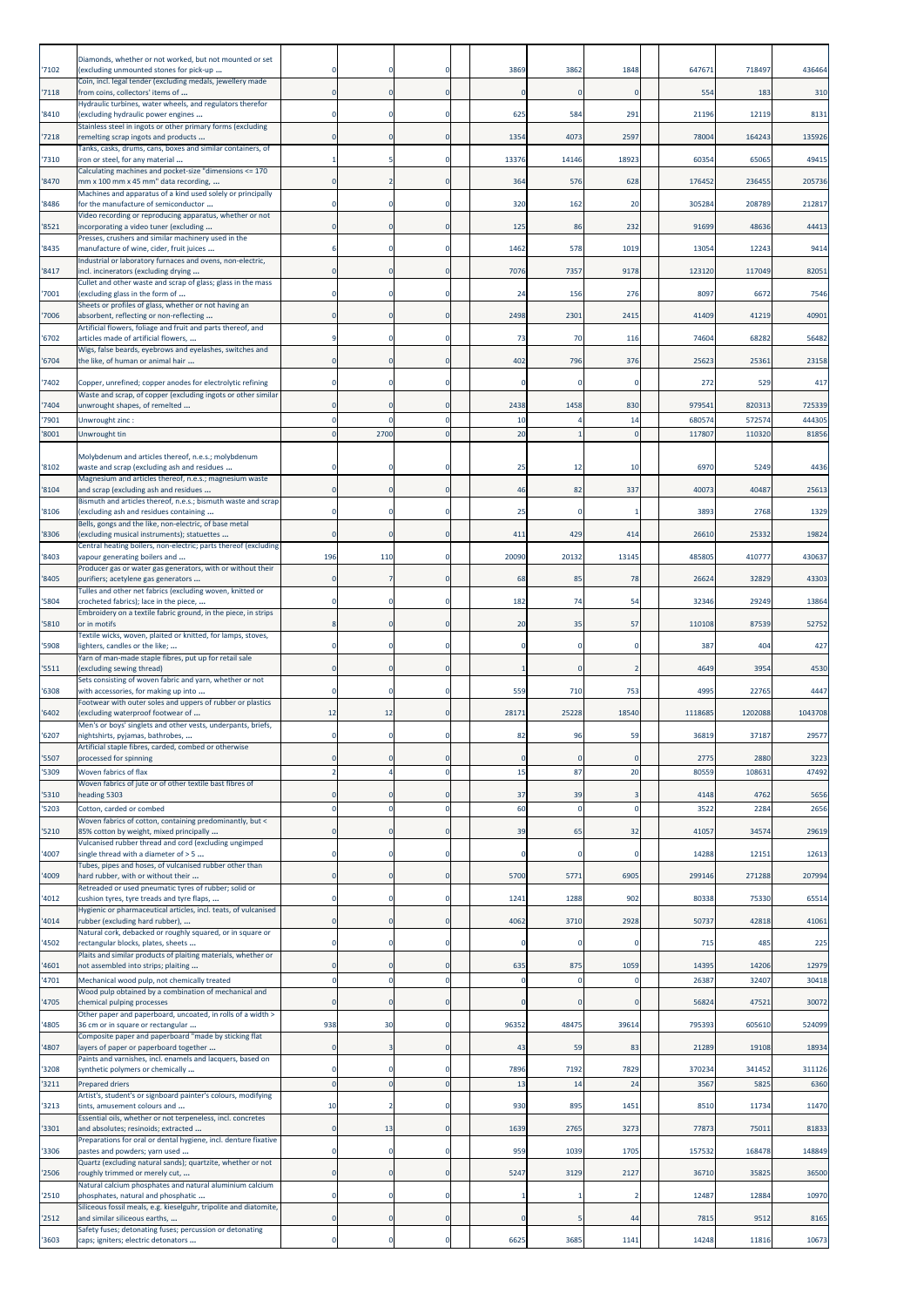| '3605         | Matches (excluding pyrotechnic articles of heading 3604)                                                          |             |                |                      | 1087           | 586            | 592           | 1131              | 1174              | 946               |
|---------------|-------------------------------------------------------------------------------------------------------------------|-------------|----------------|----------------------|----------------|----------------|---------------|-------------------|-------------------|-------------------|
| '3801         | Artificial graphite; colloidal or semi-colloidal graphite;<br>preparations based on graphite or                   | 37          | $\Omega$       | $\Omega$             | 41805          | 35628          | 16338         | 52300             | 43486             | 34833             |
| '3501         | Casein, caseinates and other casein derivatives; casein glues<br>(excluding those packaged as                     | 0           | 150            | $\Omega$             | 40560          | 34401          | 37791         | 49786             | 45890             | 54846             |
|               | Petroleum oils and oils obtained from bituminous minerals,                                                        |             |                |                      |                |                |               |                   |                   |                   |
| '2709<br>2801 | crude<br>Fluorine, chlorine, bromine and iodine                                                                   |             |                |                      | 95             | 51<br>50       | 24351<br>198  | 32571120<br>57226 | 29102359<br>59150 | 16165051<br>77032 |
| 2807          | Sulphuric acid; oleum                                                                                             |             |                | $\Omega$             | 35             | 40             | 15            | 5833              | 5923              | 4786              |
| 2816          | Hydroxide and peroxide of magnesium; oxides, hydroxides<br>and peroxides, of strontium or barium                  |             |                |                      |                |                |               | 17673             | 19612             | 18506             |
|               | Hypochlorites; commercial calcium hypochlorite; chlorites;                                                        |             |                | $\Omega$             | 43             |                |               |                   |                   |                   |
| 2828<br>2841  | <b>nypobromites</b><br>Salts of oxometallic or peroxometallic acids                                               |             | $\Omega$       | $\Omega$             | 24             | 23<br>24       | 97            | 15797<br>45558    | 18586<br>34089    | 23151<br>25180    |
|               | Colloidal precious metals; inorganic or organic compounds                                                         |             |                | $\Omega$             |                |                |               |                   | 65538             |                   |
| '2843         | of precious metals, whether or not                                                                                |             |                |                      | 13             | q              | 35            | 60450             |                   | 94729             |
| '2852         | Compounds, inorganic or organic, of mercury, whether or<br>not chemically defined (excluding amalgams)            | $\Omega$    | $\Omega$       | $\Omega$             |                | $\Omega$       | C             | 151               | 2849              | 787               |
|               | Ethers, ether-alcohols, ether-phenols, ether-alcohol-phenols,                                                     |             |                |                      |                |                |               |                   |                   |                   |
| '2909         | alcohol peroxides, ether peroxide,                                                                                |             |                | $\Omega$             | 158            | 183            | 245           | 609086            | 552893            | 419593            |
| '2911         | Acetals and hemiacetals, whether or not with other oxygen<br>function, and their halogenated,                     |             |                | $\Omega$             |                |                | 23            | 3127              | 2527              | 2886              |
| '2917         | Polycarboxylic acids, their anhydrides, halides, peroxides and<br>peroxyacids; their halogenated,                 | $\Omega$    | $\Omega$       | $\Omega$             | 440            | 228            | 265           | 772298            | 756876            | 578386            |
|               | Carboxyamide-function compounds; amide-function                                                                   |             |                |                      |                |                |               |                   |                   |                   |
| '2924         | compounds of carbonic acid<br>Glycosides, natural or reproduced by synthesis, and their                           | $\Omega$    | $\Omega$       | $\mathbf 0$          | 206            | 251            | 767           | 281748            | 247154            | 253552            |
| '2938         | salts, ethers, esters and other                                                                                   | $\Omega$    |                | $\Omega$             | 17             | 25             | 53            | 22709             | 19443             | 19062             |
| '3001         | Dried glands and other organs for organo-therapeutic uses,<br>whether or not powdered; extracts                   | $\Omega$    | 0              | $\Omega$             | 67             | 1846           | 1503          | 159418            | 187721            | 233323            |
| '3103         | Mineral or chemical phosphatic fertilisers (excluding those in<br>tablets or similar forms, or                    |             |                |                      |                |                |               | 19401             | 15274             | 13069             |
|               | Mushrooms and truffles, prepared or preserved otherwise                                                           |             |                |                      |                |                |               |                   |                   |                   |
| '2003<br>1205 | than by vinegar or acetic acid<br>Rape or colza seeds, whether or not broken                                      | 2595        | 772            | $\Omega$<br>$\Omega$ | 109<br>1010936 | 89<br>1282423  | 97<br>1007019 | 23993<br>24289    | 25150<br>8105     | 23499<br>21081    |
| '2205         | Vermouth and other wine of fresh grapes, flavoured with<br>plants or aromatic substances                          |             |                | $\Omega$             | 2173           | 1676           | 1092          | 2840              | 3348              | 4117              |
| '2307         | Wine lees; argol                                                                                                  |             |                | $\Omega$             |                |                |               | 2785              | 1591              | 1856              |
| 2309          | Preparations of a kind used in animal feeding                                                                     |             | 14             |                      | 1485           | 21701          | 24327         | 99668             | 982325            | 1082631           |
| '2517         | Pebbles, gravel, broken or crushed stone, for concrete<br>aggregates, for road metalling or for                   |             |                | $\Omega$             | 46620          | 37278          | 29766         | 20064             | 22234             | 24544             |
|               | Quicklime, slaked lime and hydraulic lime (excluding pure                                                         |             |                |                      |                |                |               |                   |                   |                   |
| '2522         | calcium oxide and calcium hydroxide)                                                                              |             |                | $\Omega$             | 74             | 46             | 150           | 6146              | 4771              | 4125              |
| 2524          | Asbestos (excluding products made from asbestos)                                                                  |             |                | $\Omega$             |                | 23             |               |                   |                   |                   |
| '2530         | Vermiculite, perlite and other mineral substances, n.e.s.                                                         |             |                | $\Omega$             | 799            | 887            | 1021          | 66223             | 67265             | 50331             |
|               | Manganese ores and concentrates, incl. ferruginous                                                                |             |                |                      |                |                |               |                   |                   |                   |
| '2602<br>2610 | manganese ores and concentrates, with a<br>Chromium ores and concentrates                                         |             |                | $\Omega$<br>$\Omega$ | 3829<br>391    | 3315<br>296    | 10816<br>275  | 4177<br>1108      | 3329<br>8064      | 3031<br>6890      |
| 2612          | Uranium or thorium ores and concentrates                                                                          | $\Omega$    |                |                      |                |                |               | 10                |                   |                   |
| '0712         | Dried vegetables, whole, cut, sliced, broken or in powder,<br>but not further prepared                            | 111         |                | $\Omega$             | 791            | 552            | 750           | 77504             | 82484             | 87283             |
|               | Roots and tubers of manioc, arrowroot, salep, Jerusalem                                                           |             |                |                      |                |                |               |                   |                   |                   |
| '0714         | artichokes, sweet potatoes and similar                                                                            |             |                |                      |                | 11             | 22            | 11685             | 17179             | 13313             |
| '0808         | Apples, pears and quinces, fresh                                                                                  |             | 13             |                      | 15174          | 17257          | 9651          | 142114            | 122948            | 149951            |
| 1105          | Flour, meal, powder, flakes, granules and pellets of potatoes                                                     |             |                |                      |                | 45             |               | 65846             | 67730             | 61044             |
| '0102         | Live bovine animals<br>Milk and cream, not concentrated nor containing added                                      |             |                | $\Omega$             | 39314          | 5424           | 41051         | 1524818           | 1057803           | 1421585           |
| 0401          | sugar or other sweetening matter<br>Lac; natural gums, resins, gum-resins, balsams and other                      | $\Omega$    | 0              | $\Omega$             | 14734          | 15310          | 11965         | 803443            | 826808            | 678510            |
| '1301         | natural oleoresins<br>Pig fat, incl. lard, and poultry fat, rendered or otherwise                                 | $\Omega$    | $\Omega$       | $\mathbf 0$          |                | $\overline{2}$ |               | 28810             | 16696             | 13502             |
| '1501         | extracted (excluding lard stearin                                                                                 | $\circ$     | 0              | $\mathbf 0$          | 1455           | 4829           | 6091          | 8144              | 5322              | 5543              |
| '1503         | Lard stearin, lard oil, oleostearin, oleo-oil and tallow oil<br>(excluding emulsified, mixed or                   | 0           | 0              | $\mathbf 0$          |                |                |               | 191               | 1837              | 1282              |
| '1522         | Degras; residues resulting from the treatment of fatty<br>substances or animal or vegetable waxes                 | 0           |                | $\Omega$             | 23             | 9              |               | 1001              | 3365              | 11759             |
|               |                                                                                                                   |             |                |                      |                |                |               |                   |                   |                   |
| 1602          | Prepared or preserved meat, offal or blood (excluding<br>sausages and similar products, and meat                  | 0           | 0              | $\mathbf 0$          | 8293           | 8820           | 10184         | 240469            | 223561            | 216345            |
| 1604          | Prepared or preserved fish; caviar and caviar substitutes<br>prepared from fish eggs                              |             |                | 0                    | 9081           | 7504           | 8254          | 1346745           | 1220710           | 1319990           |
| '1801         | Cocoa beans, whole or broken, raw or roasted                                                                      | 0           | $\Omega$       |                      |                | 57             |               | 256095            | 24803             | 302295            |
| 7206          | Iron and non-alloy steel in ingots or other primary forms<br>(excluding remelting scrap ingots,                   | $\Omega$    |                | $\Omega$             | 406            | $\Omega$       |               | 5427              | 8130              | 5895              |
| '7220         | Flat-rolled products of stainless steel, of a width of < 600<br>mm, hot-rolled or cold-rolled                     | $\Omega$    | $\Omega$       | $\Omega$             | 37             | 5              |               | 167334            | 148522            | 129204            |
| '7223         | Wire of stainless steel, in coils (excluding bars and rods)                                                       | 0           | 0              | $\mathbf 0$          | 81             | 130            | 114           | 162578            | 103408            | 95050             |
| 7002          | Glass in balls, rods or tubes, unworked (excluding glass<br>microspheres <= 1 mm in diameter,                     | 0           | 0              | $\mathbf 0$          | 1072           | 256            | 50            | 54135             | 49591             | 54906             |
|               | Sheets of glass, drawn or blown, whether or not having an                                                         |             |                |                      |                |                |               |                   |                   |                   |
| '7004         | absorbent, reflecting or non-reflecting<br>Precious and semi-precious stones, synthetic or                        | $\circ$     | 0              | $\Omega$             | $\overline{2}$ | 2              |               | 1111              | 1134              | 940               |
| '7104         | reconstructed, whether or not worked or graded<br>Silver, incl. silver plated with gold or platinum, unwrought or | $\Omega$    |                | $\Omega$             | 1150           | 4820           | 9092          | 9322              | 7788              | 5306              |
| '7106         | in semi-manufactured forms,                                                                                       | $\Omega$    | 0              | $\Omega$             |                |                |               | 421760            | 414598            | 442866            |
| 7114          | Articles of goldsmiths' or silversmiths' wares and parts<br>thereof, of precious metal or of metal                | 0           | $\overline{2}$ | $\mathbf 0$          | 11             |                | 24            | 19508             | 17545             | 8654              |
| '7324         | Sanitary ware, and parts thereof, of iron or steel (excluding<br>cans, boxes and similar containers               | 0           | 0              | $^{\circ}$           | 747            | 985            | 1632          | 47544             | 43888             | 42738             |
| '7506         | Plates, sheets, strip and foil, of nickel (excluding expanded<br>plates, sheets or strip)                         | $\mathbf 0$ | $\Omega$       | 0                    | 17             |                | 18            | 82652             | 79794             | 84632             |
| 7609          | Aluminium tube or pipe fittings "e.g., couplings, elbows,<br>sleeves"                                             | $\Omega$    |                | $^{\circ}$           | 208            | 128            | 171           | 1351              | 16644             | 17381             |
| 7613          | Aluminium containers for compressed or liquefied gas                                                              | $\mathbf 0$ | 0              | $\overline{0}$       | 221            | 228            | 81            | 13949             | 12262             | 11629             |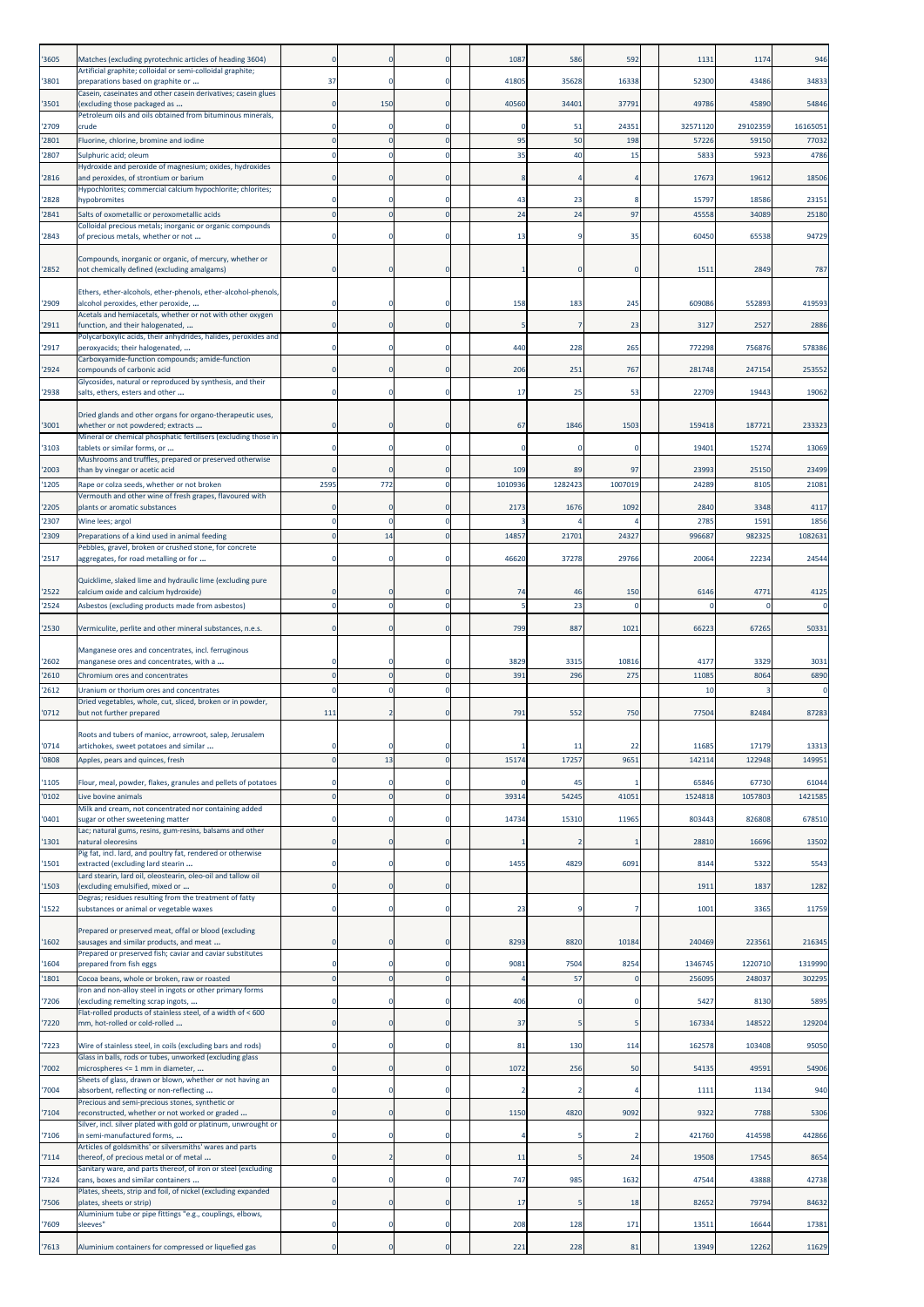| '7903          | Zinc dust, powders and flakes (excluding grains of zinc, and<br>spangles of heading 8308)                              |                |             |                            |                 |          |       | 8096         | 601         | 5937         |
|----------------|------------------------------------------------------------------------------------------------------------------------|----------------|-------------|----------------------------|-----------------|----------|-------|--------------|-------------|--------------|
| 8209           | Plates, sticks, tips and the like for tools, unmounted, of<br>sintered metal carbides or cermets                       |                |             | $\mathbf 0$                | 124             | 173      | 210   | 383934       | 335414      | 291237       |
| 8461           | Machine tools for planing, shaping, slotting, broaching, gear<br>cutting, gear grinding or gear                        |                |             | $\Omega$                   | 502             | 443      | 408   | 9153         | 88708       | 40621        |
| 8484           | Gaskets and similar joints of metal sheeting combined with<br>other material or of two or more                         |                |             | $\overline{0}$             | 5465            | 4384     | 5035  | 22210        | 190120      | 182282       |
| '8508          | Vacuum cleaners, incl. dry cleaners and wet vacuum<br>cleaners                                                         |                |             | $\Omega$                   | 1320            | 2208     | 1801  | 414087       | 507484      | 482265       |
| '8540          | Thermionic, cold cathode or photo-cathode valves and<br>tubes, e.g. vacuum or vapour or gas filled                     |                |             | $\Omega$                   | 761             | 1294     | 670   | 14693        | 15125       | 15253        |
| 7406           | Powders and flakes, of copper (excluding grains of copper<br>and spangles of heading 8308)                             |                |             | 0                          | 0               | 10       |       | 39440        | 33260       | 27119        |
|                | Motor vehicles for the transport of goods, incl. chassis with                                                          |                |             |                            |                 |          |       |              |             |              |
| '8704          | engine and cab<br>Chassis fitted with engines, for tractors, motor vehicles for                                        | C              |             | $\mathbf 0$                | 2938            | 982      | 1253  | 346037       | 3190358     | 2037486      |
| '8706          | the transport of ten or more<br>Clock and watch cases and parts thereof, n.e.s. (excluding                             |                |             | $\Omega$                   |                 |          |       | 1107         | 14279       | 10541        |
| '9112<br>'9114 | for wrist-watches, pocket-watches<br>Clock or watch parts, n.e.s.                                                      | C              |             | $\Omega$<br>$\overline{0}$ | 450             | 497      | 534   | 451<br>18100 | 352<br>1583 | 392<br>10138 |
| '9205          | Wind musical instruments "e.g. clarinets, trumpets,<br>bagpipes, keyboard pipe organs, harmoniums                      | $\epsilon$     |             | $\Omega$                   | 415             | 343      | 321   | 1749         | 21562       | 9296         |
| '9208          | Musical boxes, fairground organs, mechanical street organs,<br>mechanical singing birds, musical                       |                |             | 0                          |                 |          |       | 1461         | 2134        | 1275         |
|                | Apparatus and equipment for photographic or                                                                            |                |             |                            |                 |          |       |              |             |              |
| '9010          | cinematographic laboratories, not elsewhere specified<br>Fishing rods, fish-hooks and other line fishing tackle n.e.s; |                |             | $\Omega$                   | 593             | 648      | 373   | 5027         | 10882       | 4486         |
| '9507          | fish landing nets, butterfly<br>Pencils, crayons, pencil leads, pastels, drawing charcoals,                            |                |             | 0                          | 1128            | 1439     | 2412  | 4430         | 46232       | 43067        |
| '9609          | writing or drawing chalks and tailors'<br>Combs, hair-slides and the like; hairpins; curling pins, curling             | -C             | 0           | $\mathbf 0$                | 199             | 196      | 108   | 40247        | 35776       | 36275        |
| '9615          | grips, hair-curlers and the                                                                                            |                |             | $\Omega$                   | 145             | 171      | 156   | 3457         | 46455       | 17068        |
| '9617          | Vacuum flasks and other vacuum vessels, and parts thereof<br>excluding glass inners)                                   |                |             | 0                          | 125             | 106      | 96    | 13277        | 28393       | 48968        |
| '9705          | Collections and collector's pieces of zoological, botanical,<br>mineralogical, anatomical, historical,                 |                |             | $\Omega$                   | $\Omega$        |          | 12    | 5746         | 7098        | 8988         |
|                | Umbrellas and sun umbrellas, incl. walking-stick umbrellas,                                                            |                |             |                            |                 |          |       |              |             |              |
| '6601          | garden umbrellas and similar umbrellas<br>Monumental or building stone, natural (excluding slate),                     |                |             | $\mathbf 0$                | 7069            | 5955     | 5435  | 70395        | 70980       | 61711        |
| '6802          | worked, and articles; mosaic cubes<br>Panels, boards, tiles, blocks and similar articles of vegetable                  |                |             | $\Omega$                   | 14479           | 14811    | 14659 | 102109       | 93283       | 88989        |
| 6808           | fibre, of straw or of shavings,<br>Friction material and articles thereof, e.g., sheets, rolls,                        |                |             | $\mathbf{0}$               | 70              | 243      | 158   | 5408         | 9208        | 4568         |
| 6813           | strips, segments, discs, washers,<br>Chemical wood pulp, soda or sulphate (excluding dissolving                        |                |             | $\Omega$                   | 2781            | 2177     | 2092  | 32029        | 29095       | 27341        |
| 4703           | grades)<br>Recovered "waste and scrap" paper or paperboard                                                             |                |             | $\overline{0}$             | 23              | 78       | 57    | 2514133      | 2124493     | 1563847      |
| '4707          | (excluding paper wool)<br>Newsprint as specified in Note 4 to chapter 48, in rolls of a                                |                |             | $\mathbf 0$                | 2342            | 3027     | 3087  | 11872        | 90099       | 63051        |
| '4801          | width > 36 cm or in square or                                                                                          |                |             | $\Omega$                   | -6              | 10       | 15    | 308032       | 287954      | 194757       |
| 5001           | Silkworm cocoons suitable for reeling<br>Garnetted stock of wool or of fine or coarse animal hair,                     | $\mathfrak{c}$ |             | $\mathbf 0$                |                 |          |       |              |             |              |
| '5104          | neither carded nor combed                                                                                              |                |             | $\Omega$                   |                 |          |       | 220          | 293         | 161          |
| 5201           | Cotton, neither carded nor combed                                                                                      |                |             | $\Omega$                   | $\Omega$        | $\Omega$ |       | 78719        | 61865       | 56089        |
| 5207           | Cotton yarn put up for retail sale (excluding sewing thread)                                                           |                |             | $\mathbf 0$                | 15              | 38       | 188   | 2852         | 2680        | 3937         |
|                |                                                                                                                        |                |             |                            |                 |          | 18    |              |             |              |
| '5307          | Yarn of jute or of other textile bast fibres of heading 5303<br>Felt, whether or not impregnated, coated, covered      |                |             |                            |                 |          |       | 1002         | 845         | 758          |
| 5602           | laminated, n.e.s.<br>Carpets and other textile floor coverings, of textile materials,                                  | $\epsilon$     |             | $\Omega$                   | 474<br>$\Omega$ | 359      | 445   | 2787         | 20820       | 21467        |
| '5701          | knotted, whether or not made<br>Narrow woven fabrics of textile materials, with a width of <=                          |                |             |                            |                 |          |       | 25722        | 23808       | 19419        |
| '5806          | 30 cm (excluding labels, badges<br>Braids of textile materials, in the piece; ornamental                               | $\Omega$       |             | $\Omega$                   | 1216            | 898      | 1287  | 67603        | 61772       | 59008        |
| 5808           | trimmings of textile materials, in the<br>Men's or boys' underpants, briefs, nightshirts, pyjamas,                     |                |             | $\mathbf 0$                | 1849            | 2157     | 2513  | 8208         | 7978        | 6585         |
| 6107           | bathrobes, dressing gowns and similar<br>Wood wool; wood flour "wood powder able to pass through                       | -2             | O           | $\mathbf 0$                | 1967            | 1733     | 1818  | 269560       | 260991      | 228413       |
| 4405           | a fine", 0,63 mm mesh, sieve with a<br>Particle board, oriented strand board "OSB" and similar                         | -C             |             | $\Omega$                   | 3024            | 3027     | 3762  | 1709         | 1360        | 1771         |
| '4410          | board "e.g. waferboard" of wood or                                                                                     | 16             | $\Omega$    | $\Omega$                   | 89290           | 63427    | 54605 | 347394       | 292938      | 256955       |
| '3502          | Albumins, incl. concentrates of two or more whey proteins<br>containing by weight > 80% whey proteins,                 | 10             |             | 0                          | 3305            | 1959     | 3219  | 3659         | 30762       | 40076        |
| '3504          | Peptones and their derivatives; other protein substances and<br>their derivatives, n.e.s.; hide                        | $\mathbf 0$    | $\Omega$    | $\Omega$                   | 2281            | 1263     | 1207  | 57378        | 66024       | 83184        |
| '3806          | Rosin, resin acids and derivatives thereof; rosin spirit and<br>rosin oils; run gums                                   | 8              |             | 0                          | 13              |          |       | 61507        | 55810       | 53900        |
| 3821           | Prepared culture media for the development or<br>maintenance of micro-organisms "incl. viruses                         | 0              | $\mathbf 0$ | $\mathbf 0$                | 46              | 114      | 28    | 47312        | 5488        | 58017        |
| 3823           | Industrial monocarboxylic fatty acids; acid oils from refining;                                                        | -C             |             | $\Omega$                   | 13245           | 11515    | 13485 | 340969       | 356544      | 404860       |
| 3906           | industrial fatty alcohols<br>Acrylic polymers, in primary forms                                                        | $\overline{0}$ | $\Omega$    | $\mathbf 0$                | 2641            | 3216     | 1947  | 648068       | 630232      | 591237       |
| 4004           | Waste, parings and scrap of soft rubber and powders and<br>granules obtained therefrom                                 | C              |             | $\mathbf 0$                | 14              | 0        |       | 1057         | 935         | 1175         |
| 4006           | Rods, bars, tubes, profiles and other forms of unvulcanised<br>ubber, incl. mixed rubber, and                          | C              |             | $\bf{0}$                   | 81              | 782      | 1011  | 15461        | 15194       | 14640        |
| 4010           | Conveyor or transmission belts or belting, of vulcanised<br>rubber                                                     | $\mathfrak{c}$ |             | $\mathbf 0$                | 1251            | 1209     | 963   | 174451       | 149695      | 132988       |
| 4206           | Articles of gut, goldbeater's skin, bladders or tendons<br>(excluding silkworm gut, sterile catgut,                    | 0              | 0           | $\mathbf 0$                |                 |          |       | 5742         | 5899        | 7668         |
| 3204           | Synthetic organic colouring matter, whether or not<br>chemically defined; preparations based on                        | -C             | 78          | $\mathbf 0$                | 913             | 1089     | 1538  | 555167       | 565182      | 453519       |
| 3302           | Mixtures of odoriferous substances and mixtures, incl.<br>alcoholic solutions, based on one or                         | C              |             | $\mathbf 0$                | 7144            | 6026     | 4619  | 717948       | 678137      | 665658       |
| 2922           | Oxygen-function amino-compounds                                                                                        | $\overline{0}$ | $\Omega$    | $\mathbf 0$                | 603             | 666      | 1584  | 546270       | 521792      | 509193       |
| '2928          | Organic derivatives of hydrazine or of hydroxylamine                                                                   | C              |             | $\mathbf 0$                | 228             | 320      | 97    | 125360       | 147218      | 152084       |
| 2934           | Nucleic acids and their salts, whether or not chemically<br>defined; heterocyclic compounds (excluding                 | -C             | 56          | $\Omega$                   | 2192            | 1757     | 2059  | 706120       | 664275      | 862896       |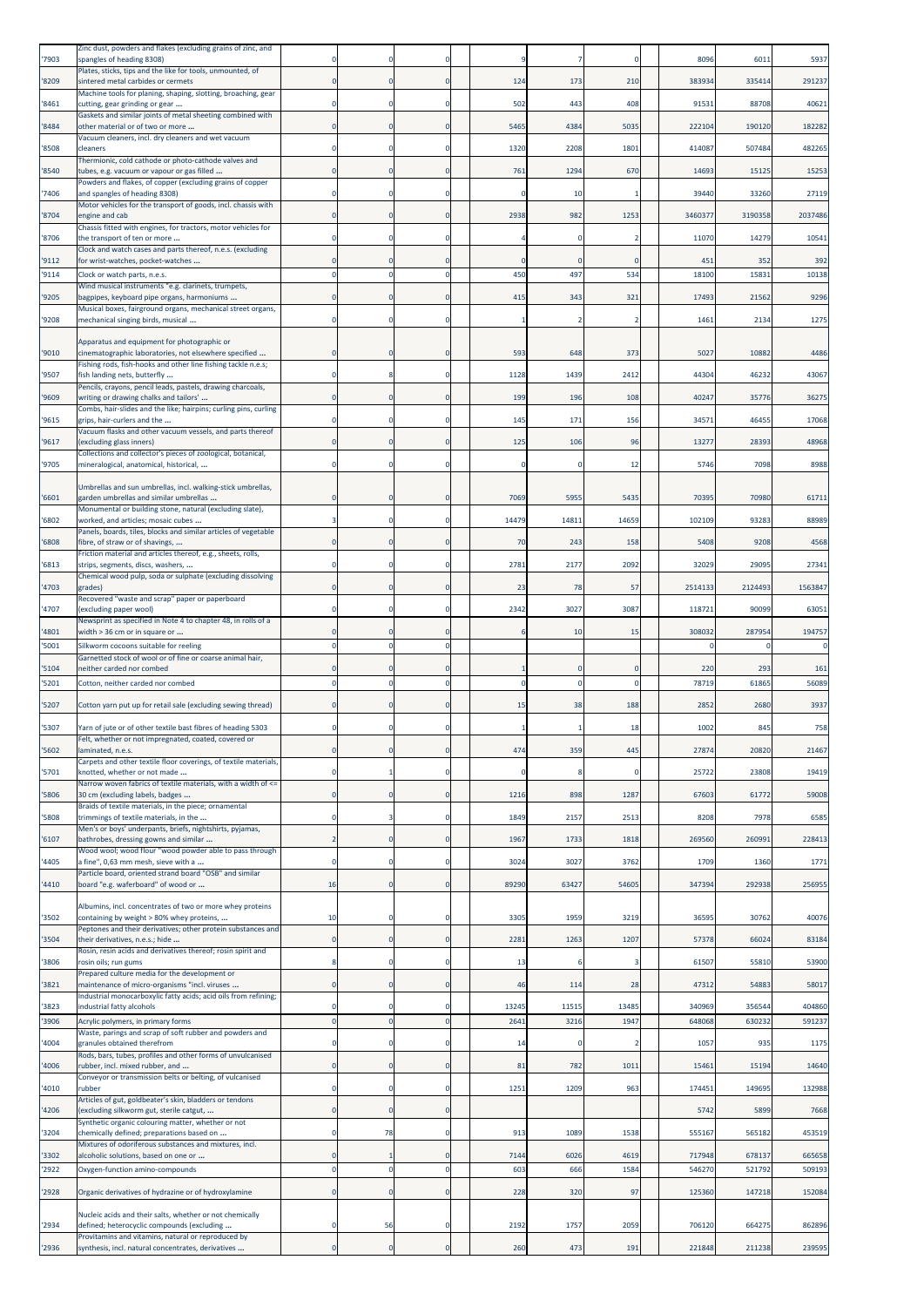|                | Wadding, gauze, bandages and the like, e.g. dressings,                                                   |                               |             |                          |                     |                     |                 |                          |                   |                   |
|----------------|----------------------------------------------------------------------------------------------------------|-------------------------------|-------------|--------------------------|---------------------|---------------------|-----------------|--------------------------|-------------------|-------------------|
| '3005<br>'2616 | adhesive plasters, poultices, impregnated<br>Precious-metal ores and concentrates                        | -C                            |             | $\Omega$<br>$\Omega$     | 1114                | 1122                | 115             | 18264<br>10 <sub>3</sub> | 202976<br>2172    | 214422<br>1816    |
|                | Coal gas, water gas, producer gas, lean gas and similar gases                                            |                               |             |                          |                     |                     |                 |                          |                   |                   |
| '2705          | (excluding petroleum gases and<br>Oils and other products of the distillation of high                    |                               |             | $\Omega$                 |                     |                     |                 | 1075                     | 3901              | 14                |
| '2707<br>2716  | temperature coal tar; similar products<br><b>Electrical energy</b>                                       | C                             |             | $\mathbf 0$<br>0         | 132596<br>331942    | 100057<br>378686    | 53627<br>280830 | 145659<br>3094352        | 173777<br>2335474 | 182768<br>1795828 |
| '2805          | Alkali or alkaline-earth metals; rare-earth metals, scandium<br>and yttrium, whether or not intermixed   | $\epsilon$                    |             | $\bf{0}$                 | 337                 |                     | 0               | 12088                    | 7596              | 11278             |
|                |                                                                                                          |                               |             |                          |                     |                     |                 |                          |                   |                   |
| 2822<br>2824   | Cobalt oxides and hydroxides; commercial cobalt oxides<br>Lead oxides; red lead and orange lead          | C<br>$\mathcal{C}$            |             | $\Omega$<br>$\mathbf{0}$ | 0<br>$\Omega$       | $\Omega$            | O               | 33966<br>440             | 14319<br>3434     | 14374<br>2548     |
| 2905           | Acyclic alcohols and their halogenated, sulphonated,<br>nitrated or nitrosated derivatives               |                               |             | $\Omega$                 | 7166                | 8996                | 885             | 1077538                  | 816855            | 672971            |
| 2401           | Unmanufactured tobacco; tobacco refuse                                                                   | $\mathfrak{c}$                |             | $\mathbf{0}$             | 233                 | 110                 | 88              | 177236                   | 175336            | 143311            |
| 2501           | Salts, incl. table salt and denatured salt, and pure sodium<br>chloride, whether or not in aqueous       |                               |             | 0                        | 29357               | 28376               | 15769           | 56516                    | 72330             | 52363             |
| '2513          | Pumice stone; emery; natural corundum, natural garnet and<br>other natural abrasives, whether            | $\epsilon$                    |             | $\Omega$                 | 117                 | 106                 | 125             | 648                      | 7587              | 5558              |
| 2520           | Gypsum; anhydrite; plasters consisting of calcined gypsum or<br>calcium sulphate, whether or not         | -C                            |             | $\Omega$                 | 1872                | 1653                | 2527            | 8165                     | 7991              | 6146              |
|                | Lettuce "Lactuca sativa" and chicory "Cichorium spp.", fresh                                             |                               |             |                          |                     |                     |                 |                          |                   |                   |
| '0705          | or chilled<br>Cereal straw and husks, unprepared, whether or not                                         | -C                            | 0           | $\mathbf 0$              | 21                  |                     |                 | 11890                    | 115130            | 109742            |
| '1213          | chopped, ground, pressed or in the form                                                                  |                               |             | $\Omega$                 | 96                  | 436                 | 1180            | 5059                     | 9500              | 5960              |
| '1518          | Animal or vegetable fats and oils and their fractions, boiled,<br>oxidised, dehydrated, sulphurised,     | -C                            |             | $\mathbf 0$              | 1030                | 1631                | 3463            | 4101                     | 3405              | 45366             |
| '0810          | Fresh strawberries, raspberries, blackberries, back, white or<br>red currants, gooseberries and          | 61                            |             | $\Omega$                 | 8214                | 11907               | 7294            | 37622                    | 364026            | 402518            |
| 1002           | Rye                                                                                                      | $\epsilon$                    |             | $\mathbf{0}$             | 15507               | 3854                | 2567            | 331                      | 3588              | 2811              |
| '1103<br>'1109 | Cereal groats, meal and pellets<br>Wheat gluten, whether or not dried                                    | $\mathcal{C}$                 | $\mathbf 0$ | $\Omega$<br>$\mathbf 0$  | 8870<br>$\mathbf 0$ | 8116<br>$\mathbf 0$ | 10784           | 26675<br>26093           | 9685<br>1988      | 9216<br>19516     |
| 0104           | Live sheep and goats                                                                                     | $\mathfrak{c}$                |             | 0                        | 2039                | 1394                | 3760            | 73731                    | 60410             | 46879             |
| '0106          | ive animals (excluding horses, asses, mules, hinnies, bovine.<br>animals, swine, sheep, goats,           | -C                            | O           | $\Omega$                 | 2943                | 4818                | 4786            | 24262                    | 29089             | 24317             |
| '0301          | Live fish                                                                                                | $\mathfrak{c}$                | $\Omega$    | $\mathbf 0$              | 468                 | 421                 | 599             | 24749                    | 19725             | 17864             |
| '0504          | Guts, bladders and stomachs of animals (other than fish),<br>whole and pieces thereof, fresh,            | -C                            |             | $\Omega$                 | 6210                | 6836                | 6917            | 124807                   | 121278            | 110410            |
| 3903           | Polymers of styrene, in primary forms                                                                    | -2                            | 13          | $\mathbf 0$              | 603                 | 795                 | 458             | 970071                   | 770447            | 558329            |
| '3905          | Polymers of vinyl acetate or of other vinyl esters, in primary<br>forms; other vinyl polymers,           | $\epsilon$                    |             | $\Omega$                 | 438                 | 695                 | 1142            | 254362                   | 244696            | 233056            |
| 3910           | Silicones in primary forms<br>Cellulose and its chemical derivatives, n.e.s., in primary                 | $\mathfrak{c}$                |             | $\mathbf 0$              | 4542                | 1302                | 855             | 418134                   | 361649            | 309609            |
| '3912          | forms                                                                                                    |                               |             | 0                        | 130                 | 138                 | 154             | 190440                   | 200982            | 188346            |
| 4404           | Hoopwood; split poles; piles, pickets and stakes of wood,<br>pointed but not sawn lengthwise;            | 74                            | 69          | $\Omega$                 | 1436                | 2369                | 3691            | 9406                     | 10707             | 11727             |
| 4406           | Railway or tramway sleepers "cross-ties" of wood                                                         | 86                            | 97          | $\mathbf 0$              | 1243                | 1481                | 1067            | 6800                     | 6766              | 4722              |
| 4413           | Metallised wood and other densified wood in blocks, plates,<br>strips or profile shapes                  | -C                            |             | $\Omega$                 | 23                  | 142                 | 167             | 931                      | 9683              | 8522              |
| 4102           | Raw skins of sheep or lambs, fresh, or salted, dried, limed,<br>pickled or otherwise preserved,          | $\epsilon$                    |             | $\bf{0}$                 |                     |                     |                 | 51744                    | 51072             | 38975             |
| 4810           | Paper and paperboard, coated on one or both sides with<br>kaolin "China clay" or other inorganic         | -C                            | 0           | $\mathbf 0$              | 20474               | 20075               | 24784           | 1040839                  | 942349            | 876349            |
|                | Bobbins, spools, cops and similar supports of paper pulp,                                                |                               |             |                          |                     |                     |                 |                          |                   |                   |
| 4822           | paper or paperboard, whether or not<br>Silk yarn (excluding that spun from silk waste and that put       |                               |             |                          | 3319                | 3309                | 3454            | 761                      | 6744              | 7364              |
| 5004           | up for retail sale)<br>Yarn spun from silk waste (excluding that put up for retail                       |                               |             | $\mathbf 0$              |                     |                     |                 | 104691                   | 79742             | 46143             |
| '5005          | sale)                                                                                                    | $\mathbf 0$<br>$\mathfrak{c}$ | $\Omega$    | $\Omega$                 | $\Omega$            | $\Omega$            | $\Omega$        | 32210                    | 21605             | 17254             |
| '5101          | Wool, neither carded nor combed<br>Woven fabrics of coarse animal hair or of horsehair                   |                               |             | $\mathbf 0$              | 121                 | 190                 | 132             | 299160                   | 234952            | 115239            |
| 5113           | (excluding fabrics for technical uses of<br>Cotton yarn containing predominantly, but < 85% cotton by    | $\mathbf 0$                   |             | $\bf{0}$                 | $\mathbf 0$         | $\Omega$            | $\mathbf 0$     | 2376                     | 2496              | 825               |
| 5206           | weight (excluding sewing thread and<br>Woven fabrics of cotton, containing >= 85% cotton by weight       | 0                             | $\mathbf 0$ | $\mathbf 0$              | $\mathbf 0$         | 0                   |                 | 22341                    | 20433             | 19049             |
| 5208           | and weighing <= 200 g/m <sup>2</sup>                                                                     | $\mathbf 0$                   | $\Omega$    | $\mathbf 0$              | 702                 | 688                 | 977             | 381680                   | 354504            | 272090            |
| 5303           | Jute and other textile bast fibres, raw or processed, but not<br>spun; tow and waste of such fibres,     |                               |             | 0                        |                     |                     |                 | 132                      | 130               | 138               |
| 5516           | Woven fabrics of artificial staple fibres<br>Metallised yarn, whether or not gimped, being textile yarn, | $\epsilon$                    |             | $\mathbf 0$              | 508                 | 190                 | 194             | 100291                   | 97506             | 63810             |
| 5605           | or strip or the like of heading                                                                          | C                             |             | 0                        | 32                  | 15                  |                 | 16538                    | 18164             | 10293             |
| 5801           | Woven pile fabrics and chenille fabrics (excluding terry<br>towelling and similar woven terry            | $\Omega$                      |             | $\mathbf{0}$             | 91                  | 85                  | 79              | 80810                    | 62614             | 51872             |
| '5807          | Labels, badges and similar articles, of textile materials, in the<br>piece, in strips or cut to          | -2                            |             | 0                        | 106                 | 75                  | 79              | 16277                    | 14601             | 12784             |
| 5809           | Woven fabrics of metal thread and woven fabrics of<br>metallised yarn of heading 5605, of a kind         | $\mathbf 0$                   | $\mathbf 0$ | $\mathbf 0$              | $\mathbf 0$         | $\bf{0}$            | $\mathbf 0$     | 461                      | 456               | 467               |
| 6001           | Pile fabrics, incl. "long pile" fabrics and terry fabrics, knitted<br>or crocheted                       | C                             |             | $\mathbf 0$              | 576                 | 554                 | 496             | 54249                    | 46857             | 37699             |
| 6602           | Walking sticks, seat-sticks, whips, riding-crops and the like<br>excluding measure walking sticks,       | C                             |             | $\bf{0}$                 | 8                   |                     |                 | 3617                     | 5156              | 4362              |
| 6805           | Natural or artificial abrasive powder or grain, on a base of<br>textile material, paper, paperboard      | $\Omega$                      |             | $\mathbf 0$              | 7795                | 7995                | 11473           | 141116                   | 131149            | 152952            |
| '6807          | Articles of asphalt or of similar materials, e.g. petroleum                                              | $\mathbf 0$                   | $\mathbf 0$ | $\mathbf 0$              | 179                 | 245                 | 395             | 15641                    | 13895             | 13914             |
|                | bitumen or coal tar pitch<br>Articles of asbestos-cement, cellulose fibre-cement or the                  |                               |             |                          |                     |                     |                 |                          |                   |                   |
| '6811          | like<br>Retorts, crucibles, mufflers, nozzles, plugs, supports, cupels,                                  | 0                             | $\mathbf 0$ | 0                        | 4619                | 4432                | 4286            | 7309                     | 5584              | 7452              |
| 6903           | tubes, pipes, sheaths, rods<br>Roofing tiles, chimney pots, cowls, chimney liners,                       | $\mathbf 0$                   |             | $\mathbf 0$              | 2110                | 2245                | 1696            | 108158                   | 101621            | 78701             |
| 6905           | architectural ornaments and other ceramic                                                                | C                             |             | 0                        |                     |                     | 14              | 5444                     | 4142              | 4318              |
| 7016           | Paving blocks, slabs, bricks, squares, tiles and other articles<br>of pressed or moulded glass,          | $\Omega$                      |             | $\mathbf{0}$             | 912                 | 1255                | 378             | 28837                    | 24785             | 18696             |
| '3813          | Preparations and charges for fire-extinguishers; charged fire-<br>extinguishing grenades (excluding      | C                             | $\Omega$    | 0                        | 201                 | 162                 | 211             | 7882                     | 11101             | 7389              |
| '3818          | Chemical elements and compounds doped for use in<br>electronics, in the form of discs, wafers,           | 0                             | 167         | $\mathbf 0$              | 3793                | 1667                | 1110            | 233881                   | 245131            | 269031            |
| 3826           | Biodiesel and mixtures thereof, not containing or containing<br>< 70 % by weight of petroleum            | C                             |             | $\mathbf 0$              | 0                   | 0                   | $\Omega$        | 801948                   | 719356            | 1148768           |
|                | Tanning extracts of vegetable origin; tannins and their salts,                                           |                               |             |                          |                     |                     |                 |                          |                   |                   |
| 3201           | ethers, esters and other derivatives                                                                     | $\mathbf 0$                   |             | $\mathbf 0$              | $\mathbf 0$         | 23                  | 24              | 50688                    | 43595             | 30789             |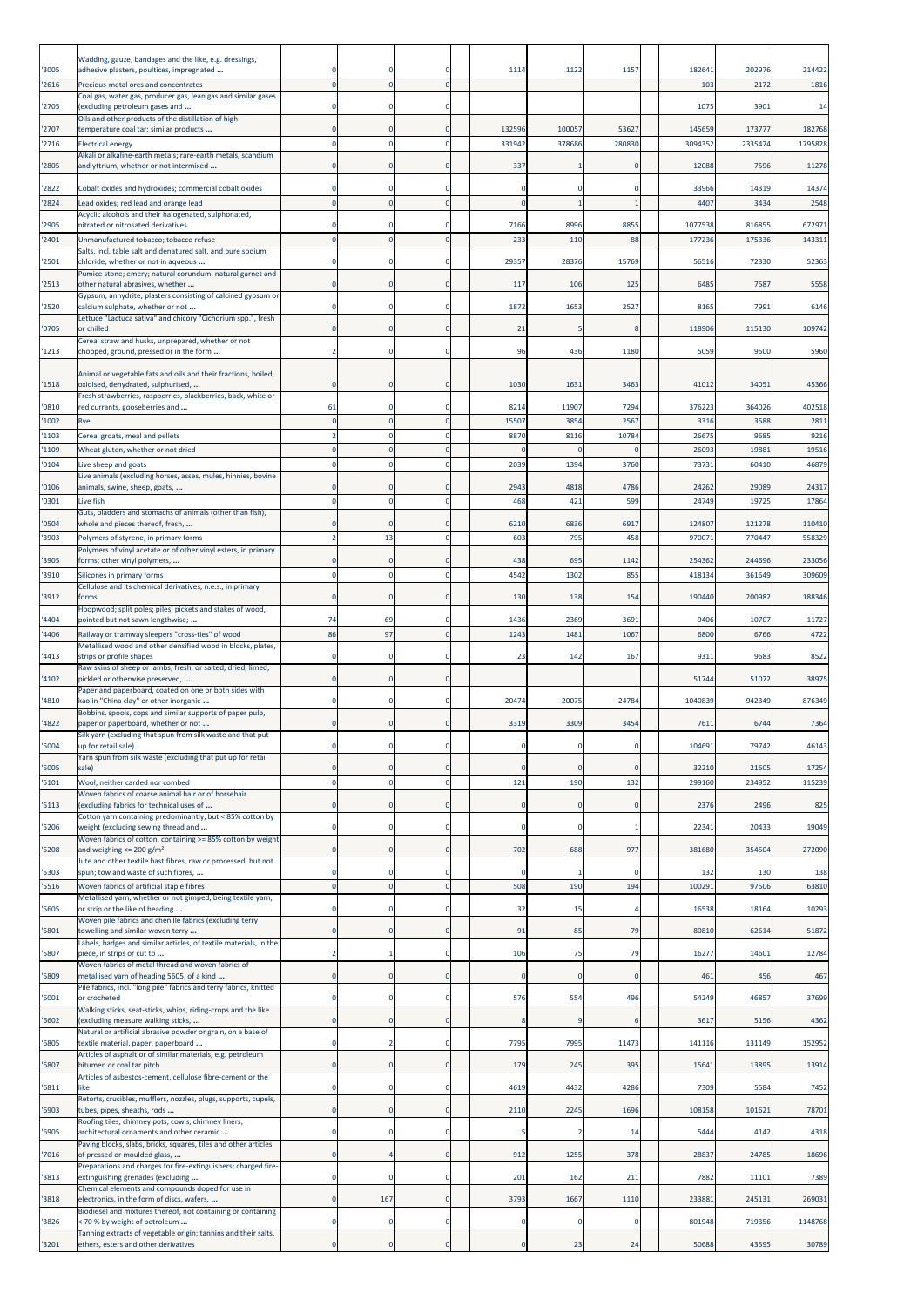| '3210          | Paints and varnishes, incl. enamels, lacquers and distempers<br>(excluding those based on synthetic                                                                  |                       |                  | O                          | 148         | 124         | 110         | 1448             | 15665            | 16538            |
|----------------|----------------------------------------------------------------------------------------------------------------------------------------------------------------------|-----------------------|------------------|----------------------------|-------------|-------------|-------------|------------------|------------------|------------------|
| 3803           | Tall oil, whether or not refined                                                                                                                                     |                       |                  | $\mathbf 0$                |             |             |             | 2929             | 3314             | 2260             |
| '2402          | Cigars, cheroots, cigarillos and cigarettes of tobacco or of<br>tobacco substitutes                                                                                  |                       |                  | $\Omega$                   | 340775      | 334780      | 322602      | 2200269          | 2018649          | 1925477          |
|                | Ores and concentrates (excluding iron, manganese, copper,                                                                                                            |                       |                  |                            |             |             |             |                  |                  |                  |
| '2617          | nickel, cobalt, aluminium, lead,                                                                                                                                     |                       | $\mathbf 0$      | $\mathbf 0$                | 548         | 810         | 1083        | 10963            | 11068            | 3878             |
| '2619          | Slag, dross, scalings and other waste from the manufacture<br>of iron or steel (excluding granulated                                                                 |                       |                  | $\mathbf 0$                | 1654        | 1217        | 332         | 2277             | 1810             | 803              |
| '2702          | Lignite, whether or not agglomerated (excluding jet)                                                                                                                 | $\sqrt{ }$            |                  | $\mathbf{0}$               |             | 27          | 15          | 461              | 343              | 332              |
| '2711          | Petroleum gas and other gaseous hydrocarbons<br>Petroleum coke, petroleum bitumen and other residues of                                                              | 927                   |                  | $\mathbf 0$                | 22382       | 32550       | 7229        | 19459398         | 16602294         | 11163138         |
| '2713          | petroleum oil or of oil obtained from                                                                                                                                |                       |                  | $\mathbf 0$                | 1295        | 1571        | 687         | 231115           | 193648           | 124692           |
| 2808<br>2823   | Nitric acid; sulphonitric acids<br><b>Titanium oxides</b>                                                                                                            |                       |                  | $\mathbf 0$<br>$\mathbf 0$ | 971<br>259  | 661         | 207<br>18   | 5486<br>31734    | 4013<br>21118    | 4602<br>19743    |
|                | Compounds, inorganic or organic, of rare-earth metals, of                                                                                                            |                       |                  |                            |             |             |             |                  |                  |                  |
| '2846          | yttrium or of scandium or of mixtures<br>Cyclic alcohols and their halogenated, sulphonated, nitrated                                                                |                       |                  | $\mathbf 0$                | 114         | 62          | 58          | 5777             | 7961             | 9138             |
| '2906          | or nitrosated derivatives<br>Carboxyimide-function compounds, incl. saccharin and its                                                                                |                       | $\mathbf 0$      | $\mathbf 0$                | 114         | 474         | 910         | 46976            | 42090            | 39149            |
| 2925           | salts, and imine-function compounds                                                                                                                                  | -C                    | 0                | $\mathbf 0$                | 112         | 122         | 82          | 33663            | 34097            | 40350            |
| '2927          | Diazo-, azo- or azoxy-compounds                                                                                                                                      | $\sqrt{ }$            |                  | $\mathbf{0}$               | 15          | 12          | q           | 20719            | 19215            | 18348            |
| '2931          | Separate chemically defined organo-inorganic compounds<br>(excluding organo-sulphur compounds                                                                        |                       |                  | $\mathbf 0$                | 346         | 347         | 612         | 160568           | 161656           | 173050           |
| 1517           | Margarine, other edible mixtures or preparations of animal<br>or vegetable fats or oils and edible                                                                   | $\Omega$              | $\mathbf 0$      | $\mathbf 0$                | 98629       | 72420       | 70133       | 85614            | 74962            | 61136            |
| 2006           | Vegetables, fruit, nuts, fruit-peel and other edible parts of<br>plants, preserved by sugar "drained,                                                                | C                     | $\mathbf 0$      | $\mathbf 0$                | 11          | 106         | 146         | 12922            | 13004            | 9760             |
| '2101          | Extracts, essences and concentrates, of coffee, tea or maté<br>and preparations with a basis of                                                                      |                       |                  | $\Omega$                   | 20703       | 28959       | 32254       | 119062           | 109888           | 98324            |
| '0903          | Mate                                                                                                                                                                 |                       |                  | $\mathbf 0$                | 27          | 18          |             | 518              | 688              | 604              |
| '1210          | Hop cones, fresh or dried, whether or not ground, powdered<br>or in the form of pellets; lupulin                                                                     | $\Omega$              | $\mathbf 0$      | $\mathbf{0}$               | 2568        | 1884        | 2519        | 10859            | 11550            | 12403            |
| '0508          | Coral and similar materials, shells of molluscs, crustaceans or<br>echinoderms, cuttle-bone, powder                                                                  |                       |                  | $\mathbf 0$                | 34          | 278         | 425         | 6012             | 5072             | 2249             |
|                | Bulbs, tubers, tuberous roots, corms, crowns and rhizomes,                                                                                                           | $\epsilon$            |                  | $\mathbf 0$                | $\Omega$    |             |             |                  |                  |                  |
| '0601          | dormant, in growth or in flower,<br>Carrots, turnips, salad beetroot, salsify, celeriac, radishes                                                                    |                       | $\mathbf 0$      |                            |             | 0           | 18          | 50548            | 35950            | 47564            |
| '0706          | and similar edible roots, fresh                                                                                                                                      |                       |                  | $\mathbf 0$                | 805         | 1343        | 1576        | 13961            | 11904            | 8921             |
| '0807          | Melons, incl. watermelons, and papaws (papayas), fresh                                                                                                               | $\epsilon$            | $\mathbf 0$      | $\mathbf 0$                | 3323        | 2620        | 5615        | 70711            | 109863           | 57275            |
|                | Live poultry, "fowls of the species Gallus domesticus, ducks,                                                                                                        |                       |                  |                            |             |             |             |                  |                  |                  |
| '0105<br>0201  | geese, turkeys and guinea fowls"<br>Meat of bovine animals, fresh or chilled                                                                                         | $\epsilon$            | $\mathbf 0$      | 0<br>$\mathbf 0$           | 45415       | 43723       | 5723        | 22765<br>1960750 | 15532<br>1910749 | 20583<br>1706570 |
| '0203          | Meat of swine, fresh, chilled or frozen                                                                                                                              | $\mathfrak{c}$        |                  | $\mathbf 0$                | 3774        | 5265        | 6077        | 2117858          | 2338563          | 2090293          |
| '0304          | Fish fillets and other fish meat, whether or not minced,<br>fresh, chilled or frozen                                                                                 | 75                    | $\mathbf 0$      | $\mathbf 0$                | 17333       | 23148       | 26246       | 924321           | 905087           | 841029           |
| '0306          | Crustaceans, whether in shell or not, live, fresh, chilled,<br>frozen, dried, salted or in brine,                                                                    | -C                    |                  | $\mathbf 0$                | 103         | 840         | 5152        | 859219           | 771412           | 652172           |
| 8425           | Pulley tackle and hoists (other than skip hoists); winches and<br>capstans; jacks                                                                                    | C                     | $\mathbf 0$      | $\mathbf 0$                | 3160        | 2250        | 2382        | 107955           | 113831           | 86746            |
|                |                                                                                                                                                                      |                       |                  |                            |             |             |             |                  |                  |                  |
| 8440           | Bookbinding machinery, incl. book-sewing machines<br>(excluding machinery of heading 8441, general-purpose                                                           |                       |                  | $\Omega$                   | 198         | 127         | 444         | 38150            | 30061            | 23066            |
| 8449           | Machinery for the manufacture or finishing of felt or<br>nonwovens in the piece or in shapes,                                                                        | 0                     | $\mathbf 0$      | $\mathbf 0$                |             | 0           |             | 22557            | 17174            | 58732            |
| '8451          | Machinery (excluding of heading 8450) for washing,<br>cleaning, wringing, drying, ironing, pressing                                                                  | Я                     | $\mathbf 0$      | $\mathbf 0$                | 2186        | 1005        | 829         | 296957           | 326987           | 290509           |
|                |                                                                                                                                                                      |                       |                  |                            |             |             |             |                  |                  |                  |
| '8457          | Machining centres, unit construction machines "single<br>station" and multi-station transfer machines                                                                | $\epsilon$            | $\mathbf 0$      | $\mathbf 0$                | 24          | 79          | 29          | 491698           | 408135           | 202577           |
| '8464          | Machine tools for working stone, ceramics, concrete,<br>asbestos-cement or like mineral materials                                                                    |                       |                  | 0                          | 597         | 572         | 827         | 24377            | 29058            | 15651            |
| '8206          | Sets of two or more tools of heading 8202 to 8205, put up in<br>sets for retail sale                                                                                 | $\epsilon$            | $\mathbf 0$      | $\mathbf 0$                | 265         | 121         | 129         | 17513            | 17948            | 14516            |
| '8211          | Knives with cutting blades, serrated or not, incl. pruning<br>knives, and blades therefor, of                                                                        | $\Omega$              | $\mathbf 0$      | $\mathbf 0$                | 105         | 115         | 114         | 63768            | 58302            | 46984            |
|                | Scissors, tailors' shears and similar shears, and blades                                                                                                             |                       |                  |                            |             |             |             |                  |                  |                  |
| '8213<br>'7419 | therefor, of base metal (excluding<br>Other articles of copper, n.e.s.                                                                                               | $\epsilon$<br>$\circ$ | 0<br>$\mathbf 0$ | $\mathbf 0$<br>$\mathbf 0$ | 773<br>313  | 1247<br>598 | 1623<br>230 | 20222<br>87090   | 17584<br>84043   | 17952<br>71099   |
| 7501           | Nickel mattes, nickel oxide sinters and other intermediate<br>products of nickel metallurgy :                                                                        | $\Omega$              | $\mathbf 0$      | $\mathbf 0$                |             |             |             | 55               |                  | 266              |
| 7507           | Tubes, pipes and tube or pipe fittings "e.g., couplings,<br>elbows, sleeves", of nickel                                                                              | 27                    | $\mathbf 0$      | $\mathbf 0$                | 4526        | 1749        | 750         | 64556            | 51288            | 37301            |
| '7608          | Aluminium tubes and pipes (excluding hollow profiles)                                                                                                                | C                     |                  | $\mathbf 0$                | 1568        | 1594        | 1551        | 32104            | 37861            | 33288            |
| '7107          | Base metals clad with silver, not further worked than semi-<br>manufactured                                                                                          | $\mathfrak{c}$        | $\Omega$         | $\mathbf 0$                |             | Ō           | $\Omega$    | 9370             | 7633             | 16356            |
|                | Base metals or silver, clad with gold, not further worked                                                                                                            |                       |                  |                            |             |             |             |                  |                  |                  |
| '7109          | than semi-manufactured                                                                                                                                               | $\mathbf 0$           | $\mathbf 0$      | $\mathbf 0$                |             |             |             | 916              | 355              | 623              |
| '7110          | Platinum, incl. palladium, rhodium, iridium, osmium and<br>ruthenium, unwrought or in semi-manufactured<br>Articles of precious metal or of metal clad with precious | $\Omega$              | $\mathbf 0$      | $\mathbf 0$                | 2212        | 14579       | 2836        | 1514076          | 1716649          | 2726661          |
| 7115           | metal, n.e.s.                                                                                                                                                        | 0                     | $\mathbf 0$      | $\mathbf 0$                | 7234        | 8230        | 5880        | 23638            | 19717            | 33881            |
| 7203           | Ferrous products obtained by direct reduction of iron ore<br>and other spongy ferrous products,                                                                      | $\Omega$              | 0                | $\mathbf 0$                | $\mathbf 0$ | $\mathbf 0$ | $\Omega$    | 384956           | 272008           | 231128           |
| 7302           | Railway or tramway track construction material of iron or<br>steel, the following : rails, check-rails                                                               | C                     | $\mathbf 0$      | $\mathbf 0$                | 14383       | 15708       | 7342        | 210149           | 209136           | 206763           |
| '7211          | Flat-rolled products of iron or non-alloy steel, of a width of <<br>600 mm, hot-rolled or cold-rolled                                                                | 780                   | $\mathbf 0$      | $\mathbf 0$                | 20311       | 15327       | 8155        | 132486           | 99568            | 90646            |
| 7317           | Nails, tacks, drawing pins, corrugated nails, staples and<br>similar articles of iron or steel,                                                                      | $\mathbf 0$           | $\mathbf 0$      | $\mathbf 0$                | 5385        | 5365        | 5949        | 28067            | 30724            | 30685            |
|                | Sewing needles, knitting needles, bodkins, crochet hoods,                                                                                                            |                       |                  |                            |             |             |             |                  |                  |                  |
| '7319          | embroidery stilettos and similar<br>Springs and leaves for springs, of iron or steel (excluding                                                                      | 0<br>$\Omega$         | 0                | $\mathbf 0$<br>$\mathbf 0$ | 1941        | 9<br>2046   | 1406        | 4350             | 3494<br>153122   | 2993<br>123881   |
| 7320           | clock and watch springs, springs<br>Medical, surgical, dental or veterinary furniture, e.g.                                                                          |                       | $\mathbf 0$      |                            |             |             |             | 150585           |                  |                  |
| 9402           | operating tables, examination tables,<br>Buttons, press-fasteners, snap-fasteners and press studs,                                                                   | C                     | $\mathbf 0$      | $\mathbf 0$                | 331         | 518         | 339         | 92475            | 70779            | 109761           |
| '9606          | button moulds and other parts of                                                                                                                                     | 0                     | $\mathbf 0$      | $\mathbf 0$                | 171         | 214         | 185         | 43246            | 37856            | 30841            |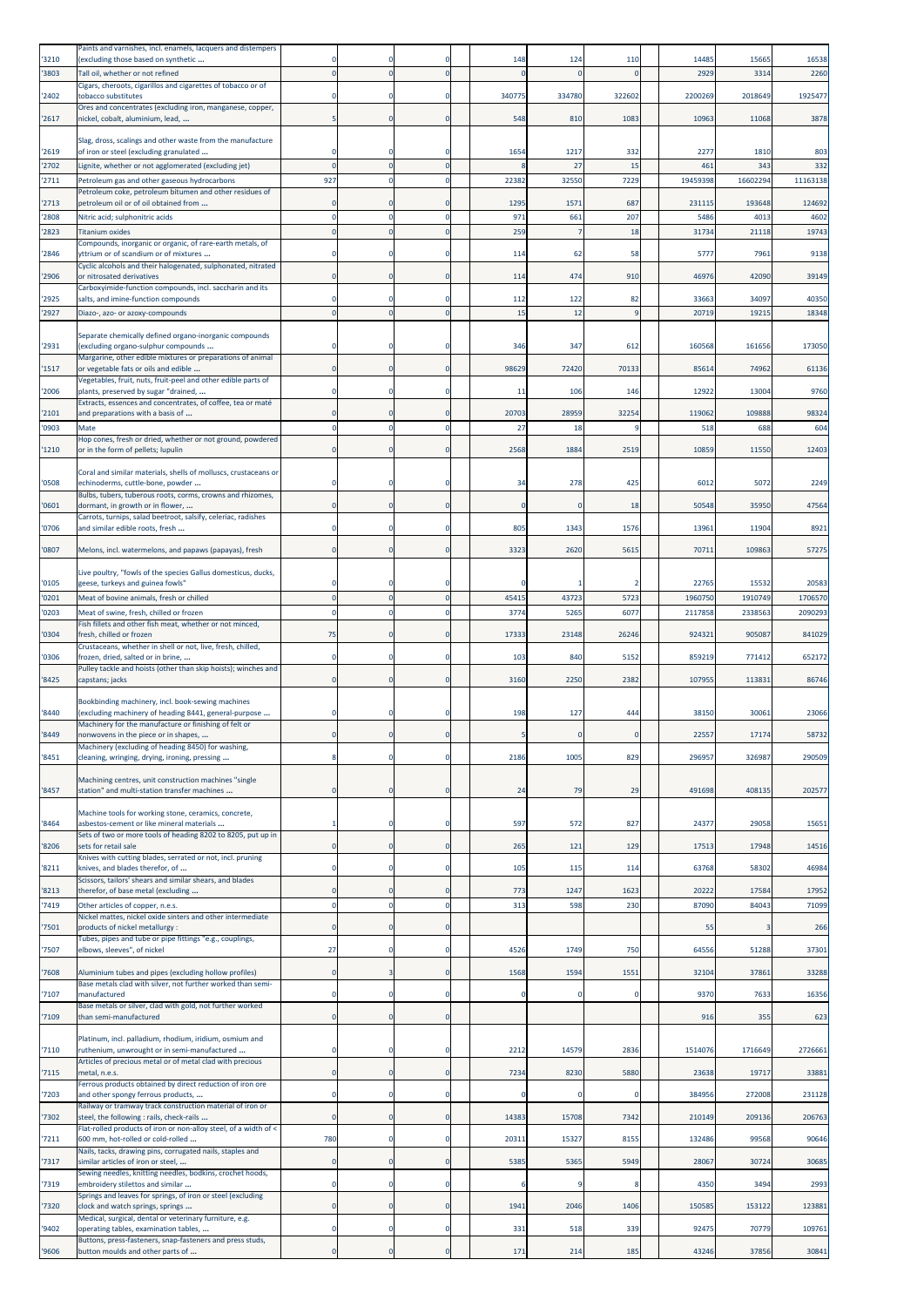| '9706         | Antiques of > 100 years old                                                                           |                |             | $\mathbf 0$                |             |             |             | 3575           | 12522          | 6983           |
|---------------|-------------------------------------------------------------------------------------------------------|----------------|-------------|----------------------------|-------------|-------------|-------------|----------------|----------------|----------------|
| '9105         | Clocks (excluding wrist-watches, pocket-watches and other<br>watches of heading 9101 or 9102,         |                |             | $\mathbf 0$                | 35          | 25          | 19          | 22502          | 26929          | 16380          |
|               | Cases for wrist-watches, pocket-watches and other watches,                                            |                |             |                            |             |             |             |                |                |                |
| '9111         | incl. stop-watches, of heading 9101<br>mage projectors, and photographic enlargers and reducers       |                |             | $\mathbf{0}$               |             | 13          | 63          | 10387          | 10958          | 4890           |
| '9008         | (excluding cinematographic)                                                                           | $\epsilon$     | 0           | $\mathbf 0$                | 4608        | 3980        | 3270        | 3079           | 2135           | 2132           |
|               | Optical microscopes, incl. those for photomicrography,                                                |                |             |                            |             |             |             |                |                |                |
| '9011         | cinephotomicrography or microprojection                                                               |                |             | $\mathbf 0$                | 297         | 582         | 258         | 41750          | 40320          | 33061          |
| '8548         | Waste and scrap of primary cells, primary batteries and<br>electric accumulators; spent primary       |                | 0           | $\mathbf 0$                | 224         | 357         | 308         | 60141          | 61099          | 59375          |
|               | Carriages for disabled persons, whether or not motorised or                                           |                |             |                            |             |             |             |                |                |                |
| '8713<br>8715 | otherwise mechanically propelled<br>Baby carriages and parts thereof, n.e.s.                          |                |             | $\Omega$<br>$\overline{0}$ | 653<br>6317 | 339<br>3895 | 260<br>2305 | 44402<br>61489 | 43148<br>63035 | 33317<br>54373 |
|               |                                                                                                       |                |             |                            |             |             |             |                |                |                |
| '7802         | Lead waste and scrap (excluding ashes and residues from                                               |                |             | 0                          |             |             |             | 2142           | 2452           | 5242           |
|               | lead production "heading No 2620",                                                                    |                |             |                            |             |             |             |                |                |                |
|               | Electrical lighting or signalling equipment (excluding lamps                                          |                |             |                            |             |             |             |                |                |                |
| '8512         | of heading 8539), windscreen wipers,<br>Industrial or laboratory electric furnaces and ovens, incl.   |                |             | $\mathbf 0$                | 3474        | 3503        | 3103        | 580146         | 528640         | 500412         |
| '8514         | those functioning by induction                                                                        |                | $\mathbf 0$ | $\mathbf 0$                | 3183        | 3109        | 2507        | 117367         | 112162         | 86121          |
| '8530         | Electrical signalling, safety or traffic control equipment for<br>railways, tramways, roads, inland   |                |             | $\mathbf 0$                | 901         | 3427        | 555         | 27119          | 31742          | 18592          |
|               | Electrical capacitors, fixed, variable or adjustable "pre-set";                                       |                |             |                            |             |             |             |                |                |                |
| '8532         | parts thereof<br>Electric filament or discharge lamps, incl. sealed beam lamp                         |                |             | $\mathbf 0$                | 1819        | 2126        | 2283        | 233699         | 210879         | 194287         |
| '8539         | units and ultraviolet or infra-red                                                                    |                |             | $\mathbf 0$                | 5735        | 4056        | 5986        | 368301         | 331769         | 293080         |
| '9113         | Watch straps, watch bands and watch bracelets, and parts<br>thereof, n.e.s.                           |                | 0           | $\mathbf 0$                | 16          | 18          | -8          | 38396          | 29431          | 21460          |
|               | String musical instruments, e.g. guitars, violins, and harps                                          |                |             |                            |             |             |             |                |                |                |
| '9202         | excluding with keyboard)<br>Tailors' dummies and other lay figures, automata and other                |                |             | $\mathbf 0$                | 46          | 23          | 17          | 17150          | 14597          | 13263          |
| '9618         | animated displays used for shop                                                                       |                |             | $\Omega$                   | 63          | 11          |             | 26537          | 21552          | 11856          |
| '9620         | Monopods, bipods, tripods and similar articles                                                        |                |             | $\overline{0}$             |             | 0           | 58952       | 14381          | 17760          | 11684          |
| 9702          | Original engravings, prints and lithographs<br>Binoculars, monoculars, astronomical and other optical | 10             |             | $\mathbf 0$                |             |             |             | 7385           | 4505           | 5835           |
| '9005         | telescopes, and mountings therefor;                                                                   | 119            |             | $\mathbf 0$                | 3602        | 4619        | 2938        | 13361          | 18647          | 17131          |
|               | Special purpose motor vehicles (other than those principally                                          |                |             | $\mathbf 0$                | 5201        |             |             |                |                |                |
| '8705         | designed for the transport of<br>Fishing vessels; factory ships and other vessels for processing      |                |             |                            |             | 14498       | 8316        | 130201         | 156848         | 117674         |
| 8902          | or preserving fishery products                                                                        |                |             | $\mathbf 0$                |             | 0           | $\Omega$    | 1502           | 1016           | 1780           |
| 8430          | Moving, grading, levelling, scraping, excavating, tamping,<br>compacting, extracting or boring        |                | 0           | $\mathbf 0$                | 5066        | 10801       | 14073       | 125035         | 95685          | 86700          |
|               | Auxiliary plant for use with boilers of heading 8402 or 8403,                                         |                |             |                            |             |             |             |                |                |                |
| 8404          | e.g. economizers, superheaters,<br>Spark-ignition reciprocating or rotary internal combustion         |                |             | $\mathbf{0}$               | 210         | 613         | 506         | 23381          | 14507          | 13411          |
| '8407         | piston engine                                                                                         |                | $\Omega$    | $\mathbf 0$                | 1264        | 1126        | 915         | 830931         | 1104404        | 1078785        |
| '8462         | Machine tools, incl. presses, for working metal by forging,<br>hammering or die-stamping; machine     | 97             | 55          | $\mathbf 0$                | 9971        | 12941       | 9295        | 256751         | 254871         | 162999         |
|               | Electric shavers, hair clippers and hair-removing appliances,                                         |                |             |                            |             |             |             |                |                |                |
| '8510         | with self-contained electric<br>Uncoated paper and paperboard, of a kind used for writing,            |                |             | $\mathbf 0$                | 16950       | 10094       | 4748        | 114205         | 120442         | 141403         |
| 4802          | printing or other graphic purposes,                                                                   |                | 0           | $\mathbf 0$                | 74          | 3180        | 432         | 765059         | 688595         | 566240         |
| 4804          | Uncoated kraft paper and paperboard, in rolls of a width ><br>36 cm or in square or rectangular       |                |             | $\mathbf 0$                | 9813        | 10907       | 11462       | 1083199        | 963636         | 836863         |
|               | Tableware, kitchenware, other household articles and toilet                                           |                |             | $\mathbf 0$                |             |             |             |                |                |                |
| '6911         | articles, of porcelain or china<br>Bedlinen, table linen, toilet linen and kitchen linen of all       |                |             |                            | 441         | 450         | 186         | 209469         | 188348         | 139568         |
| '6302         | types of textile materials (excluding                                                                 |                |             | $\mathbf 0$                | 5277        | 6426        | 6711        | 518719         | 457941         | 390332         |
| '6309         | Worn clothing and clothing accessories, blankets and<br>travelling rugs, household linen and articles |                |             | $\overline{0}$             | 181         | 3516        | 4129        | 44987          | 44915          | 32434          |
|               | Setts, curbstones and flagstones, of natural stone (excluding                                         |                |             |                            |             |             |             |                |                |                |
| 6801          | slate)                                                                                                |                | 0           | $\mathbf 0$                | 16468       | 13946       | 13907       | 9027           | 10798          | 9530           |
|               | Worked slate and articles of slate or of agglomerated slate                                           |                |             |                            |             |             |             |                |                |                |
| 6803          | (excluding slate granules, chippings<br>Fabricated asbestos fibres; mixtures with a basis of asbestos | C              | 0           | $\mathbf 0$                |             | $\mathbf 0$ |             | 7919           | 6247           | 5118           |
| 6812          | or with a basis of asbestos and                                                                       | $\Omega$       | 0           | $\mathbf 0$                | 221         | 176         | 197         | 1695           | 30482          | 8539           |
|               | Worked mica and articles of mica, incl. agglomerated or                                               |                |             |                            |             |             |             |                |                |                |
| 6814          | reconstituted mica, whether or not                                                                    | $\epsilon$     | $\mathbf 0$ | $\mathbf 0$                | 323         | 469         | 503         | 10706          | 11875          | 10282          |
| 7003          | Cast glass and rolled glass, in sheets or profiles, whether or<br>not having an absorbent, reflecting | 15             | $\mathbf 0$ | $\mathbf 0$                | 3383        | 2627        | 2553        | 14504          | 18517          | 9597           |
|               | Float glass and surface ground or polished glass, in sheets,                                          |                |             |                            |             |             |             |                |                |                |
| '7005         | whether or not having an absorbent,<br>Precious stones and semi-precious stones, whether or not       | $\epsilon$     |             | $\mathbf 0$                | 191         | 80          | 34          | 113295         | 98149          | 72691          |
| 7103          | worked or graded, but not strung,                                                                     | $\mathfrak{c}$ |             | $\mathbf 0$                | 81          | 161         | 341         | 544466         | 495307         | 233425         |
| 7105          | Dust and powder of natural or synthetic precious or semi-<br>precious stones                          | 0              | $\mathbf 0$ | $\mathbf 0$                | 831         | 465         | 412         | 29420          | 27384          | 15685          |
|               |                                                                                                       |                |             |                            |             |             |             |                |                |                |
| '7405         | Master alloys of copper (excluding phosphorus-copper<br>compounds "copper phosphide" containing       | C              | $\mathbf 0$ | $\mathbf 0$                |             | 0           | $\Omega$    | 6576           | 6807           | 5331           |
|               | Spoons, forks, ladles, skimmers, cake-servers, fish-knives,                                           |                |             |                            |             |             |             |                |                |                |
| 8215          | butter-knives, sugar tongs and<br>Bars and rods of stainless steel, hot-rolled, in irregularly        | 0              | $\mathbf 0$ | $\mathbf 0$                | 103         | 36          | 77          | 51419          | 46658          | 39574          |
| 7221          | wound coils                                                                                           | $\Omega$       | $\mathbf 0$ | $\mathbf 0$                | $\Omega$    | $\mathbf 0$ | $\Omega$    | 315673         | 249095         | 220540         |
| 7410          | Copper foil "whether or not printed or backed with paper,<br>paperboard, plastics or similar backing  |                | 0           | $\bf{0}$                   |             |             | 16          | 30094          | 26278          | 23783          |
|               | Bars, rods, profiles and wire, of nickel (excluding electrically                                      |                |             |                            |             |             |             |                |                |                |
| '7505         | insulated products)<br>Stranded wire, cables, plaited bands and the like, of                          | 454            |             | $\mathbf 0$                | 2297        | 1565        | 1441        | 153750         | 155041         | 144835         |
| 7614          | aluminium (excluding such products electrically                                                       | $\mathbf 0$    | $\mathbf 0$ | $\mathbf 0$                | 453         | 551         | 328         | 14540          | 14078          | 12312          |
| '7902         | Zinc waste and scrap (excluding ash and residues from zinc<br>production "heading 2620", ingots       | C              | 0           | $\mathbf 0$                | 0           | 0           | $\mathbf 0$ | 143007         | 123652         | 104353         |
|               | Fungsten "wolfram" and articles thereof, n.e.s.; tungsten                                             |                |             |                            |             |             |             |                |                |                |
| 8101          | waste and scrap (excluding ash and<br>Tantalum and articles thereof, n.e.s.; tantalum waste and       | $\Omega$       | $\mathbf 0$ | $\mathbf 0$                | 22          | 51          | 81          | 28495          | 20532          | 14311          |
| '8103         | scrap (excluding ash and residues                                                                     | C              | 0           | $\bf{0}$                   | 0           | 0           | 0           | 535            | 602            | 560            |
|               | Natural cork, raw or merely surface-worked or otherwise                                               |                |             |                            |             |             |             |                |                |                |
| 4501          | cleaned; cork waste; crushed, powdered                                                                | C              |             | $\mathbf 0$                |             | O           |             | 2929           | 3489           | 3642           |
| 4704          | Chemical wood pulp, sulphite (excluding dissolving grades)                                            | C              | $\mathbf 0$ | $\pmb{0}$                  |             |             |             | 15839          | 14298          | 16917          |
|               | Carpets and other textile floor coverings, woven, not tufted                                          |                |             |                            |             |             |             |                |                |                |
| '5702         | or flocked, whether or not made                                                                       | 11             | $\mathbf 0$ | $\mathbf 0$                | 13255       | 17414       | 20950       | 65650          | 64293          | 54192          |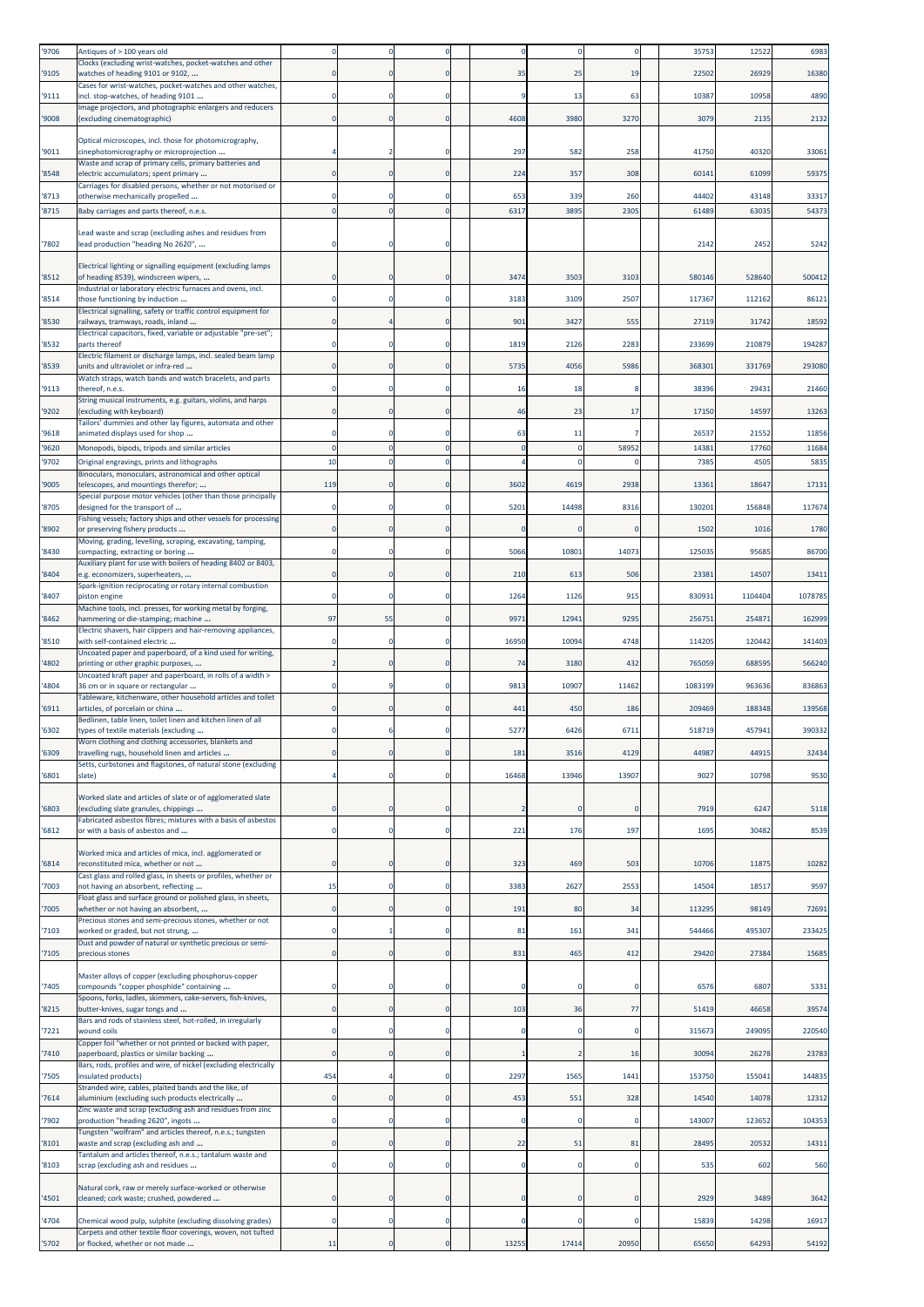| '5805          | Hand-woven tapestries of the type Gobelin, Flanders,<br>Aubusson, Beauvais and the like, and needle-worked | $\Omega$               |                            | $\Omega$                    |                | $\Omega$                      |             | 734              | 159              | 32               |
|----------------|------------------------------------------------------------------------------------------------------------|------------------------|----------------------------|-----------------------------|----------------|-------------------------------|-------------|------------------|------------------|------------------|
| '5909          | Textile hosepiping and similar textile tubing, whether or not<br>impregnated or coated, with or            | $\Omega$               | $\Omega$                   | $\mathbf{0}$                | 35             | 37                            | 51          | 8945             | 11263            | 6630             |
| '4910          | Calendars of any kinds, printed, incl. calendars blocks                                                    | $\Omega$               | 0                          | $\mathbf 0$                 | 139            | 156                           | 108         | 597              | 6803             | 4985             |
| '5002          | Raw silk "non-thrown"                                                                                      |                        |                            | $\Omega$                    | $\Omega$       | $\Omega$                      |             | 47063            | 40944            | 32023            |
| '5007          | Woven fabrics of silk or of silk waste<br>Waste of wool or of fine or coarse animal hair, incl. yarn       |                        | $\Omega$                   | $\Omega$                    | 22             | 49                            |             | 180678           | 154472           | 90122            |
| '5103<br>'5202 | waste (excluding garnetted stock,<br>Cotton waste, incl. yarn waste and garnetted stock                    |                        | $\Omega$                   | $\Omega$<br>$\mathbf 0$     |                | $\mathbf 0$<br>$\overline{0}$ |             | 50746<br>21780   | 61338<br>15375   | 26943<br>13690   |
| '5204          | Cotton sewing thread, whether or not put up for retail sale                                                | $\Omega$               | $\Omega$                   | $\Omega$                    |                |                               |             | 6435             | 5022             | 3445             |
| '5306          | Flax yarn                                                                                                  | $\circ$                | $\mathbf 0$                | $\mathbf 0$                 | $\mathbf 0$    |                               | $\Omega$    | 9363             | 99546            | 72104            |
| '5308          | Yarn of vegetable textile fibres; paper yarn (excluding flax<br>yarn, yarn of jute or of other             | $\Omega$               | $\Omega$                   | $\Omega$                    |                |                               |             | 3153             | 2796             | 2902             |
| '5311          | Woven fabrics of other vegetable textile fibres; woven<br>fabrics of paper yarn (excluding those           |                        |                            |                             | $\mathbf 0$    | $\Omega$                      |             | 191              | 2010             | 5058             |
| 5408           | Woven fabrics of artificial filament yarn, incl. monofilament<br>of >= 67 decitex and a maximum            | $\Omega$               |                            | $\Omega$                    | 343            | 602                           | 383         | 84692            | 87660            | 48934            |
| '5601          | Wadding of textile materials and articles thereof; textile<br>fibres with a length of <= 5 mm              |                        |                            | $\Omega$                    | 66061          | 79770                         | 70689       | 51079            | 47468            | 44268            |
|                | Colour lakes (other than Chinese or Japanese lacquer and                                                   |                        |                            |                             |                |                               |             |                  |                  |                  |
| '3205          | paints); preparations based on colour                                                                      |                        |                            | $\Omega$                    |                |                               |             | 6066             | 4658             | 4035             |
| '4301          | Raw furskins, incl. heads, tails, paws and other pieces or<br>cuttings suitable for use in furriery        | $\Omega$               | $\Omega$                   | $\Omega$                    | 21178          | 18963                         | 21653       | 83949            | 58486            | 28770            |
| 4003           | Reclaimed rubber in primary forms or in plates, sheets or<br>strip                                         | $\Omega$               |                            | $\mathbf 0$                 | 1067           | 1274                          | 921         | 3478             | 3072             | 2137             |
| 4005           | Compounded rubber, unvulcanised, in primary forms or in<br>plates, sheets or strip (excluding              | $\Omega$               | 0                          | $\Omega$                    | 4165           | 5172                          | 5750        | 227956           | 205633           | 184802           |
| '3303          | Perfumes and toilet waters (excluding aftershave lotions,<br>personal deodorants and hair lotions)         |                        |                            |                             | 33348          | 31190                         | 16727       | 561449           | 598062           | 470128           |
| '3305          | Preparations for use on the hair                                                                           |                        |                            |                             | 24095          | 16594                         | 17377       | 26479            | 285532           | 275326           |
| '3307          | Shaving preparations, incl. pre-shave and aftershave<br>products, personal deodorants, bath and            |                        |                            | $\Omega$                    | 12184          | 10919                         | 13369       | 24689            | 258774           | 234410           |
|                | Gelatin, whether or not in square or rectangular sheets,                                                   |                        |                            |                             |                |                               |             |                  |                  |                  |
| '3503          | whether or not surface-worked or coloured,                                                                 |                        | 0                          | $\Omega$                    | 2288           | 3449                          | 4328        | 35272            | 40943            | 39318            |
| '3505          | Dextrins and other modified starches, e.g. pregelatinised or<br>esterified starches; glues based           |                        | $\Omega$                   | $\mathbf 0$                 | 1008           | 2211                          | 3306        | 97580            | 100523           | 99116            |
| '3601          | Propellent powders<br>Gum, wood or sulphate turpentine and other terpenic oils                             | $\Omega$               | 0                          | $\Omega$                    | 207            | 12                            | 20          | 23719            | 26303            | 19297            |
| '3805          | produced by the distillation or other                                                                      | 0                      | $\Omega$                   | $\mathbf 0$                 |                |                               | 0           | 1067             | 1270             | 865              |
| '3807          | Wood tar; wood tar oils; wood creosote; wood naphtha;<br>vegetable pitch; brewer's pitch and similar       | $\Omega$               |                            | $\mathbf 0$                 |                | 24                            | 20          | 282              | 2298             | 1969             |
| '2008          | Fruits, nuts and other edible parts of plants, prepared or<br>preserved, whether or not containing         |                        |                            | $\mathbf 0$                 | 18774          | 17154                         | 17045       | 224441           | 225742           | 234393           |
| '2201          | Waters, incl. natural or artificial mineral waters and aerated<br>waters, not containing added             | $\Omega$               | 0                          | $\mathbf 0$                 | 3754           | 4302                          | 3528        | 13986            | 12690            | 10527            |
| '2613          | Molybdenum ores and concentrates                                                                           |                        | $\Omega$                   | $\Omega$                    |                | 52                            |             | 123030           | 136407           | 82474            |
| 2403           | Manufactured tobacco and manufactured tobacco<br>substitutes and "homogenised" or "reconstituted"          |                        |                            |                             | 57701          | 102717                        | 118646      | 132393           | 113655           | 127861           |
| 2502           | Unroasted iron pyrites                                                                                     |                        |                            |                             |                |                               |             | 3793             | 4959             | 2154             |
| 2511           | Natural barium sulphate "barytes"; natural barium<br>carbonate "witherite", whether or not calcined        |                        |                            | $\Omega$                    |                |                               |             | 29210            | 30135            | 24135            |
| 2514           | Slate, whether or not roughly trimmed or merely cut, by<br>sawing or otherwise, into blocks or             | 0                      | 0                          | $\mathbf 0$                 | $\overline{2}$ | $\mathbf{1}$                  | $\Omega$    | 5709             | 4902             | 4167             |
| '2521          | Limestone flux; limestone and other calcareous stone, of a<br>kind used for the manufacture of             | $\circ$                | 0                          | $\mathbf 0$                 | 142            | 328                           | 378         | 111              | 200              | 172              |
| '2523          | Cement, incl. cement clinkers, whether or not coloured                                                     | 0                      |                            |                             | 22934          | 26792                         | 34686       | 152930           | 144789           | 170820           |
| '1106          | Flour, meal and powder of peas, beans, lentils and other<br>dried leguminous vegetables of heading         | $\Omega$               | $\Omega$                   | $\Omega$                    | 96             | 232                           | 135         | 14527            | 13442            | 12650            |
| '1212          | Locust beans, seaweeds and other algae, sugar beet and<br>sugar cane, fresh, chilled, frozen or            | $\Omega$               | $\Omega$                   | $\mathbf 0$                 | 1417           | 1173                          | 1120        | 53303            | 85788            | 97853            |
|                | Swedes, mangolds, fodder roots, hay, alfalfa, clover,                                                      | 170                    | 17                         | $^{\circ}$                  | 5373           | 3597                          | 2839        | 5477             | 6452             | 3798             |
| '1214          | sainfoin, forage kale, lupines, vetches<br>Fats of bovine animals, sheep or goats (excluding oil and       | $\mathbf 0$            |                            |                             |                |                               |             |                  | 17795            |                  |
| '1502          | oleostearin)                                                                                               |                        | 0                          | $\mathbf 0$                 | 124            | 248                           | 954         | 20597            |                  | 19881            |
| '1605          | Crustaceans, molluscs and other aquatic invertebrates,<br>prepared or preserved (excluding smoked)         | 0                      | 0                          | $^{\circ}$                  | 3004           | 5028                          | 1439        | 164238           | 161677           | 155993           |
| '0101<br>'0103 | Live horses, asses, mules and hinnies<br>Live swine                                                        | $\mathbf 0$<br>$\circ$ | $\mathbf 0$<br>$\mathbf 0$ | $\mathbf 0$<br>$\mathbf{0}$ | 98<br>1393     | 391<br>1700                   | 1261<br>665 | 39627<br>15351   | 48549<br>118924  | 40078<br>128732  |
| '0302          | Fish, fresh or chilled (excluding fish fillets and other fish<br>meat of heading 0304)                     | 0                      | $\Omega$                   | $\mathbf 0$                 | 282            | 398                           | 24          | 1221462          | 1240684          | 1048736          |
|                | Cabbages, cauliflowers, kohlrabi, kale and similar edible                                                  |                        |                            |                             |                |                               |             |                  |                  |                  |
| '0704          | brassicas, fresh or chilled<br>Apricots, cherries, peaches incl. nectarines, plums and sloes,              | 0                      | 15                         | $\Omega$                    | 1893           | 3076                          | 1394        | 32655            | 47826            | 43900            |
| '0809<br>'2935 | fresh<br>Sulphonamides                                                                                     | $\Omega$<br>$\circ$    | 22<br>0                    | $\Omega$<br>0               | 3166<br>73     | 2910<br>173                   | 988<br>278  | 198852<br>31837  | 172144<br>238523 | 230701<br>249501 |
| '2937          | Hormones, prostaglandins, thromboxanes and leukotrienes,<br>natural or reproduced by synthesis;            | $\Omega$               |                            | $\Omega$                    | 108            | 117                           |             | 1602800          | 2151536          | 1777979          |
| '3006          | Pharmaceutical preparations and products of subheadings<br>3006.10.10 to 3006.60.90                        |                        | 30                         | $\mathbf 0$                 | 5648           | 4250                          | 2846        | 541694           | 502448           | 482595           |
| '2916          | Unsaturated acyclic monocarboxylic acids, cyclic<br>monocarboxylic acids, their anhydrides, halides,       | $\mathbf 0$            | 0                          | $\mathbf 0$                 | 1195           | 1205                          | 1805        | 491680           | 362839           | 298819           |
|                | Carboxylic acids with additional oxygen function and their                                                 |                        |                            |                             |                |                               |             |                  |                  |                  |
| '2918<br>'2921 | anhydrides, halides, peroxides and<br>Amine-function compounds                                             | $\Omega$<br>$\Omega$   | 0<br>$\mathbf 0$           | $\Omega$<br>$\mathbf{0}$    | 569<br>343     | 795<br>594                    | 890<br>921  | 385349<br>276947 | 356639<br>246473 | 390493<br>223794 |
| '2806          | Hydrogen chloride "hydrochloric acid"; chlorosulphuric acid                                                |                        |                            |                             | 399            | 405                           | 276         | 6969             | 7659             | 8523             |
| 2819           | Chromium oxides and hydroxides                                                                             | $\Omega$               | 0                          | $\Omega$                    |                | в                             | 17          | 16160            | 12815            | 8841             |
| '2821          | ron oxides and hydroxides; earth colours containing >= 70%<br>by weight of combined iron evaluated         | $\Omega$               | 0                          | $^{\circ}$                  | 177            | 280                           | 81          | 28616            | 25206            | 13509            |
| 2844           | Radioactive chemical elements and radioactive isotopes,<br>incl. their fissile or fertile chemical         |                        |                            |                             | 132492         | 87025                         | 80293       | 55454            | 42464            | 43274            |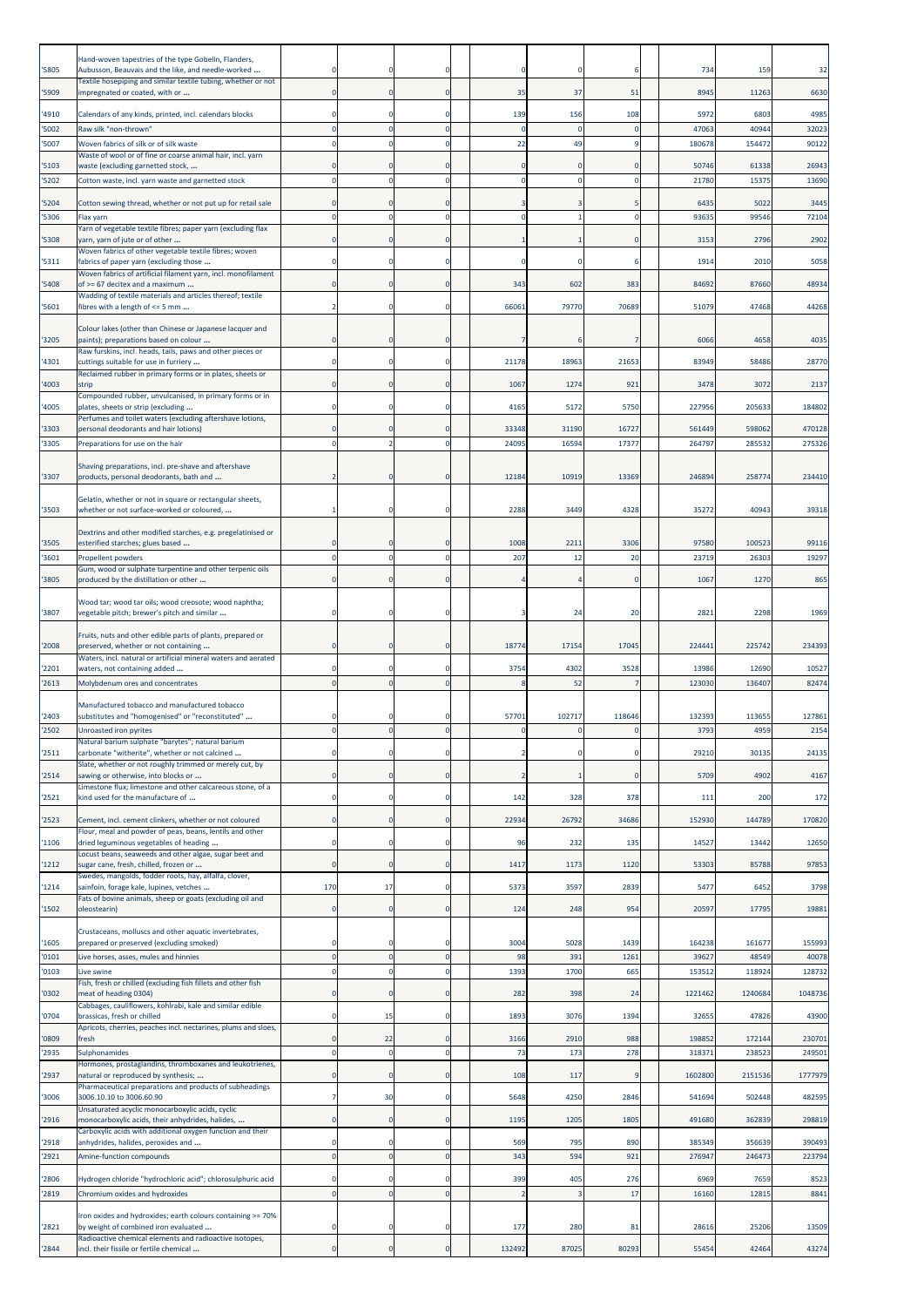| 2704           | Coke and semi-coke of coal, of lignite or of peat, whether or<br>not agglomerated; retort carbon                                                               |                |                            | 0                             | 6754           | 2713           | 8702           | 61740          | 182081         | 116948          |
|----------------|----------------------------------------------------------------------------------------------------------------------------------------------------------------|----------------|----------------------------|-------------------------------|----------------|----------------|----------------|----------------|----------------|-----------------|
| 2706           | Tar distilled from coal, from lignite or from peat, and other<br>mineral tars, whether or not                                                                  | $\Omega$       | 0                          | $\mathbf 0$                   | 40786          | 25937          | 27455          | 0              |                |                 |
|                | Bituminous mastics, cut-backs and other bituminous                                                                                                             |                |                            |                               |                |                |                |                |                |                 |
| '2715          | mixtures based on natural asphalt, on natural<br>Roundabouts, swings, shooting galleries and other                                                             |                |                            | $\mathbf 0$                   | 109            | 121            | 145            | 3636           | 3754           | 4714            |
| '9508          | fairground amusements; travelling circuses                                                                                                                     |                | $\mathbf 0$                | $\mathbf 0$                   | 1676           | 1173           | 671            | 31313          | 25012          | 11013           |
| 6115           | Pantyhose, tights, stockings, socks and other hosiery, incl.<br>graduated compression hosiery                                                                  |                | 98                         | $\mathbf 0$                   | 18888          | 13619          | 10830          | 439959         | 467617         | 359319          |
| '6502          | Hat-shapes, plaited or made by assembling strips of any<br>material (excluding blocked to shape,                                                               |                |                            | $\mathbf 0$                   |                | O              |                | 4443           | 5174           | 3549            |
|                | Articles of plaster or of compositions based on plaster                                                                                                        |                |                            |                               |                |                |                |                |                |                 |
| '6809          | (excluding plaster bandages for straightening<br>Bricks, blocks, tiles and other ceramic goods of siliceous                                                    |                |                            | 0                             | 4381           | 3912           | 3246           | 40246          | 49622          | 44415           |
| '6901          | fossil meals, e.g. kieselguhr, tripolite<br>Knotted netting of twine, cordage or rope, by the piece or                                                         |                |                            | $\mathbf 0$                   | 54             | 18             |                | 1471           | 916            | 791             |
| '5608          | metre; made-up fishing nets and<br>Textile fabrics coated with gum or amylaceous substances,                                                                   |                |                            | $\mathbf 0$                   | 307            | 434            | 505            | 27182          | 27237          | 25532           |
| '5901          | of a kind used for the outer covers<br>Linoleum, whether or not cut to shape; floor coverings                                                                  |                | $\mathbf 0$                | $\mathbf 0$                   | 232            | 222            | 372            | 4144           | 4931           | 3974            |
| 5904           | consisting of a coating or covering<br>Transmission or conveyor belts or belting, of textile material,                                                         | -C             | 0                          | $\mathbf 0$                   | 5842           | 5478           | 4366           | 1271           | 1270           | 803             |
| 5910           | whether or not impregnated,<br>Knitted or crocheted fabrics, of a width <= 30 cm (excluding                                                                    | 17             |                            | $\mathbf 0$                   | 95             | 182            | 107            | 10715          | 8376           | 8460            |
| '6003          | those containing by weight >=                                                                                                                                  |                |                            | $\mathbf{0}$                  |                |                |                | 18959          | 18760          | 19803           |
| '5305          | Coconut, abaca "Manila hemp or Musa textilis Nee", ramie,<br>agave and other vegetable textile                                                                 | $\epsilon$     |                            | $\mathbf 0$                   |                | $\mathbf{0}$   |                | 2191           | 3618           | 2731            |
| 5401           | Sewing thread of man-made filaments, whether or not put<br>up for retail sale                                                                                  |                | $\mathbf 0$                | $\mathbf 0$                   | 233            | 221            | 171            | 40531          | 30050          | 29362           |
| 5504           | Artificial staple fibres, not carded, combed or otherwise<br>processed for spinning                                                                            | $\Omega$       | 0                          | $\mathbf 0$                   | $\mathbf 0$    | $\mathbf{0}$   | $\Omega$       | 48595          | 44574          | 41050           |
| '5513          | Woven fabrics containing predominantly, but < 85%<br>synthetic staple fibres by weight, mixed                                                                  |                |                            | $\mathbf 0$                   | 106            | 159            | 186            | 29629          | 27662          | 19932           |
| '5514          | Woven fabrics containing predominantly, but < 85%<br>synthetic staple fibres by weight, mixed                                                                  |                |                            | $\mathbf 0$                   | 166            | 124            | 89             | 52509          | 46721          | 44481           |
| '7409          | Plates, sheets and strip, of copper, of a thickness of > 0,15<br>mm (excluding expanded sheet                                                                  |                |                            | $\mathbf 0$                   | 6275           | 1268           | 600            | 471122         | 455346         | 411886          |
| 7415           | Nails, tacks, drawing pins, staples and similar articles, of<br>copper or with shafts of iron                                                                  |                | $\mathbf 0$                | $\mathbf 0$                   | 701            | 567            | 602            | 36173          | 29309          | 25845           |
| 7418           | Table, kitchen or other household articles, sanitary ware,<br>and parts thereof, of copper; pot                                                                |                |                            | $\mathbf 0$                   | 441            | 331            | 137            | 29332          | 31373          | 25104           |
| '7503          | Waste and scrap, of nickel (excluding ingots or other similar<br>unwrought shapes, of remelted                                                                 |                |                            | $\mathbf 0$                   |                | C              |                | 19392          | 7567           | 10726           |
|                | Powder and flakes, of aluminium (excluding pellets of                                                                                                          |                |                            |                               |                |                |                |                |                |                 |
| '7603<br>'7904 | aluminium, and spangles)<br>Zinc bars, rods, profiles and wire, n.e.s.                                                                                         |                |                            | $\mathbf 0$<br>$\overline{0}$ | 2364           | 1695           | 1127           | 9504<br>8788   | 8156<br>10665  | 5715<br>13069   |
| 7907           | Articles of zinc, n.e.s.<br>Tin waste and scrap (excluding ash and residues from the                                                                           |                |                            | $\mathbf 0$                   | 343            | 449            | 52             | 32741          | 32399          | 26808           |
| '8002          | manufacture of tin of heading 2620,<br>Sheet piling of iron or steel, whether or not drilled, punched                                                          |                |                            | $\mathbf 0$                   |                |                |                | 1355           | 1020           | 427             |
| '7301          | or made from assembled elements;<br>Stranded wire, ropes, cables, plaited bands, slings and the                                                                |                |                            | $\mathbf 0$                   | 10             |                | $\Omega$       | 22949          | 37706          | 29400           |
| 7312           | like, of iron or steel (excluding<br>Waterproof footwear with outer soles and uppers of rubber                                                                 |                |                            | $\mathbf 0$                   | 9982           | 9555           | 8818           | 177872         | 169457         | 146479          |
| 6401           | or of plastics, the uppers of which                                                                                                                            | C              | 0                          | $\mathbf 0$                   | 2716           | 2046           | 2291           | 71208          | 71418          | 59459           |
| 8110           | Antimony and articles thereof, n.e.s.; antimony waste and<br>scrap (excluding ash and residues<br>Hand tools, the following: spades, shovels, mattocks, picks, |                | 0                          | $\mathbf 0$                   |                |                |                | 3769           | 2671           | 905             |
| '8201          | hoes, forks and rakes, of base                                                                                                                                 |                |                            | $\Omega$                      | 471            | 519            | 683            | 28002          | 41584          | 26552           |
| 8439           | Machinery for making pulp of fibrous cellulosic material or<br>for making or finishing paper or                                                                | $\mathbf 0$    | 34                         | $\mathbf 0$                   | 1798           | 1010           | 998            | 107237         | 135753         | 150223          |
| 8311           | Wire, rods, tubes, plates, electrodes and similar products, of<br>base metal or of metal carbides,                                                             |                | 0                          | $\mathbf 0$                   | 13975          | 14743          | 17239          | 75236          | 70098          | 59941           |
| 8402           | Steam or other vapour generating boilers (excluding central<br>neating hot water boilers capable                                                               | $\Omega$       | 16                         | $\mathbf 0$                   | 3406           | 2289           | 460            | 20122          | 17766          | 9439            |
| 8506           | Primary cells and primary batteries, electrical; parts thereof<br>(excluding spent)                                                                            | C              | $\mathbf 0$                | $\mathbf 0$                   | 269            | 406            | 638            | 183935         | 173212         | 194575          |
| '8518          | Microphones and stands therefor (excluding cordless<br>microphones with built-in transmitter);                                                                 | 2              | 26                         | $\mathbf 0$                   | 7021           | 8679           | 8147           | 534247         | 583387         | 578569          |
| 8519           | Sound recording or sound reproducing apparatus                                                                                                                 |                |                            | $\mathbf 0$                   | 143            | 526            | 287            | 71369          | 68444          | 59749           |
| 8445           | Machines for preparing textile fibres; spinning, doubling or<br>twisting machines and other machinery                                                          | $\mathbf 0$    | $\mathbf 0$                | $\mathbf 0$                   | 19             | 267            | 63             | 36154          | 34520          | 18860           |
| 8528           | Monitors and projectors, not incorporating television<br>reception apparatus; reception apparatus                                                              | в              |                            | $\mathbf 0$                   | 34695          | 30166          | 19778          | 1995648        | 1872897        | 1783706         |
| 8601           | Rail locomotives powered from an external source of<br>electricity or by electric accumulators                                                                 |                | 0                          | $\mathbf 0$                   | 403            | 1088           | 997            | 25878          | 82630          | 11477           |
| '8711          | Motorcycles, incl. mopeds, and cycles fitted with an auxiliary<br>motor, with or without side-cars;                                                            | C              | 3                          | $\mathbf 0$                   | 51             | 39             | 39             | 1096085        | 1134799        | 1074471         |
| '8805          | Aircraft launching gear (excluding motor winches for<br>launching gliders); deck-arrestor or similar                                                           | $\mathbf 0$    | $\mathbf 0$                | $\mathbf 0$                   | 184            | $\overline{2}$ | 1050           | 36283          |                | 187             |
| '9006          | Photographic cameras, photographic flashlight apparatus<br>and flashbulbs (excluding discharge                                                                 | 17             | 0                          | $\mathbf 0$                   | 147            | 242            | 64             | 60804          | 44005          | 27839           |
| '9103          | Clocks with watch movements (excluding wrist-watches,<br>pocket-watches and other watches of heading                                                           | $\mathbf 0$    | $\mathbf 0$                | $\mathbf 0$                   | 11             |                | $\mathbf 0$    | 11601          | 4873           | 2161            |
| '9302          | Revolvers and pistols (excluding those of heading 9303 or<br>9304 and sub-machine guns for military                                                            | 0              | 0                          | $\mathbf 0$                   |                |                |                | 9817           | 7485           | 6627            |
| '9305          | Parts and accessories for weapons and the like of heading<br>9301 to 9304, n.e.s.                                                                              | $\epsilon$     | $\mathbf 0$                | $\mathbf 0$                   |                |                |                | 18910          | 19873          | 15878           |
| 9604           | Hand sieves and hand riddles (excluding colanders)<br>Ball-point pens; felt tipped and other porous-tipped pens                                                | $\Omega$       | $\mathbf 0$                | $\mathbf 0$                   | 21             | 25             | 24             | 145            | 940            | 1203            |
| 9608           | and markers; fountain pens, stylograph<br>Typewriter or similar ribbons, inked or otherwise prepared                                                           |                |                            | $\mathbf 0$                   | 708            | 747            | 515            | 151889         | 147674         | 108407          |
| '9612          | for giving impressions, whether<br>Cut flowers and flower buds of a kind suitable for bouquets                                                                 | -C             | $\mathbf 0$                | $\mathbf 0$                   | 295            | 311            | 134            | 59668          | 61293          | 46421           |
| 0603           | or for ornamental purposes, fresh,                                                                                                                             | $\Omega$       | $\mathbf 0$                | $\mathbf 0$                   | 834            | 1230           | 1521           | 193577         | 148749         | 152083          |
| '0702          | Tomatoes, fresh or chilled<br>Meat of horses, asses, mules or hinnies, fresh, chilled or                                                                       | $\epsilon$     | $\Omega$                   | $\mathbf 0$                   | 10381          | 5307           | 4828           | 146084         | 16607          | 141858          |
| '0205          | frozen<br>Ice cream and other edible ice, whether or not containing                                                                                            | $\mathbf 0$    | $\mathbf 0$                | $\mathbf 0$                   |                |                |                | 133902         | 106657         | 125684          |
| 2105<br>1101   | cocoa<br>Wheat or meslin flour                                                                                                                                 | 27<br>$\Omega$ | $\mathbf 0$<br>$\mathbf 0$ | $\circ$<br>$\mathbf 0$        | 13313<br>71239 | 14460<br>93469 | 15889<br>59473 | 116871<br>9816 | 109942<br>5514 | 119259<br>10264 |
|                |                                                                                                                                                                |                |                            |                               |                |                |                |                |                |                 |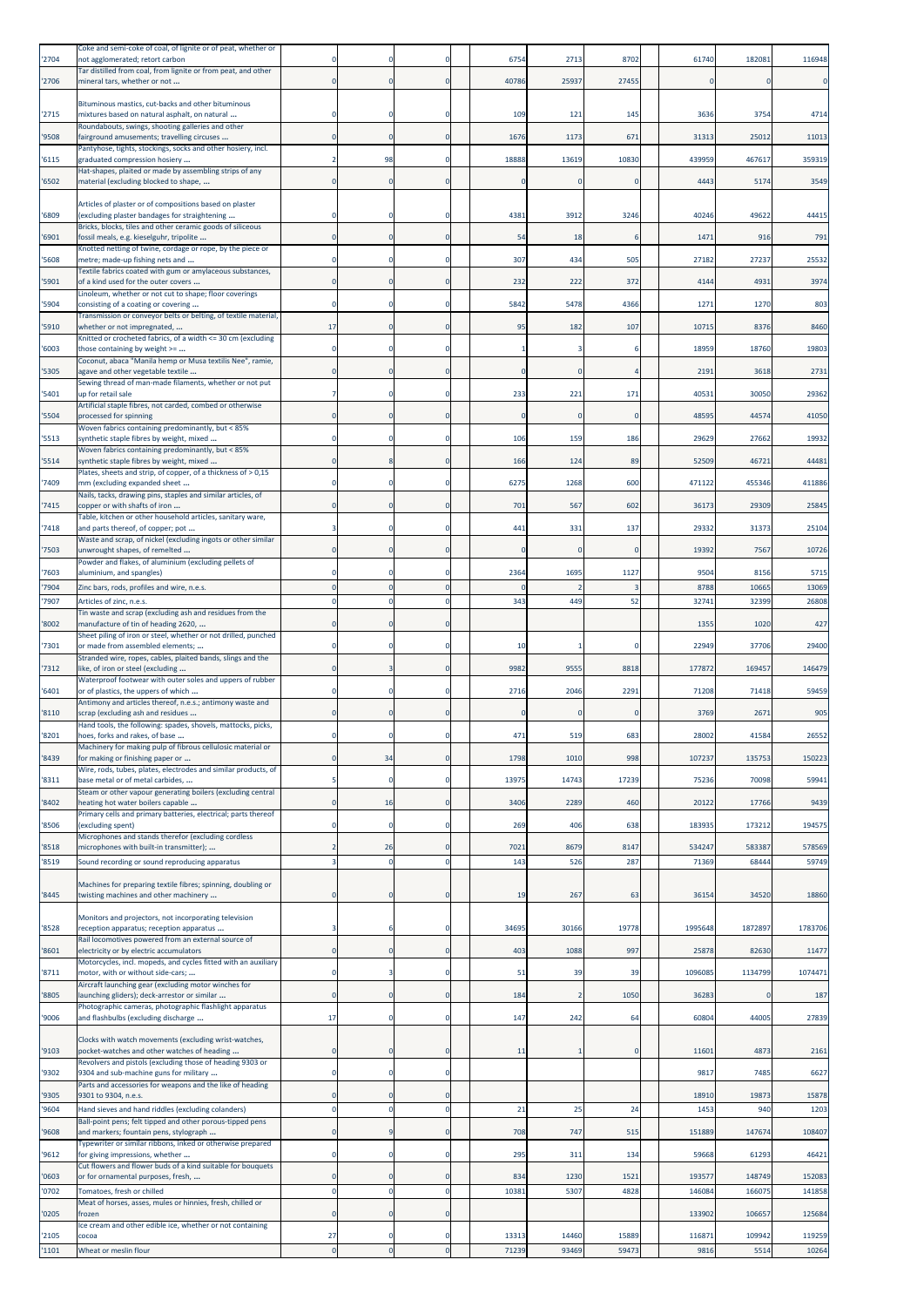| '2509          | Chalk                                                                                                         |                      |                            | $\mathbf 0$                | 21          |                |             | 915            | 970            | 1001           |
|----------------|---------------------------------------------------------------------------------------------------------------|----------------------|----------------------------|----------------------------|-------------|----------------|-------------|----------------|----------------|----------------|
| '2528          | Borates, natural, and concentrates thereof, whether or not<br>calcined, and natural boric acids               |                      |                            | $\Omega$                   |             | 0              | $\Omega$    | 690            | 494            | 505            |
| '2604          | Nickel ores and concentrates                                                                                  |                      |                            | $\mathbf 0$                |             | 312            | $\Omega$    | 1665           | 724            | 66             |
| '2607          | Lead ores and concentrates                                                                                    |                      |                            | $\mathbf{0}$               | 42          | $\Omega$       | $\Omega$    | 127139         | 209609         | 192949         |
| '2812          | Halides and halide oxides of non-metals                                                                       |                      |                            | $\mathbf 0$                |             | 12             |             | 13403          | 10910          | 10666          |
| '2813          | Sulphides of non-metals; commercial phosphorus trisulphide                                                    |                      |                            | $\mathbf 0$                |             |                | $\Omega$    | 3980           | 3731           | 2922           |
| '2817          | Zinc oxide; zinc peroxide                                                                                     | $\Omega$             |                            | $\mathbf 0$                | 220         | 40             | 37          | 5021           | 35618          | 27101          |
|                | Chlorates and perchlorates; bromates and perbromates;                                                         |                      |                            |                            |             |                |             |                |                |                |
| '2829          | iodates and periodates                                                                                        |                      |                            | $\Omega$                   |             | 0              | $\Omega$    | 12920          | 7284           | 11711          |
| '2832          | Sulphites; thiosulphates<br>Aquatic invertebrates other than crustaceans and molluscs,                        |                      | $\Omega$                   | $\mathbf 0$                | $\Omega$    | 8              | -9          | 5128           | 4761           | 4271           |
| '0308          | live, fresh, chilled, frozen, dried,                                                                          | 0                    |                            | $\mathbf 0$                |             |                | $\mathbf 0$ | 7721           | 8753           | 7330           |
|                | Whey, whether or not concentrated or containing added                                                         |                      |                            |                            |             |                |             |                |                |                |
| '0404          | sugar or other sweetening matter; products                                                                    |                      |                            | $\mathbf 0$                | 21928       | 18255          | 22302       | 137412         | 120355         | 128414         |
| '0405          | Butter, incl. dehydrated butter and ghee, and other fats and<br>oils derived from milk; dairy                 | O                    | $\mathbf 0$                | $\mathbf{0}$               | 128606      | 77086          | 48718       | 429866         | 358144         | 269475         |
| '0805          | Citrus fruit, fresh or dried                                                                                  | $\Omega$             | $\mathbf 0$                | $\mathbf 0$                | 448         | 94             | 686         | 44063          | 404372         | 479699         |
|                | Dried apricots, prunes, apples, peaches, pears, papaws                                                        |                      |                            |                            |             |                |             |                |                |                |
| '0813          | "papayas", tamarinds and other edible                                                                         |                      |                            | $\Omega$                   | 2667        | 3064           | 5474        | 64071          | 65373          | 61737          |
| '0907<br>'0908 | Cloves, whole fruit, cloves and stems<br>Nutmeg, mace and cardamoms                                           | $\Omega$<br>$\Omega$ | $\mathbf 0$<br>$\mathbf 0$ | $\mathbf 0$<br>$\mathbf 0$ | 33<br>21    | 31<br>30       | 35<br>33    | 1566<br>6132   | 1283<br>6236   | 1307<br>7325   |
|                | Flours and meals of oil seeds or oleaginous fruits (excluding                                                 |                      |                            |                            |             |                |             |                |                |                |
| '1208          | mustard)                                                                                                      |                      | 0                          | $\Omega$                   | 44          | 49             | 22          | 20408          | 24184          | 12766          |
| '1404          | Vegetable products, n.e.s.<br>Wool grease and fatty substances derived therefrom, incl.                       |                      | $\Omega$                   | $\mathbf{0}$               | 32942       | 51222          | 46304       | 9679           | 9959           | 11225          |
| '1505          | anolin                                                                                                        |                      | 0                          | $\Omega$                   | 0           | $\Omega$       | -1          | 4445           | 2898           | 3340           |
|                | Groundnut oil and its fractions, whether or not refined, but                                                  |                      |                            |                            |             |                |             |                |                |                |
| '1508          | not chemically modified<br>Other oils and their fractions, obtained solely from olives,                       |                      |                            | $\mathbf{0}$               | 12          | 36             |             | 57301          | 54033          | 65825          |
| '1510          | whether or not refined, but not                                                                               |                      | $\Omega$                   | $\mathbf 0$                | 11          | 20             | 15          | 78696          | 58933          | 31726          |
| '1511          | Palm oil and its fractions, whether or not refined (excluding<br>chemically modified)                         |                      |                            | $\mathbf 0$                | 2601        | 3786           | 1011        | 997301         | 1037222        | 1246687        |
| '1804          | Cocoa butter, fat and oil                                                                                     |                      |                            | $\mathbf 0$                |             | 17             | 361         | 189404         | 194009         | 237259         |
|                | Tapioca and substitutes therefor prepared from starch, in                                                     |                      |                            |                            |             |                |             |                |                |                |
| '1903          | the form of flakes, grains, pearls,<br>Carbon paper, self-copy paper and other copying or transfer            |                      | $\mathbf 0$                | $\mathbf 0$                |             | $\mathbf{0}$   | $\mathbf 0$ | 383            | 493            | 667            |
| '4809          | papers, incl. coated or impregnated                                                                           |                      | $\mathbf 0$                | $\mathbf 0$                |             | 0              | 12          | 33508          | 24942          | 15973          |
| '4813          | Cigarette paper, whether or not cut to size or in the form of<br>booklets or tubes                            |                      | $\mathbf 0$                | $\mathbf 0$                | 305         | 2526           | 3948        | 45488          | 43705          | 36732          |
|                | Yarn of coarse animal hair or of horsehair, incl. gimped                                                      |                      |                            |                            |             |                |             |                |                |                |
| '5110          | horsehair yarn, whether or not put                                                                            |                      |                            | $\Omega$                   |             |                |             | 216            | 189            | 193            |
| '4903          | Children's picture, drawing or colouring books<br>Articles of apparel and clothing accessories, incl. gloves, |                      | 11                         | $\mathbf 0$                | 1210        | 843            | 1084        | 10818          | 11605          | 9718           |
| '4015          | mittens and mitts, for all purposes,                                                                          |                      |                            | $^{\circ}$                 | 1983        | 2492           | 1222        | 23815          | 232954         | 434596         |
|                | Hard rubber, e.g. ebonite, in all forms, incl. waste and scrap;                                               |                      |                            | $\mathbf 0$                | 23          | 18             | 105         | 9291           | 6081           | 5195           |
| '4017          | articles of hard rubber, n.e.s.<br>Ion-exchangers based on polymers of heading 3901 to 3913,                  |                      |                            |                            |             |                |             |                |                |                |
| '3914          | in primary forms                                                                                              |                      |                            | $^{\circ}$                 | 915         | 1177           | 3414        | 3630           | 38298          | 35866          |
|                | Epoxides, epoxyalcohols, epoxyphenols and epoxyethers,                                                        |                      |                            |                            |             |                |             |                |                |                |
| '2910          | with a three-membered ring, and their                                                                         |                      |                            | $\mathbf 0$                | 17          | 61             | 112         | 178456         | 168457         | 149148         |
| '2929          | Compounds with other nitrogen function (excluding amine-<br>function compounds; oxygen-function               | O                    | $\mathbf 0$                | $\mathbf{0}$               | 89          | 125            | 244         | 475060         | 325088         | 268332         |
|                | Shoe polish, furniture wax and floor waxes, polishes and                                                      |                      |                            |                            |             |                |             |                |                |                |
| '3405          | creams for coachwork, glass or metal,                                                                         |                      |                            |                            | 1914        | 1079           | 941         | 47695          | 4524           | 42697          |
| '3406          | Candles, tapers and the like<br>Ferro-cerium and other pyrophoric alloys in all forms;                        |                      |                            | $\Omega$                   | 5209        | 4605           | 4699        | 70025          | 61876          | 54777          |
| '3606          | metaldehyde, hexamethylenetetramine                                                                           |                      | $\mathbf 0$                | $\mathbf 0$                | 369         | 474            | 608         | 25333          | 28948          | 23125          |
| '3701          | Photographic plates and film in the flat, sensitised,<br>unexposed, of any material other than                |                      | $\mathbf 0$                | $\mathbf 0$                | 198         | 162            | 215         | 154692         | 137375         | 120882         |
|                | Photographic paper, paperboard and textiles, sensitised,                                                      |                      |                            |                            |             |                |             |                |                |                |
| '3703          | unexposed                                                                                                     | $\Omega$             | $\mathbf 0$                | $\mathbf 0$                | $\Omega$    | $\mathbf{0}$   | $\mathbf 0$ | 18743          | 17416          | 12442          |
|                | Cinematographic film, exposed and developed, whether or                                                       |                      |                            |                            |             |                |             |                |                |                |
| '3706          | not incorporating soundtrack or consisting                                                                    | $\Omega$             | $\Omega$                   | $\mathbf 0$                |             | 0              | $\Omega$    | 16             | 27             | 20             |
| '3814          | Organic composite solvents and thinners, n.e.s.; prepared<br>paint or varnish removers (excluding             | $\overline{2}$       | $\mathbf 0$                | $\mathbf 0$                | 286         | 328            | 306         | 57814          | 56693          | 52897          |
|                |                                                                                                               |                      |                            |                            |             |                |             |                |                |                |
| '3817          | Mixed alkylbenzenes and mixed alkylnaphthalenes produced<br>by the alkylation of benzene and naphthalene      | $\Omega$             | $\Omega$                   | $\mathbf 0$                | 47          | 16             |             | 10863          | 7999           | 5247           |
|                | Hydrides, nitrides, azides, silicides and borides, whether or                                                 |                      |                            |                            |             |                |             |                |                |                |
| '2850          | not chemically defined (excluding                                                                             | 0                    | $\mathbf 0$                | $\mathbf 0$                | 142         | 146            | 111         | 13372          | 14409          | 14617          |
| '2209          | Vinegar, fermented vinegar and substitutes for vinegar<br>obtained from acetic acid                           | $\Omega$             | 0                          | $\mathbf 0$                | 120         | 136            | 134         | 32810          | 29580          | 24145          |
|                | Flours, meals and pellets, of meat or meat offal, of fish or of                                               |                      |                            |                            |             |                |             |                |                |                |
| '2301          | crustaceans, molluscs or other<br>Residues of starch manufacture and similar residues, beet-                  | $\epsilon$           | 20                         | $\mathbf 0$                | 2208        | 4499           | 5806        | 169792         | 156596         | 155892         |
| '2303          | pulp, bagasse and other waste of                                                                              | 3006                 | 25                         | $\mathbf 0$                | 39408       | 46525          | 48728       | 131954         | 119126         | 124480         |
|                | Breathing appliances and gas masks (excluding protective                                                      |                      |                            |                            |             |                |             |                |                |                |
| '9020          | masks having neither mechanical parts                                                                         |                      | 0                          | $\mathbf 0$                | 433         | 555            | 759         | 25136          | 24487          | 85243          |
| '9104          | Instrument panel clocks and clocks of a similar type for<br>vehicles, aircraft, vessels and other             | O                    | 0                          | $\mathbf 0$                | 12          | 7              | 8           | 2800           | 1982           | 1246           |
|                | Clock movements, complete and assembled (excluding                                                            |                      |                            |                            |             |                |             |                |                |                |
| '9109          | watch movements)                                                                                              | $\mathbf 0$          | $\mathbf 0$                | $\mathbf 0$                | $\mathbf 0$ | $\overline{2}$ |             | 1158           | 1003           | 1034           |
|                | Swords, cutlasses, bayonets, lances and similar arms and                                                      |                      |                            |                            |             |                |             |                |                |                |
| '9307          | parts thereof, and scabbards and sheaths<br>Portable electric lamps designed to function by their own         | $\Omega$             | $\mathbf 0$                | $\mathbf 0$                |             |                |             | 366            | 335            | 244            |
| '8513          | source of energy, e.g. dry batteries,                                                                         | $\mathbf 0$          | $\mathbf 0$                | $\mathbf 0$                | 317         | 181            | 302         | 50111          | 48807          | 51044          |
|                | Parts and accessories suitable for use solely or principally                                                  |                      |                            |                            |             |                |             |                |                |                |
| '8522<br>'8502 | with sound reproducing and recording<br>Electric generating sets and rotary converters                        | O                    | 0<br>$\overline{0}$        | $\mathbf 0$<br>$\mathbf 0$ | 173<br>1008 | 2<br>5867      | 13<br>4088  | 8657<br>263709 | 7941<br>200732 | 5627<br>201605 |
|                |                                                                                                               |                      |                            |                            |             |                |             |                |                |                |
| '8604          | Railway or tramway maintenance or service vehicles,<br>whether or not self-propelled, e.g., workshops,        | $\Omega$             | $\mathbf 0$                | $\mathbf 0$                | 262         |                | $\Omega$    | 83430          | 107012         | 31982          |
| '8904          | Tugs and pusher craft                                                                                         | $\Omega$             | $\overline{0}$             | $\mathbf 0$                | 1014        | 4900           | 2973        | 28959          | 53752          | 30326          |
|                | Rafts, tanks, coffer-dams, landing stages, buoys, beacons                                                     |                      |                            |                            |             |                |             |                |                |                |
| '8907          | and other floating structures (excluding<br>Direction finding compasses; other navigational instruments       | 0                    |                            | $\mathbf 0$                | 898         | 1124           | 1673        | 16349          | 20853          | 15498          |
| '9014          | and appliances (excluding radio                                                                               | $\mathbf 0$          | $\pmb{\mathsf{O}}$         | $\mathbf 0$                | 4177        | 2239           | 1202        | 271202         | 308754         | 310613         |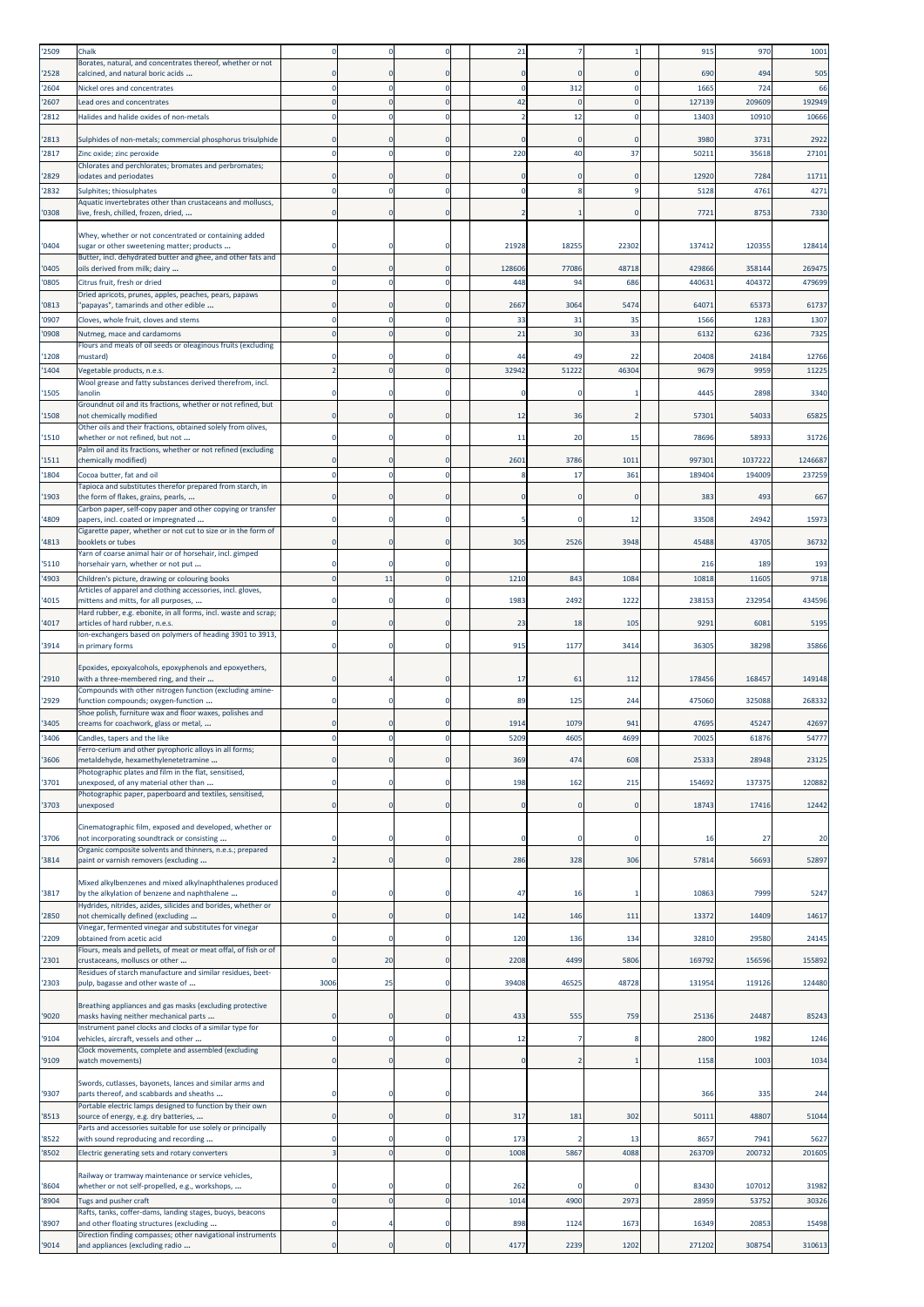| 9601           | Worked ivory, bone, tortoiseshell, horn, antlers, coral,<br>mother-of-pearl and other animal carving                    |                                 |                            |                          | 49             | 127            | 216            | 1003           | 10042           | 7201            |
|----------------|-------------------------------------------------------------------------------------------------------------------------|---------------------------------|----------------------------|--------------------------|----------------|----------------|----------------|----------------|-----------------|-----------------|
| 9605           | Travel sets for personal toilet, sewing or shoe or clothes<br>cleaning (excluding manicure sets)                        | -C                              |                            | $\Omega$                 | 17             | 13             |                | 3501           | 3680            | 1891            |
| '9619          | Sanitary towels (pads) and tampons, napkins and napkin<br>liners for babies, and similar articles,                      | C                               |                            | $\Omega$                 | 80060          | 71876          | 78947          | 273617         | 252026          | 257988          |
| '9704          | Postage or revenue stamps, stamp-postmarks, first-day<br>covers, postal stationery, stamped paper                       |                                 |                            | $\Omega$                 | 30             | 40             | 18             | 1270           | 843             | 4179            |
|                | Used or new rags, scrap twine, cordage, rope and cables and                                                             |                                 |                            |                          |                |                |                |                |                 | 17903           |
| '6310          | worn-out articles thereof, of textile<br>Skins and other parts of birds with their feathers or down,                    |                                 |                            | 0                        | 767            | 859            | 890            | 29764          | 27041           |                 |
| 6701           | feathers, parts of feathers, down<br>Ceramic building bricks, flooring blocks, support or filler tiles                  |                                 |                            | $\mathbf{0}$             | $\mathbf 0$    |                | 33             | 237            | 2422            | 2143            |
| 6904           | and the like (excluding those<br>Glass mirrors, whether or not framed, incl. rear-view mirrors                          |                                 |                            | $\Omega$                 | 5973           | 6864           | 5795           | 618            | 5524            | 5804            |
| '7009          | (excluding optical mirrors, optically<br>Bars and rods of alloy steel other than stainless, hot-rolled,                 | C                               |                            | $\mathbf 0$              | 1757           | 1959           | 2069           | 110073         | 100705          | 87415           |
| '7227          | in irregularly wound coils                                                                                              | 2875                            |                            | $\Omega$                 | 4198           | 765            | 1545           | 420806         | 290270          | 238257          |
| 7303<br>7316   | Tubes, pipes and hollow profiles, of cast iron<br>Anchors, grapnels and parts thereof, of iron or steel                 |                                 |                            | $\Omega$                 | 2258           | 2012           | 1949<br>36     | 4351<br>4676   | 47733<br>3972   | 51638<br>4410   |
| '7321          | Stoves, ranges, grates, cookers, incl. those with subsidiary<br>boilers for central heating, barbecues,                 |                                 | 16                         | $\Omega$                 | 14411          | 13216          | 14740          | 25077          | 229566          | 204137          |
| 7403           | Copper, refined, and copper alloys, unwrought (excluding<br>copper alloys of heading 7405)                              | 177                             | 81                         | $\Omega$                 | 42613          | 2877           | 6552           | 3803395        | 3423086         | 3101413         |
| '7411          | Copper tubes and pipes                                                                                                  | $\sqrt{ }$                      |                            | $\mathbf{0}$             | 13086          | 9137           | 8396           | 40280          | 337605          | 285924          |
| '7502          | Unwrought nickel<br>Waste and scrap, of aluminium (excluding slags, scale and                                           | -C                              |                            | $\mathbf 0$              | 103            | 290            | 463            | 583388         | 462661          | 422051          |
| '7602          | the like from iron and steel production,                                                                                |                                 |                            | $\Omega$                 | 3244           | 2609           | 2298           | 874520         | 754574          | 661708          |
| 8446           | <b>Weaving machines "looms"</b><br>Machine tools for working any material by removal of                                 | $\mathfrak{c}$                  |                            | $\Omega$                 | 412            | 680            | 84             | 26386          | 20359           | 8116            |
| 8456           | material, by laser or other light or photon<br>Machine tools, incl. way-type unit head machines, for                    |                                 |                            | $\Omega$                 | 4781           | 2779           | 4864           | 304014         | 260304          | 185480          |
| '8459          | drilling, boring, milling, threading<br>Machinery for preparing or making up tobacco, not specified                     |                                 |                            | $\Omega$                 | 1601           | 275            | 448            | 15263          | 133644          | 72682           |
| '8478          | or included elsewhere in this chapter;<br>Pearls, natural or cultured, whether or not worked or                         | -C                              |                            | $\Omega$                 | 1609           | 2238           | 2432           | 31576          | 21286           | 27439           |
| '7101          | graded, but not strung, mounted or set,<br>Lead plates, sheets, strip and foil; lead powders and flakes                 |                                 |                            | 0                        |                |                |                | 20393          | 15397           | 8729            |
| '7804          | (excluding grains of lead, and                                                                                          | $\epsilon$                      |                            | $\Omega$                 |                |                |                | 5502           | 2720            | 1490            |
|                | Cadmium and articles thereof, n.e.s.; cadmium waste and                                                                 |                                 |                            |                          |                |                |                |                |                 |                 |
| '8107          | scrap (excluding ash and residues containing<br>Cermets and articles thereof, n.e.s.; waste and scrap of                |                                 |                            | $\Omega$                 | 0              |                |                | 74             | 81              | 60              |
| '8113          | cermets (excluding ash and residues<br>Hand tools, incl. glaziers' diamonds, of base metal, n.e.s.;                     |                                 |                            | $\Omega$                 | 880            | 997            | 734            | 48029          | 41181           | 33869           |
| 8205           | blowlamps and the like; vices,<br>Hand-operated mechanical devices, of base metal, weighing                             |                                 |                            | 0                        | 1485           | 2027           | 1937           | 161818         | 169363          | 157212          |
| '8210          | <= 10 kg, used in the preparation,<br>Fittings for loose-leaf binders or files, letter clips, letter                    | 0                               | 0                          | $\mathbf 0$              | 4227           | 4605           | 4917           | 12790          | 10876           | 11780           |
| '8305          | corners, paper clips, indexing                                                                                          |                                 |                            | $\Omega$                 | 539            | 734            | 756            | 13946          | 1271            | 11505           |
| '8406          | Steam turbines and other vapour turbines; parts thereof                                                                 | 76                              | 55                         | $\Omega$                 | 46023          | 14508          | 9677           | 56539          | 45137           | 67534           |
| 1803           | Cocoa paste, whether or not defatted<br>Vegetables prepared or preserved otherwise than by vinegar                      | C                               |                            | $\mathbf 0$              | 32040          | 34380          | 41586          | 10686          | 11791:          | 109410          |
| '2004          | or acetic acid, frozen (excluding<br>Natural sands of all kinds, whether or not coloured                                | $\epsilon$                      |                            | $\mathbf 0$              | 427            | 362            | 817            | 312325         | 323579          | 253623          |
| '2505<br>'0204 | (excluding gold- and platinum-bearing sands,                                                                            |                                 |                            | $\Omega$<br>$\mathbf{0}$ | 6594<br>406    | 5446<br>681    | 4149<br>934    | 76696          | 74492           | 60575<br>139354 |
|                | Meat of sheep or goats, fresh, chilled or frozen<br>Frozen fish (excluding fish fillets and other fish meat of          |                                 |                            |                          |                |                |                | 161644         | 166716          |                 |
| '0303<br>'0407 | heading 0304)<br>Birds' eggs, in shell, fresh, preserved or cooked                                                      | $\mathbf 0$                     |                            | 0                        | 1523<br>94124  | 1077<br>111871 | 1062<br>97298  | 37138<br>65619 | 357070<br>50509 | 288219<br>63610 |
|                | Ambergris, castoreum, civet and musk; cantharides; bile,                                                                |                                 |                            |                          |                |                |                |                |                 |                 |
| '0510          | whether or not dried; glands and other                                                                                  | $\mathfrak{c}$<br>$\mathcal{C}$ | $\sqrt{2}$                 | $\Omega$<br>$\Omega$     | 27             | 184            | 78             | 10387          | 14010           | 8692<br>201321  |
| '0701          | Potatoes, fresh or chilled                                                                                              |                                 |                            |                          | 3823           | 1588           | 824            | 187933         | 264827          |                 |
| '0708          | Leguminous vegetables, shelled or unshelled, fresh or chilled<br>Coconuts, Brazil nuts and cashew nuts, fresh or dried, | S                               | 23                         | 0                        | 35216          | 9675           | 3610           | 42220          | 42648           | 42673           |
| '0801<br>0806  | whether or not shelled or peeled<br>Grapes, fresh or dried                                                              | 0<br>C                          | $\mathbf 0$<br>$\mathbf 0$ | $\bf{0}$<br>$\mathbf 0$  | 33<br>96       | 24<br>101      | 39<br>134      | 96497<br>88414 | 93220<br>95372  | 91908<br>84441  |
| 0812           | Fruit and nuts, provisionally preserved, e.g. by sulphur<br>dioxide gas, in brine, in sulphur                           | 0                               | $\Omega$                   | $\Omega$                 | 30             | 56             | 89             | 16493          | 21833           | 16785           |
| 0904           | Pepper of the genus Piper; dried or crushed or ground fruits<br>of the genus Capsicum or of the                         | $\circ$                         |                            | $\mathbf 0$              | 886            | 854            | 984            | 32873          | 27313           | 27553           |
|                | Vegetable saps and extracts; pectic substances, pectinates                                                              |                                 |                            |                          |                |                |                |                |                 |                 |
| 1302           | and pectates; agar-agar and other<br>Vegetable materials of a kind used primarily for plaiting, e.g.                    | C                               |                            | $\mathbf 0$              | 1090           | 816            | 943            | 184760         | 201862          | 172742          |
| 1401           | bamboos, rattans, reeds, rushes,<br>Fats and oils and their fractions of fish or marine mammals,                        | $\Omega$                        |                            | $\mathbf 0$              | 760            | 1012           | 1107           | 10021          | 9693            | 10068           |
| 1504           | whether or not refined (excluding<br>Olive oil and its fractions obtained from the fruit of the olive                   | $\mathbf 0$                     |                            | $\mathbf 0$              | $\mathbf 0$    | q              |                | 32246          | 28119           | 29189           |
| '1509          | tree solely by mechanical<br>Rape, colza or mustard oil and fractions thereof, whether or                               | $\Omega$                        | $\Omega$                   | $\Omega$                 | 22             | 72             | 89             | 1861365        | 1579055         | 1519925         |
| 1514           | not refined, but not chemically<br>Vegetable waxes, beeswax, other insect waxes and                                     | $\mathbf 0$                     |                            | $\mathbf 0$              | 111595         | 119495         | 114802         | 80652          | 68999           | 40887           |
| 1521           | spermaceti, whether or not refined or coloured                                                                          | C                               |                            | 0                        | 2064           | 1286           | 2683           | 11495          | 12405           | 9477            |
| 1601           | Sausages and similar products, of meat, offal or blood; food<br>preparations based on these products                    | $\Omega$                        |                            | $\mathbf{0}$             | 1364           | 1489           | 2479           | 61490          | 78672           | 64340           |
| '1603          | Extracts and juices of meat, fish or crustaceans, molluscs and<br>other aquatic invertebrates                           | $\epsilon$                      |                            | 0                        | $\mathbf 0$    | $\Omega$       | $\Omega$       | 3907           | 4289            | 3489            |
| 2714           | Bitumen and asphalt, natural; bituminous or oil-shale and<br>tar sands; asphaltites and asphaltic                       | 0                               | 0                          | $\Omega$                 | $\mathbf 0$    | $\mathbf{0}$   | $\Omega$       | 621            | 250             | 878             |
| 2802           | Sulphur, sublimed or precipitated; colloidal sulphur<br>Hydrazine and hydroxylamine and their inorganic salts;          | $\mathbf 0$                     | $\Omega$                   | $\mathbf 0$              | $\overline{3}$ | $\overline{3}$ |                | 407            | 531             | 439             |
| 2825           | inorganic bases, metal oxides, hydroxides                                                                               | $\epsilon$                      |                            | $\Omega$                 | 48             | 78             | 37             | 84564          | 78148           | 73206           |
| 2837           | Cyanides, cyanide oxides and complex cyanides                                                                           | $\overline{0}$                  | $\mathbf 0$                | $\mathbf{0}$             | 5              | $\overline{2}$ | $\overline{2}$ | 990            | 7749            | 7034            |
| '2842          | Salts of inorganic acids or peroxoacids, incl. aluminosilicates<br>whether or not chemically defined                    | 0                               | 0                          | $\bf{0}$                 | 47             | 21             | 42             | 30136          | 25799           | 26966           |
| '2845          | Non-radioactive isotopes; inorganic or organic compounds<br>of such isotopes, whether or not chemically                 | C                               |                            | 0                        | 24             | $\Omega$       | $\Omega$       | 4622           | 3983            | 3954            |
|                | Inorganic compounds, incl. distilled or conductivity water                                                              | $\mathbf 0$                     | $\mathbf 0$                | $\mathbf{0}$             | 23             |                |                |                | 14569           | 15948           |
| '2853          | and water of similar purity, n.e.s.;                                                                                    |                                 |                            |                          |                | 15             | 11             | 16075          |                 |                 |